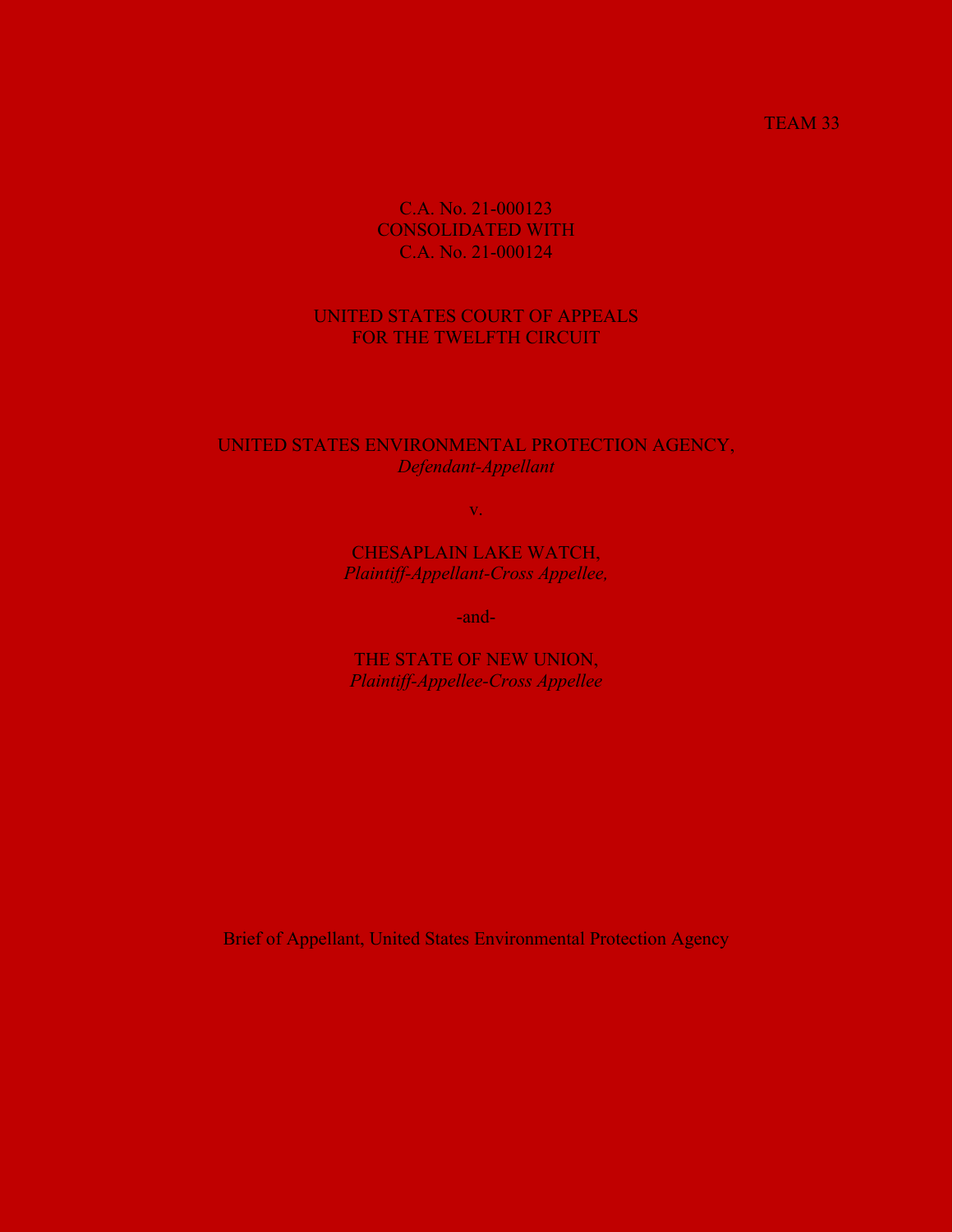# **TABLE OF CONTENTS**

<span id="page-1-0"></span>

| I.  |                                                                                                                                                                       |
|-----|-----------------------------------------------------------------------------------------------------------------------------------------------------------------------|
| II. |                                                                                                                                                                       |
|     |                                                                                                                                                                       |
|     |                                                                                                                                                                       |
|     | I. EPA's Rejection Of DOFEC's Revised TMDL And Adoption Of DOFEC's Original                                                                                           |
|     | A.EPA's Action Does Not Constitute A "Final Agency Action" Under The APA 6                                                                                            |
|     | EPA's action was not the consummation of a decision-making process because<br>1.                                                                                      |
|     | EPA's action does not establish rights, obligations, or legal consequences<br>2.<br>because it is a recommendation, not a binding determination and it does not       |
|     | B. Even if EPA's action is a "final agency action" under the APA, the issue is not                                                                                    |
|     | 1. Delayed review would not cause hardship to the plaintiffs because they are not the<br>ones bound by the NPDES permits, their hardships fall below a minimal level, |
|     | 2. Judicial intervention would interfere inappropriately with administrative action. 11                                                                               |
|     | 3. The court would benefit from further factual development of the issue.  11                                                                                         |
| П.  | EPA's Decision To Reject DOFEC's Revised TMDL On The Grounds that the<br>TMDL Failed To Include WLAs and LAs was a Reasonable Exercise of Its                         |
|     | A. EPA's interpretation of the CWA is entitled to Chevron deference.  13                                                                                              |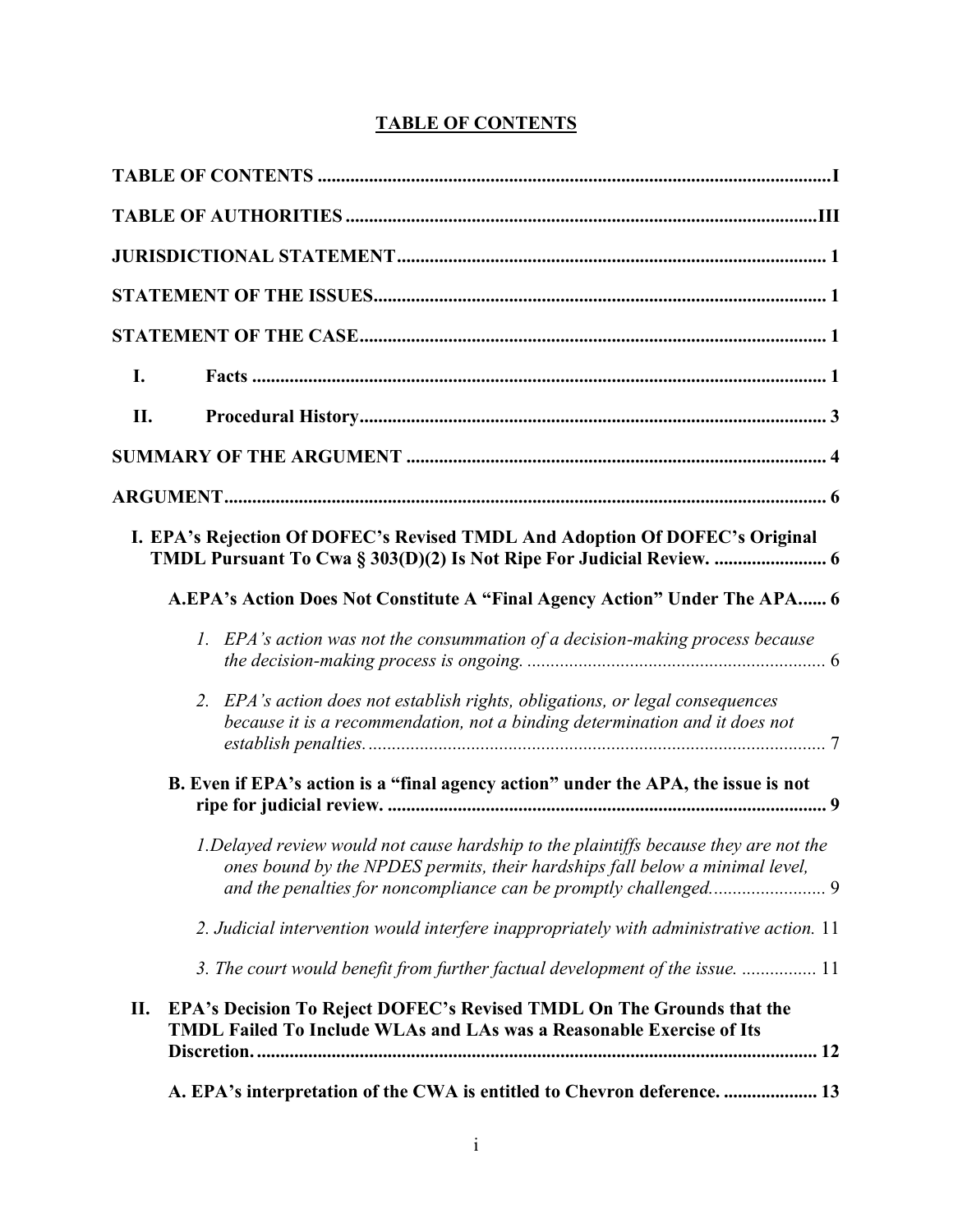|  | B. Chevron step one: Congress is ambiguous as to the meaning of the word "total"                                                                                   |  |
|--|--------------------------------------------------------------------------------------------------------------------------------------------------------------------|--|
|  | C. Chevron step two: EPA's interpretation of the term "total" in the phrase "total                                                                                 |  |
|  | III. EPA's Adoption of a TMDL for the Lake Chesaplain Watershed Consisting of an<br>Annual Pollution Reduction To Be Staged In Over Five Years Was Not Contrary To |  |
|  | A. EPA's approval of a TMDL with an annual LA was a reasonable exercise of its                                                                                     |  |
|  | 1. Chevron Part One: Congress was ambiguous as to the meaning of the term                                                                                          |  |
|  | 2. Chevron Part Two: EPA's interpretation of the term "daily" in the phrase "total                                                                                 |  |
|  | B. EPA's approval of a staged implementation TMDL to achieve WQS was a                                                                                             |  |
|  | 1. Chevron Part 1: Congress was ambiguous as to whether TMDLs must be<br>sufficiently stringent so as to meet WQS immediately from the moment they are             |  |
|  | 2. Chevron Part 2: EPA's interpretation of the CWA as permitting staged-                                                                                           |  |
|  | IV. EPA's Decision To Adopt a Credit In Its TMDL For Anticipated BMP Pollution<br>Reductions by Nonpoint Sources Was Not Arbitrary, Capricious, or an Abuse of     |  |
|  | A. EPA's decision was not arbitrary, capricious, or an abuse of discretion under the                                                                               |  |
|  | 1. EPA relied only on factors that Congress intended for it consider, including<br>scientific data regarding point and nonpoint source pollution and information   |  |
|  | 2. EPA did not fail to consider an important aspect of the problem.  29                                                                                            |  |
|  | 3. EPA did not offer an explanation that runs counter to the evidence or is                                                                                        |  |
|  | B. EPA's decision is not subject to a "reasonable assurance" standard.  33                                                                                         |  |
|  |                                                                                                                                                                    |  |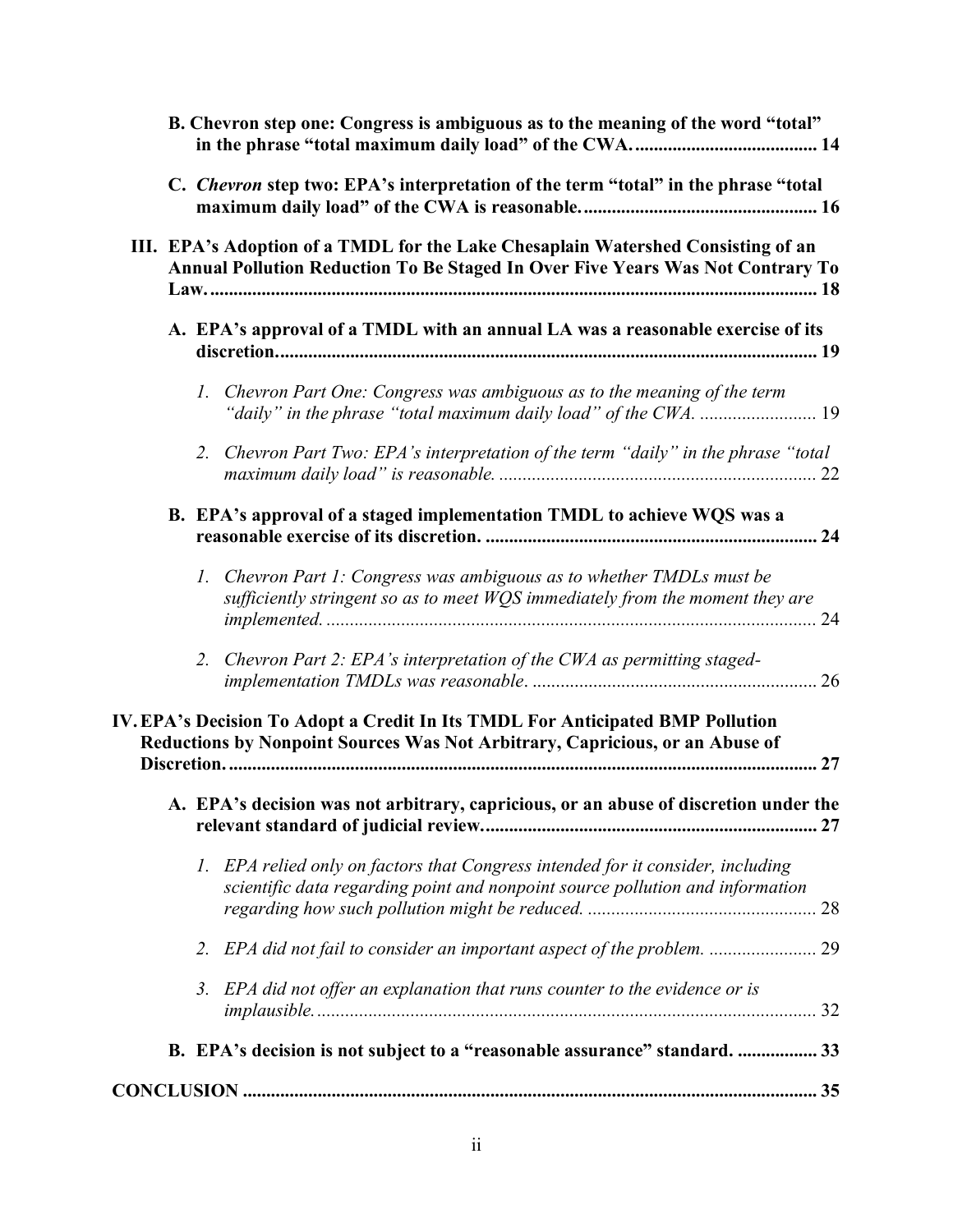# <span id="page-3-0"></span>**TABLE OF AUTHORITIES**

# **I. Cases**

| Assateague Coastkeeper v. Maryland Dep't of Env't, 200 Md. App. 665, 28 A.3d 178 (2011) 26 |  |
|--------------------------------------------------------------------------------------------|--|
|                                                                                            |  |
| Bowman Transp., Inc. v. Arkansas-Best Freight Sys., Inc., 419 U.S. 281 (1974) 32           |  |
|                                                                                            |  |
| Cal. Communities Against Toxics v. EPA, 934 F.3d 627 (D.C. Cir. 2019)  6, 7, 8, 16         |  |
| Catskill Mountains Chapter of Trout Unlimited, Inc. v. EPA, 846 F.3d 492 (2d Cir. 2017) 16 |  |
|                                                                                            |  |
|                                                                                            |  |
|                                                                                            |  |
|                                                                                            |  |
|                                                                                            |  |
|                                                                                            |  |
|                                                                                            |  |
|                                                                                            |  |
|                                                                                            |  |
|                                                                                            |  |
|                                                                                            |  |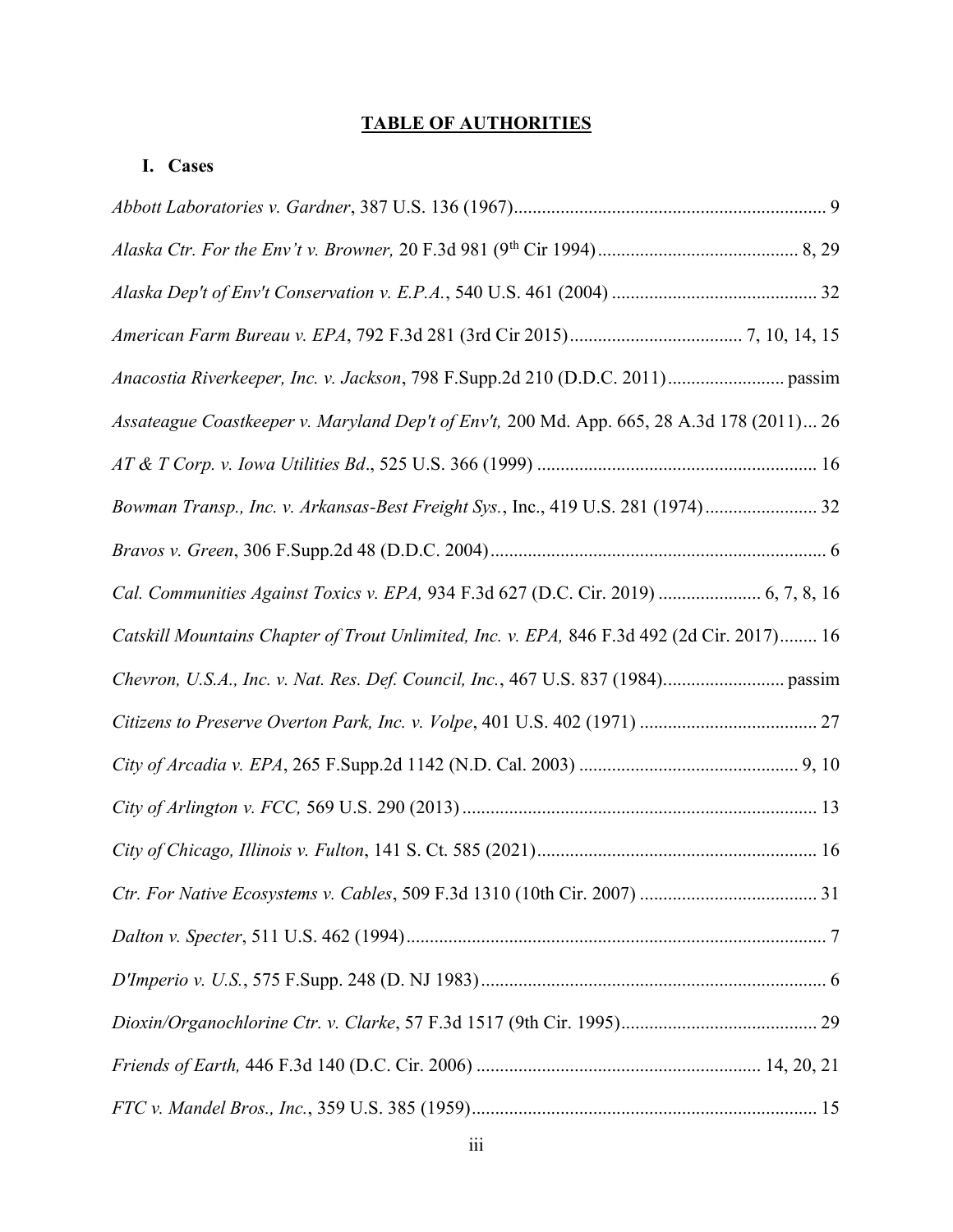| Good Fortune Shipping SA v. Comm'r of Internal Revenue Serv., 897 F.3d 256 (D.C. Cir. 2018)       |  |
|---------------------------------------------------------------------------------------------------|--|
|                                                                                                   |  |
|                                                                                                   |  |
|                                                                                                   |  |
|                                                                                                   |  |
| Minnesota Ctr. for Env't Advoc. v. U.S. Env't Prot. Agency, No. CIV03-5450(DWF/SRN), 2005         |  |
|                                                                                                   |  |
| Motor Vehicle Mfrs. Ass'n of U.S., Inc. v. State Farm Mut. Auto. Ins. Co., 463 U.S. 29 (1983) 28, |  |
| 32                                                                                                |  |
|                                                                                                   |  |
| Nat. Res. Def. Council, Inc. v. Muszynski, 268 F.3d 91 (2d Cir. 2001).  20, 21, 22, 23            |  |
|                                                                                                   |  |
| Nat'l Cable & Telecomms. Ass'n v. Brand X Internet Servs., 545 U.S. 967 (2005)  17                |  |
|                                                                                                   |  |
|                                                                                                   |  |
|                                                                                                   |  |
|                                                                                                   |  |
|                                                                                                   |  |
|                                                                                                   |  |
| S. Appalachian Mountain Stewards v. Red River Coal Co., No. 2:14CV00024, 2015 WL                  |  |
|                                                                                                   |  |
| San Joaquin River Exch. Contractors Water Auth. v. State Water Res. Control Bd., 183 Cal.         |  |
|                                                                                                   |  |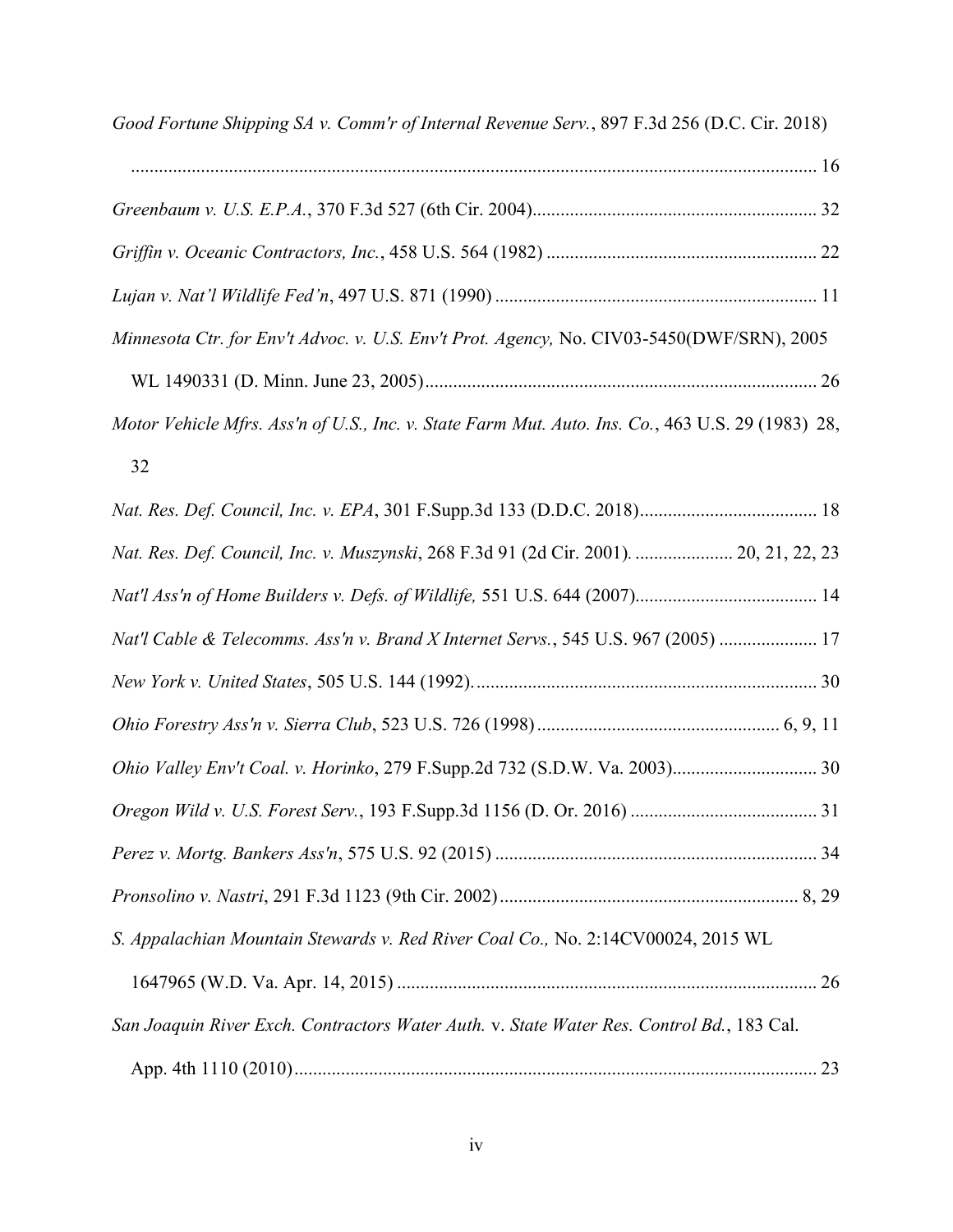| Transport Robert 1973 LTEE v. US Immigration and Naturalization Service, 940 F.Supp. 338 |  |
|------------------------------------------------------------------------------------------|--|
|                                                                                          |  |
|                                                                                          |  |
|                                                                                          |  |
|                                                                                          |  |
|                                                                                          |  |
| Vill. of Barrington, Ill. v. Surface Transp. Bd., 636 F.3d 650 (D.C. Cir. 2011) 16       |  |
|                                                                                          |  |
| II. Statutes                                                                             |  |
|                                                                                          |  |
|                                                                                          |  |
|                                                                                          |  |
|                                                                                          |  |
|                                                                                          |  |
|                                                                                          |  |
|                                                                                          |  |
|                                                                                          |  |
|                                                                                          |  |
|                                                                                          |  |
|                                                                                          |  |
|                                                                                          |  |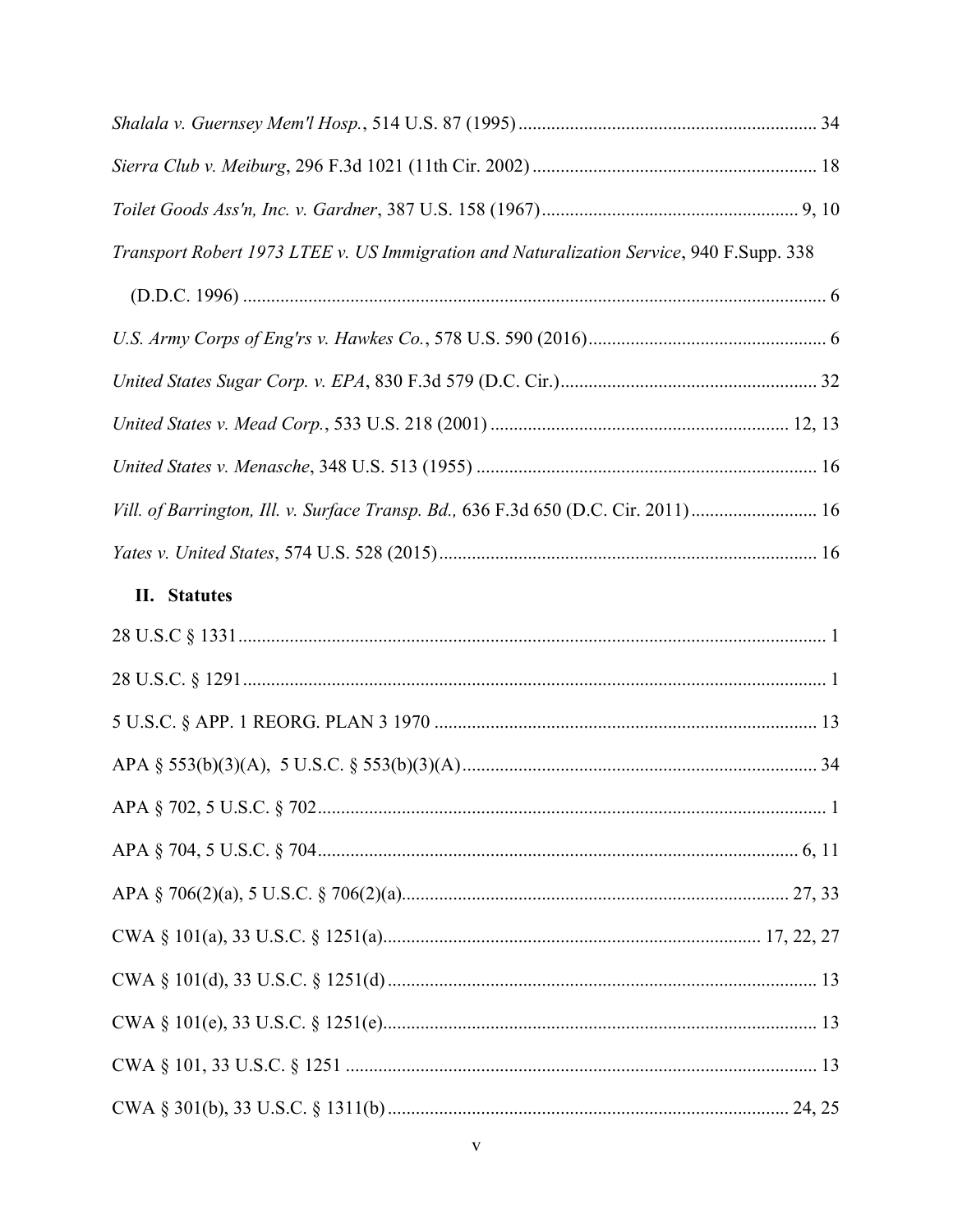| <b>III.</b> Regulations |  |
|-------------------------|--|
|                         |  |
|                         |  |
|                         |  |
|                         |  |
|                         |  |
|                         |  |
|                         |  |
|                         |  |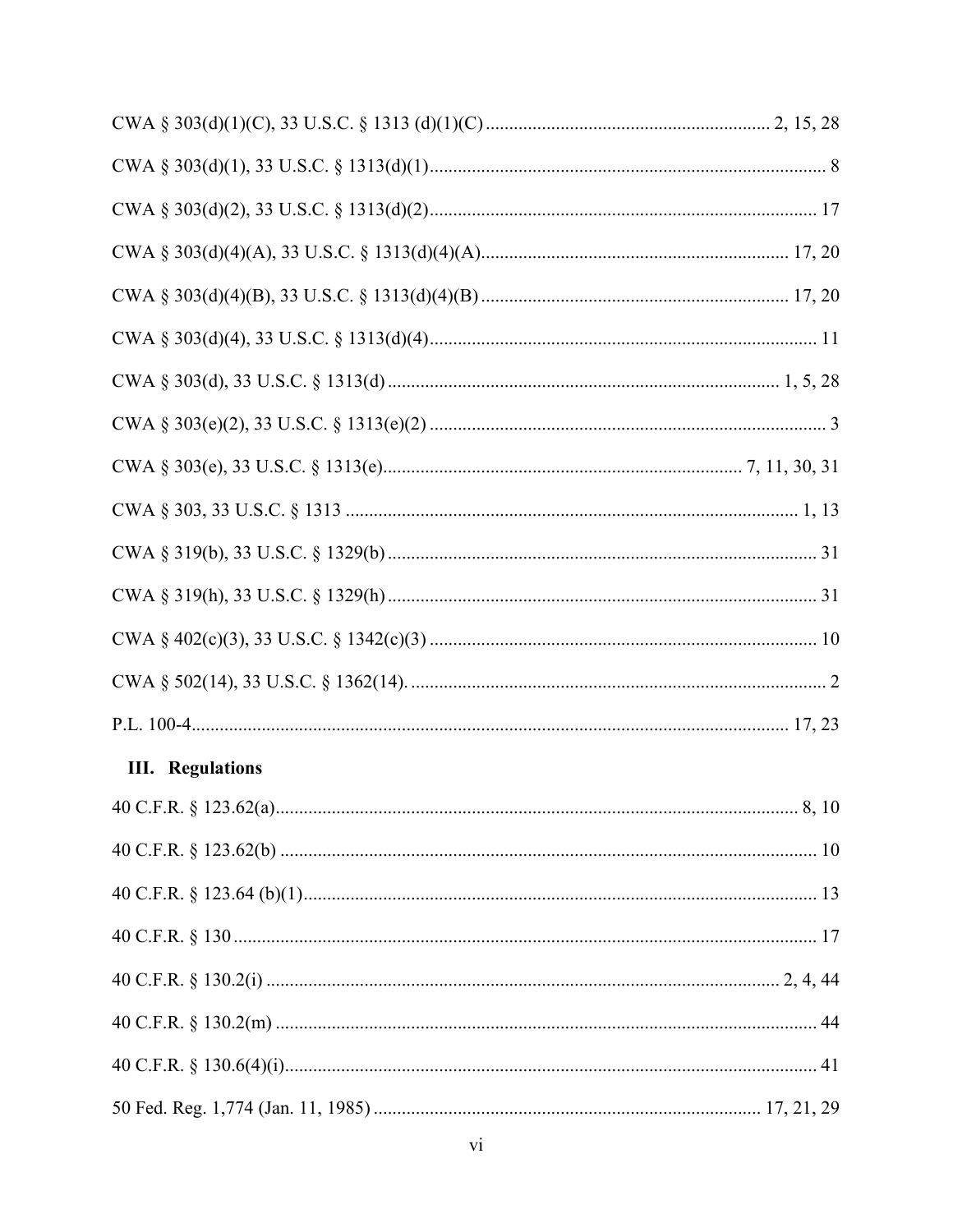| <b>IV.</b> Other Authorities                                                                 |  |
|----------------------------------------------------------------------------------------------|--|
| Benham, Brian, et.al., TMDL Implementation: Lessons Learned (2007) (on file with EPA)  34    |  |
| Brief for Respondent at 25, American Farm Bureau v. EPA, 278 F.R.D. 98 (2011) (No. 05-1631)  |  |
|                                                                                              |  |
| EPA, Advanced Wastewater Treatment to Achieve Low Concentration of Phosphorus (April         |  |
|                                                                                              |  |
| EPA, Guidance for Water Quality Based Decisions: The TMDL Process (April 1991) 43            |  |
| EPA's Response Brief at 2, American Farm Bureau v. EPA, 792 F.3d 281 (3rd Cir 2015) (No.     |  |
|                                                                                              |  |
| Memorandum from EPA on Annual Permit Limits for Nitrogen and Phosphorus for Permits          |  |
| Designed to Protect Chesapeake Bay and its tidal tributaries from Excess Nutrient Loading    |  |
| under the National Pollutant Discharge Elimination System to Region 3 Water Permits          |  |
| Division Director and all Water Management Division Directors, 4 (on file with Author)26, 29 |  |
| Memorandum from EPA on Clarification Regarding "Phased" Total Maximum Daily Load to          |  |
| Regional Water Division Directors. 5 (Aug. 2, 2006) (on file with author) 24, 33             |  |
| N.Y. Dep't of Env't Conservation, Total Maximum Daily Load for Phosphorus in Chautauqua      |  |
|                                                                                              |  |
| Total, Merriam-Webster, https://www.merriam-webster.com/dictionary/total (last visited Nov.  |  |
|                                                                                              |  |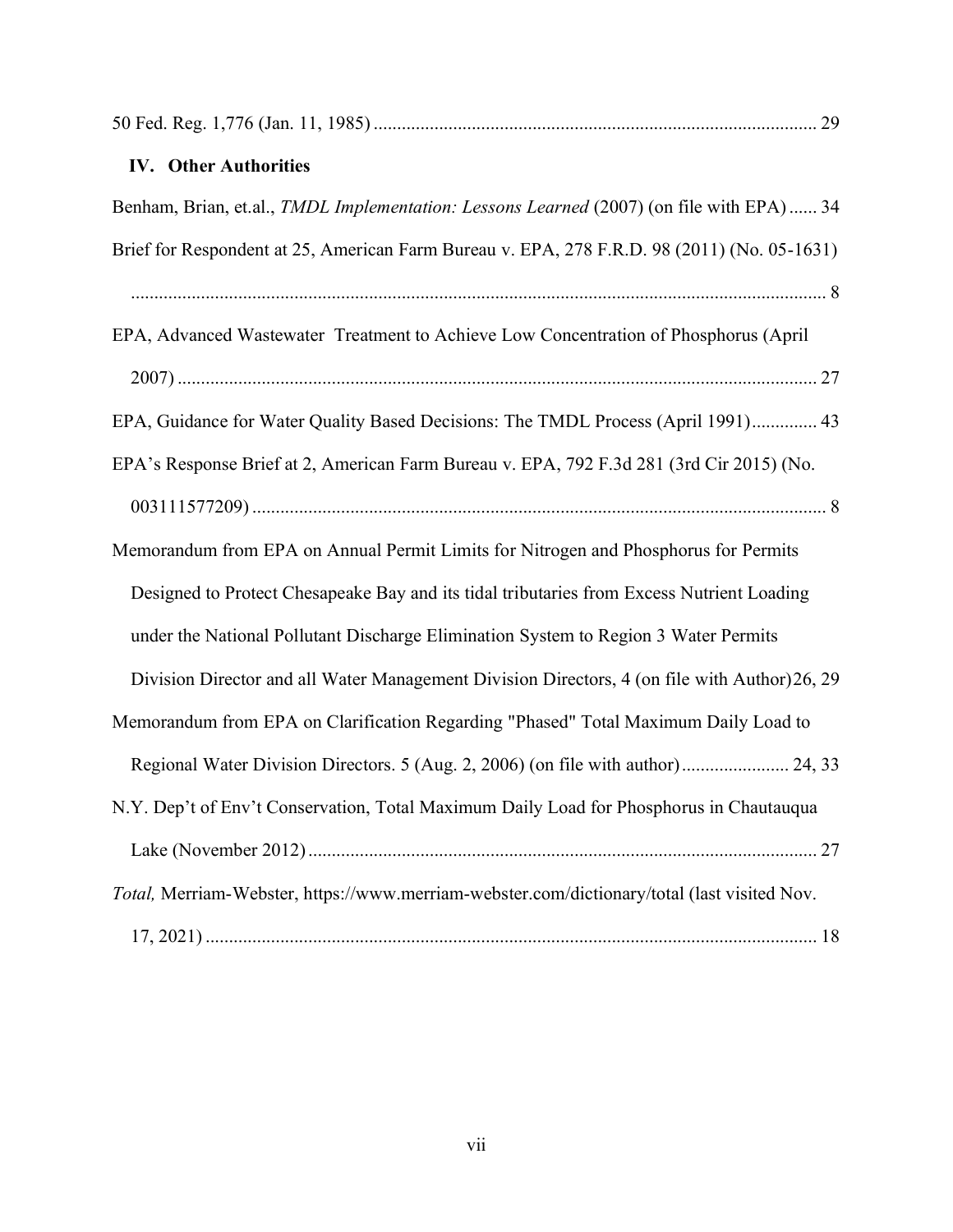#### **JURISDICTIONAL STATEMENT**

<span id="page-8-0"></span>In consolidated cases No. 73-CV-2020 and No. 66-CV-2020, the United States District Court for the Territory of New Union exercised federal question jurisdiction under 28 U.S.C § 1331 and the Administrative Procedure Act (APA) § 702, 5 U.S.C. § 702. The district court entered its judgment on August 15, 2021, granting partial summary judgement to New Union, Chesaplain Lake Watch, Inc. (CLW), and the Environmental Protection Agency (EPA). All three parties timely filed notices of appeal to the United States Court of Appeals for the Twelfth Circuit, which has jurisdiction under  $28$  U.S.C. § 1291 to review the district court's final order.

#### **STATEMENT OF THE ISSUES**

- <span id="page-8-1"></span>I. Whether this Court has jurisdiction to review EPA's adoption of the total maximum daily load (TMDL) as a final agency action and whether the issues are ripe for judicial review.
- II. Whether EPA's determination to reject the Lake Chesaplain Watershed phosphorus TMDL on the grounds that the TMDL failed to include wasteload allocations (WLAs) and load allocations (LAs) is a reasonable interpretation of the term "total maximum daily load" in the Clean Water Act (CWA) § 303(d), 33 U.S.C. § 1313(d).
- III. Whether EPA's adoption of an annual, staged-implementation TMDL for the Lake Chesaplain Watershed is a reasonable exercise of its authority under the CWA § 303(d).
- IV. Whether EPA's inclusion in its TMDL of a credit for anticipated Best Management Practices (BMPs) adopted by nonpoint sources was arbitrary, capricious, or an abuse of discretion.

#### **STATEMENT OF THE CASE**

#### <span id="page-8-3"></span><span id="page-8-2"></span>**I. Facts**

The CWA requires States to establish water quality standards (WQS) for its waterbodies and to create a list of "impaired" waterbodies that do not meet such WQS. CWA  $\S$  303, 33 U.S.C. § 1313. States must create a TMDL of regulated pollutants for each impaired waterbody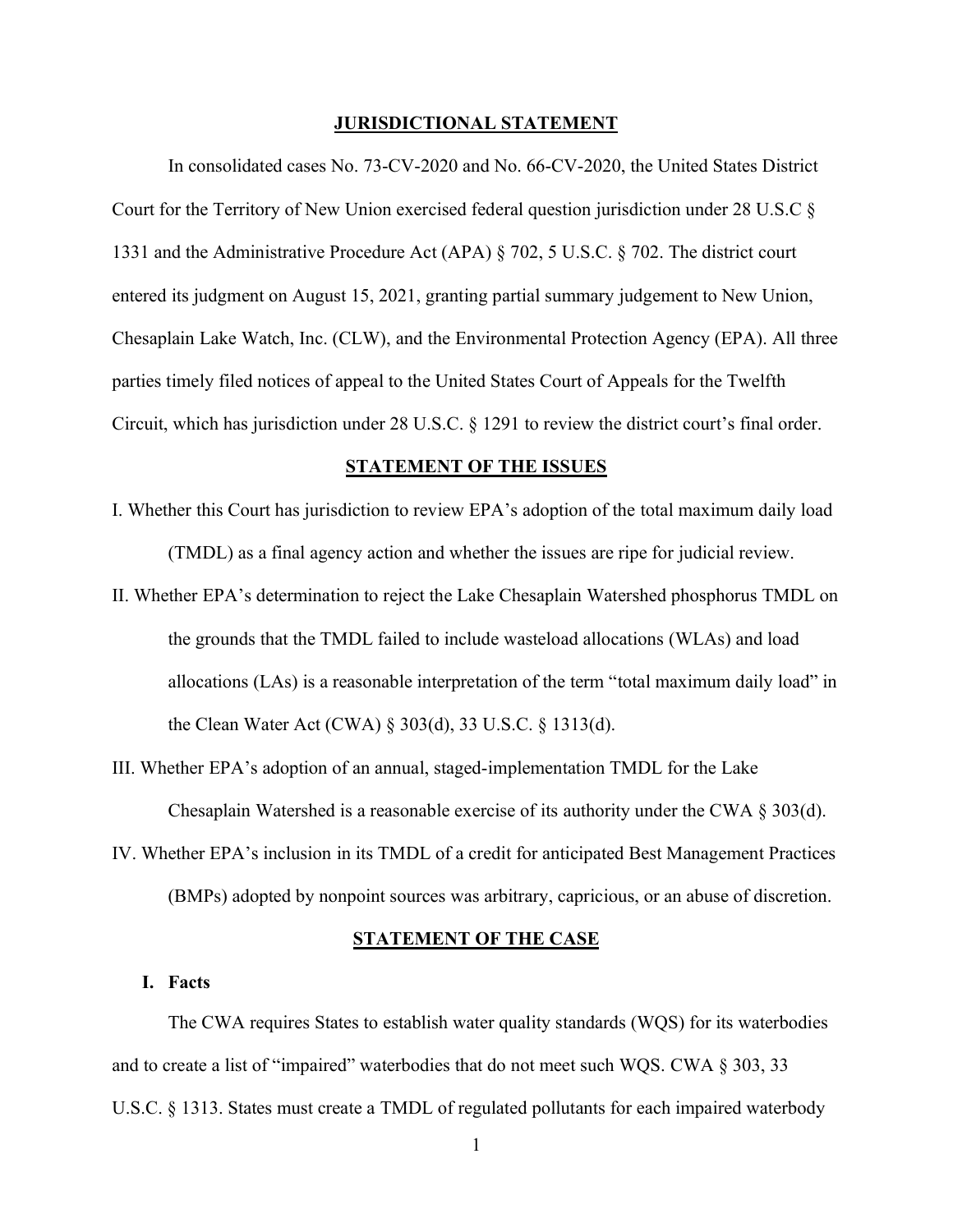calculated to achieve WQS. CWA §  $303(d)(1)(C)$ , 33 U.S.C. § 1313(d)(1)(C). EPA's regulation defines TMDLs as "the sum of individual [WLAs] for point sources and  $[LAS]$  for nonpoint sources and natural background."  $40$  C.F.R. 130.2(i). The CWA defines point sources as any "discernible, confined and discrete conveyance," in contrast to nonpoint sources, which the CWA does not define. CWA § 502(14), 33 U.S.C. § 1362(14).

In the 1990s, Lake Chesaplain's previously excellent water quality began to rapidly deteriorate due to pollutants emitted by new industrial developments. R. at 7. Chesaplain Mills' sewage treatment plant (the "STP") and a newly-built slaughterhouse discharged pollutants directly into the lake, while ten hog-production facilities, also known as concentrated animal feeding operations ("Hog CAFOs"), discharged into a watershed which flows into Lake Chesaplain. *Id*. Mats of algae accompanied by unpleasant odors began to appear on the lake in the early 2000s, depleting the fish population and damaging the local tourist economy.

New Union created the Lake Chesaplain Study Commission (the "Commission") to study the lake's decline in 2008. R. at 8. In 2012, the Commission issued its report, which found that the algae growth was caused by high amounts of phosphorus in the water.

The New Union Division of Fisheries and Environmental Control ("DOFEC") adopted the Commission's water quality criteria in 2014. *Id*. Because Lake Chesaplain violated this criteria, in addition to the criteria for DOs, odors, and water clarity, DOFEC added Lake Chesaplain to its impaired waters list. *Id*. Although required to do so by CWA § 303(d)(1)(C), 33 U.S.C. § 1313(d)(1)(C), DOFEC failed to include a TMDL for Lake Chesaplain in its list of impaired waters. R. at 8.

Citing the TMDL's absence, CLW served a notice letter on both New Union and EPA in January of 2015, offering to refrain from suit if New Union established a TMDL. *Id*. In response,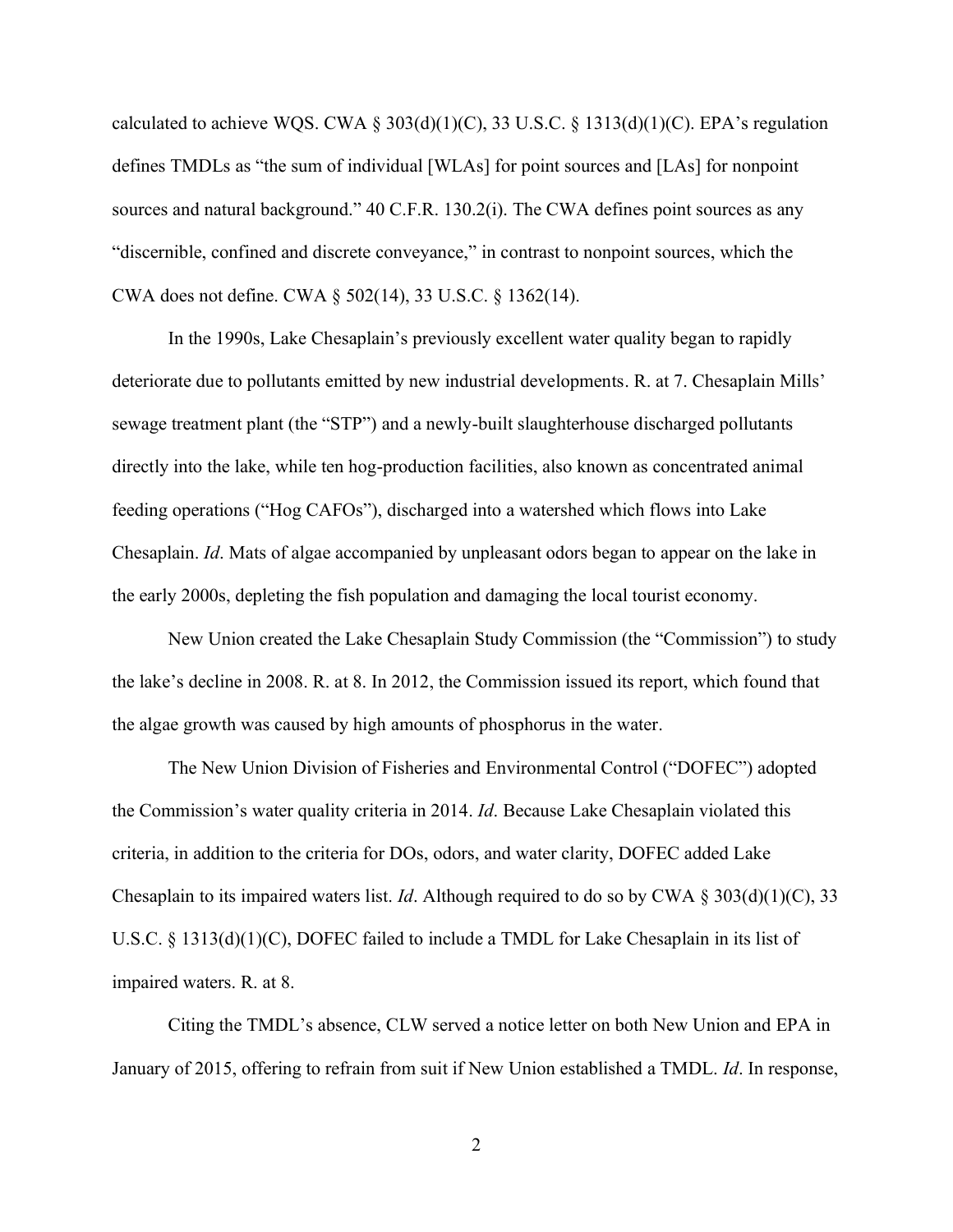DOFEC began a rulemaking process to establish a TMDL. *Id*. The Commission issued a supplemental report in July 2016 (the "Supplemental Report"), which calculated the phosphorus loadings as of 2015. *Id*. The total loadings were 60 metric tons (mt) higher than the level required for a healthy lake. R. at 8–9. The report also calculated the phosphorus loadings discharged by each source, finding that the Hog CAFOs alone contributed over 37% of the nonbackground phosphorus pollution. *Id*.

In October 2017, DOFEC proposed a TMDL consisting of an equal staged reduction of phosphorus discharges over five years. *Id*. Point sources would be required to reduce their phosphorus loadings through National Pollution Discharge Elimination System (NPDES) permits under CWA § 303(e)(2), 33 U.S.C. § 1313(e)(2) R. at 10. Nonpoint sources would reduce their phosphorus loadings by implementing BMPs. *Id.* The BMPs for the Hog CAFOs included modified feeds which would result in lower phosphorus levels in manure, treatment of manure streams, and restrictions on when manure can be spread, while the BMPs for the lakefront home's septic tanks included more frequent inspection and pumping. *Id*.

DOFEC's original TMDL received pushback from private parties and CLW. *Id*. In response, DOFEC replaced its original submission with a TMDL consisting of an unallocated 120 mt annual maximum load in July 2018. R at 10. EPA rejected this TMDL, and after notice and comment adopted DOFEC's original TMDL proposal ("EPA's TMDL"), incorporating the record of scientific reports and public comments before DOFEC into its record. *Id*.

New Union has not implemented any aspect of EPA's TMDL to date. *Id*. The point and nonpoint sources continue to pollute Lake Chesaplain's waters. *Id.* 

#### <span id="page-10-0"></span>**II. Procedural History**

This appeal follows from a decision and order issued by the District Court for the District of New Union on August 15, 2021 in consolidated cases 66-CV-2020 and 73-CV-2020. R at 16.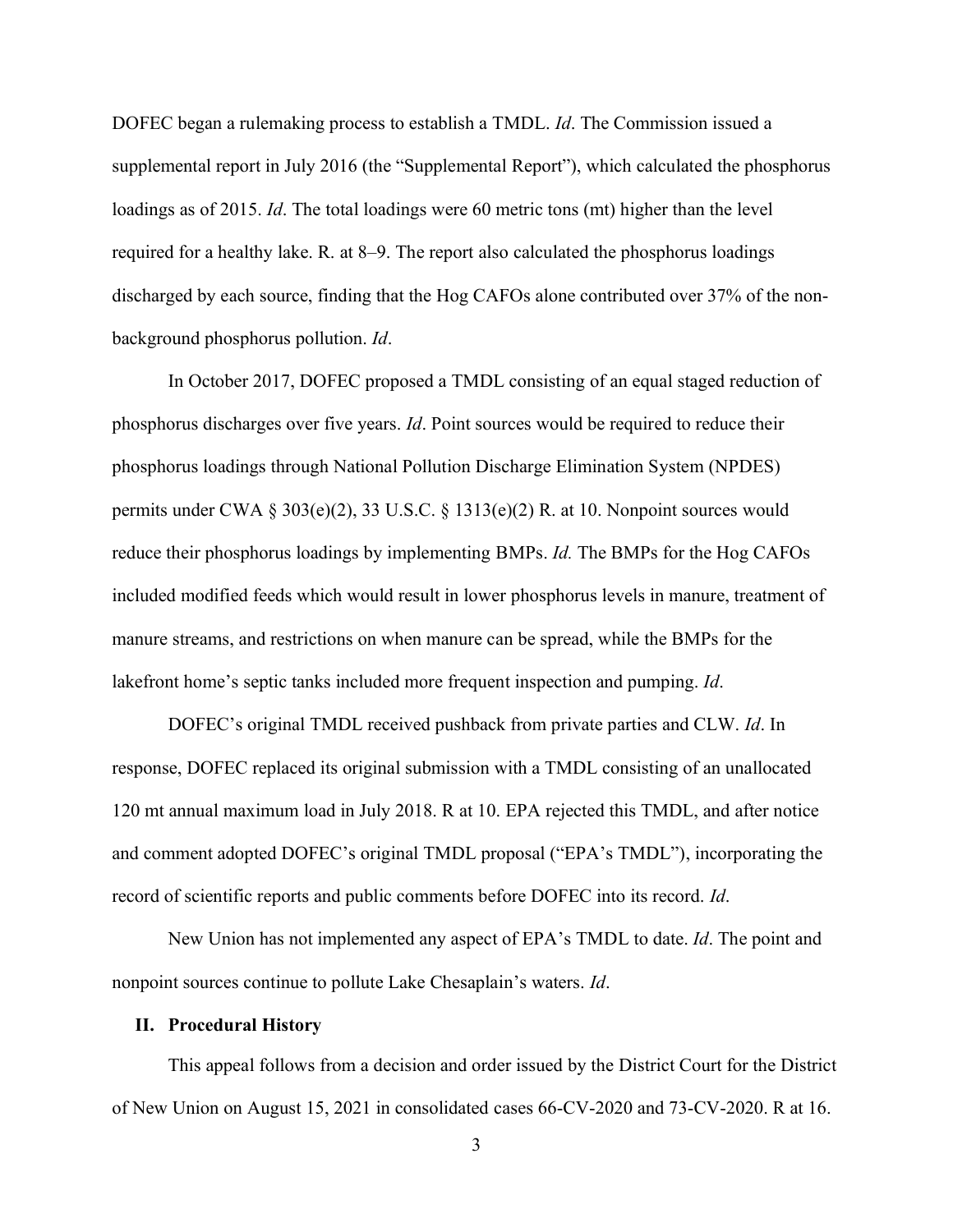Plaintiff New Union filed action No. 66-CV-2020 on January 14, 2020, alleging that its proposed TMDL was valid under the CWA and challenging EPA's regulation in 40 C.F.R.  $\S$  130.2(i) requiring that TMDLs include WLAs and LAs between point, nonpoint, and natural sources. R at 5, 10. Plaintiff CLW filed action No. 73-CV-2020 on February, 15, 2020. CLW sought a declaration that EPA's TMDL was insufficiently protective, contrary to law, arbitrary and capricious and unsupported by the record. *Id*. All three parties moved for summary judgment. R at 5. The district court granted New Union's motion for summary judgement in part, determining that the issues were ripe for adjudication and that EPA's regulation requiring WLAs and LAs within a State's TMDL was invalid under the CWA. R. at  $12-14$ . The district court granted CLW's motion for summary judgment in part, ruling that EPA's staged implementation plan was invalid under the CWA. R. at  $14-15$ . Finally, the district court granted EPA's motion for summary judgement in part, ruling that EPA's adoption of a credit for nonpoint source BMPs in its TMDL was valid and consistent with the CWA's definition of a TMDL. R. at  $15-16$ . All three parties appealed to the United States Court of Appeals for the Twelfth Circuit in consolidated cases C.A. No. 21-000123 and C.A. No. 21-000124. R. at 2.

#### **SUMMARY OF THE ARGUMENT**

<span id="page-11-0"></span>EPA's rejection of DOFEC's revised TMDL and establishment of its own TMDL is not ripe for judicial review because it is not final agency action under the APA and because the issues are not ripe. EPA's action is not final agency action because the decision-making process is still ongoing and because a TMDL is a recommendation and does not establish rights, obligations, or legal consequences. The issues are not ripe because there is less than minimal hardship to the plaintiffs, penalties can be promptly challenged, and judicial intervention would interfere with the statutory revision process.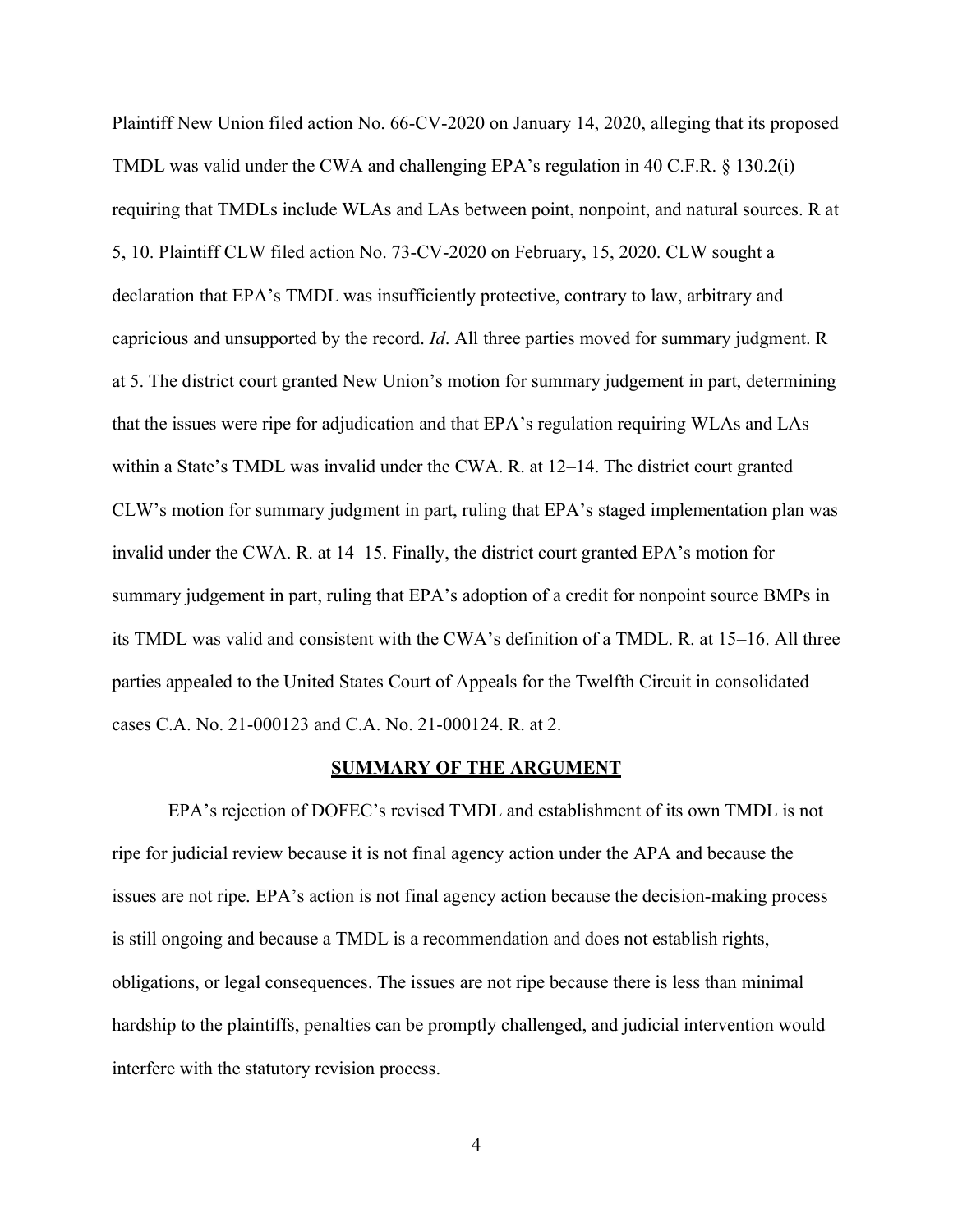EPA's decision to reject New Union's submitted TMDL on the grounds that it failed to include WLAs and LAs was a reasonable exercise of its discretion. EPA's decision relies on its interpretation of the term "total" as used in CWA  $\S 303(d)$ , 33 U.S.C.  $\S 1313(d)$ . EPA interpreted "total" to mean accounting for all constituent parts. An agency interpretation is entitled to deference if Congress has been ambiguous as to the issue at hand and the interpretation promulgated by the agency is reasonable. *Chevron, U.S.A., Inc. v. Nat. Res. Def. Council, Inc.*  467 U.S. 837, 842–43 (1984). Looking at the provision in context, Congress was ambiguous as to the meaning of "total," and EPA has reasonably explained its interpretation.

EPA's decision to adopt a staged annual TMDL was also a reasonable exercise of its discretion. First, "daily" in TMDL is a default rather than mandatory timeframe, and the CWA permits a TMDL based on an annual timeframe where appropriate. Second, the CWA permits staged-implementation TMDLs. In each case, the CWA was ambiguous and EPA's interpretation was reasonable. Under *Chevron*, both interpretations are entitled to deference from the courts.

EPA's adoption of a credit for anticipated nonpoint source pollution reduction through implementation of BMPs was not arbitrary, capricious, or an abuse of discretion. EPA meets the *State Farm* standard of review for arbitrary and capricious agency actions because it did not rely on factors that Congress did not intend for it to consider, it did not fail to consider an important aspect of the problem, and it did not offer an explanation that runs counter to the evidence or is implausible. Further, EPA is not subject to the "reasonable assurance" standard that CLW proposes. R. at 11.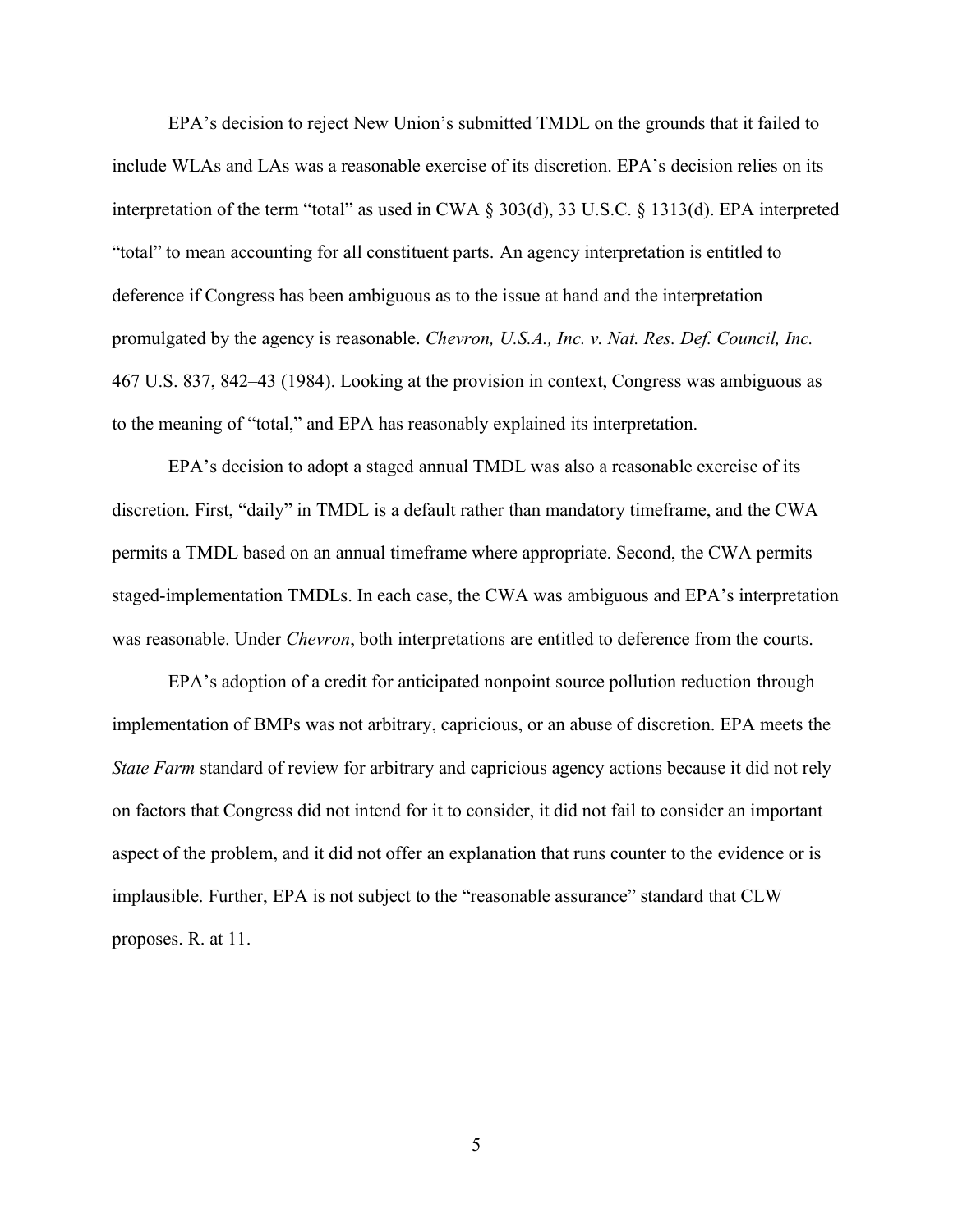#### **ARGUMENT**

### <span id="page-13-1"></span><span id="page-13-0"></span>**I. EPA's Rejection of DOFEC's Revised TMDL and Adoption of DOFEC's Original TMDL Pursuant to CWA § 303(D)(2) Is Not Ripe for Judicial Review.**

Federal courts may only review agency actions if they are authorized to do so by a statute. *Transport Robert 1973 LTEE v. US Immigration and Naturalization Service*, 940 F.Supp. 338, 340 (D.D.C. 1996)*.* Here, the statute under which the plaintiffs seek judicial review is the APA, which only authorizes review of "final agency action." APA § 704, 5 U.S.C. § 704; *See*  $also\,D'Imperio\,v. \, U.S.,\,575\,F.Supp. \,248,\,252\, (D. \,NI\,1983). \,EPA's\,action\,does\,not\, constitute$ final agency action because it is not the consummation of a decision-making process and does not establish rights, obligations, or legal consequences. Even if EPA's action were a final agency action, this challenge is not ripe because it does not cause hardship to the plaintiffs and judicial intervention would be preemptive. *Bravos v. Green*, 306 F.Supp.2d 48, 58 (D.D.C. 2004); *Ohio Forestry Ass'n v. Sierra Club*, 523 U.S. 726, 738 (1998).

#### A. **EPA's action does not constitute a "final agency action" under the APA.**

<span id="page-13-2"></span>Judicial review is not permitted for incomplete actions because it would interfere with executive function and curb the efficacy of administrative agencies. *Bravos*, 306 F.Supp.2d at 55. To decide whether an agency action is final, the Supreme Court looks to whether the agency's action is the consummation of a decision-making process and whether the action establishes rights and obligations. *See U.S. Army Corps of Eng'rs v. Hawkes Co.*, 578 U.S. 590, 597 (2016).

### *l. EPA's action was not the consummation of a decision-making process because the decision-making process is ongoing.*

<span id="page-13-3"></span>In *Cal. Communities Against Toxics v. EPA*, 934 F.3d 627, 631–632 (D.C. Cir. 2019), the D.C. Court of Appeals stated that courts should analyze an agency action's finality based on "the idiosyncratic regime of statutes and regulations that govern it," rather than on comparisons to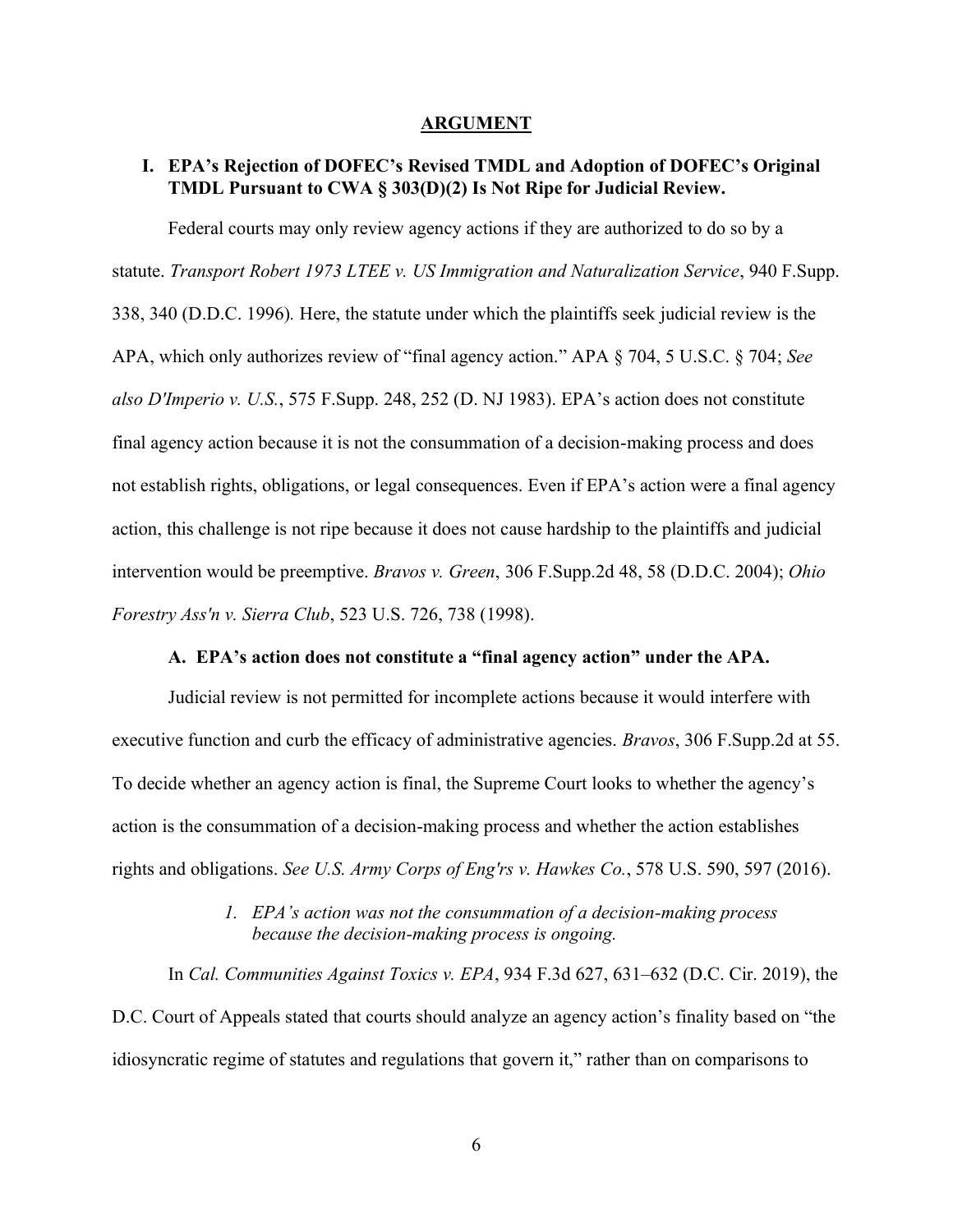"superficially similar actions in caselaw." Looking to the statutes and regulations at issue in this case, it is clear that EPA's adoption of the TMDL is part of an ongoing decision-making process.

The CWA authorizes and encourages revisions. CWA  $\S 303(e)$ , 33 U.S.C.  $\S 1313(e)$ , titled "Continuing planning process," requires that a State and EPA review a TMDL. Specifically, it directs the State to submit "procedures for revision." CWA  $\S 303(e)(3)$ , 33 U.S.C. § 1313(e)(3). EPA regulations indicate that TMDLs can easily be revised. 40 C.F.R. § 123.62(a).

This case is distinct from *American Farm Bureau v. EPA*, 792 F.3d 281 (3rd Cir 2015), where the Third Circuit held that adoption of a TMDL was a final agency action. In that case, which is not binding precedent, EPA developed the TMDL in collaboration with six States and the District of Columbia over a matter of decades. *Id.* at 287. These parties participated in creating the TMDL because the goal of the TMDL was to improve the water quality of the entire Chesapeake Bay. *Id.* at 291. EPA did not challenge the finality of the TMDL or the ripeness of the issues. Brief for Respondent at 25, American Farm Bureau v. EPA, 278 F.R.D. 98 (2011) (No. 05-1631); EPA's Response Brief at 2, American Farm Bureau v. EPA,  $792$  F.3d 281 (3rd) Cir 2015) (No. 003111577209). Here, by contrast, the TMDL involves only one State and a relatively small body of water. A change to the TMDL would require consent from only two parties, EPA and New Union. Because of these distinctions, and others discussed below, the question presented by *American Farm* regarding whether EPA's action is a final agency action and whether the issues were ripe for judicial review is not comparable to the question here. *See infra* Argument I(B)(1).

## *2. EPA's action does not establish rights, obligations, or legal consequences because it is a recommendation, not a binding determination and it does not establish penalties.*

<span id="page-14-0"></span>Even if EPA's action were the consummation of a decision-making process, it still is not final agency action because it does not establish rights, obligations, or legal consequences. *See*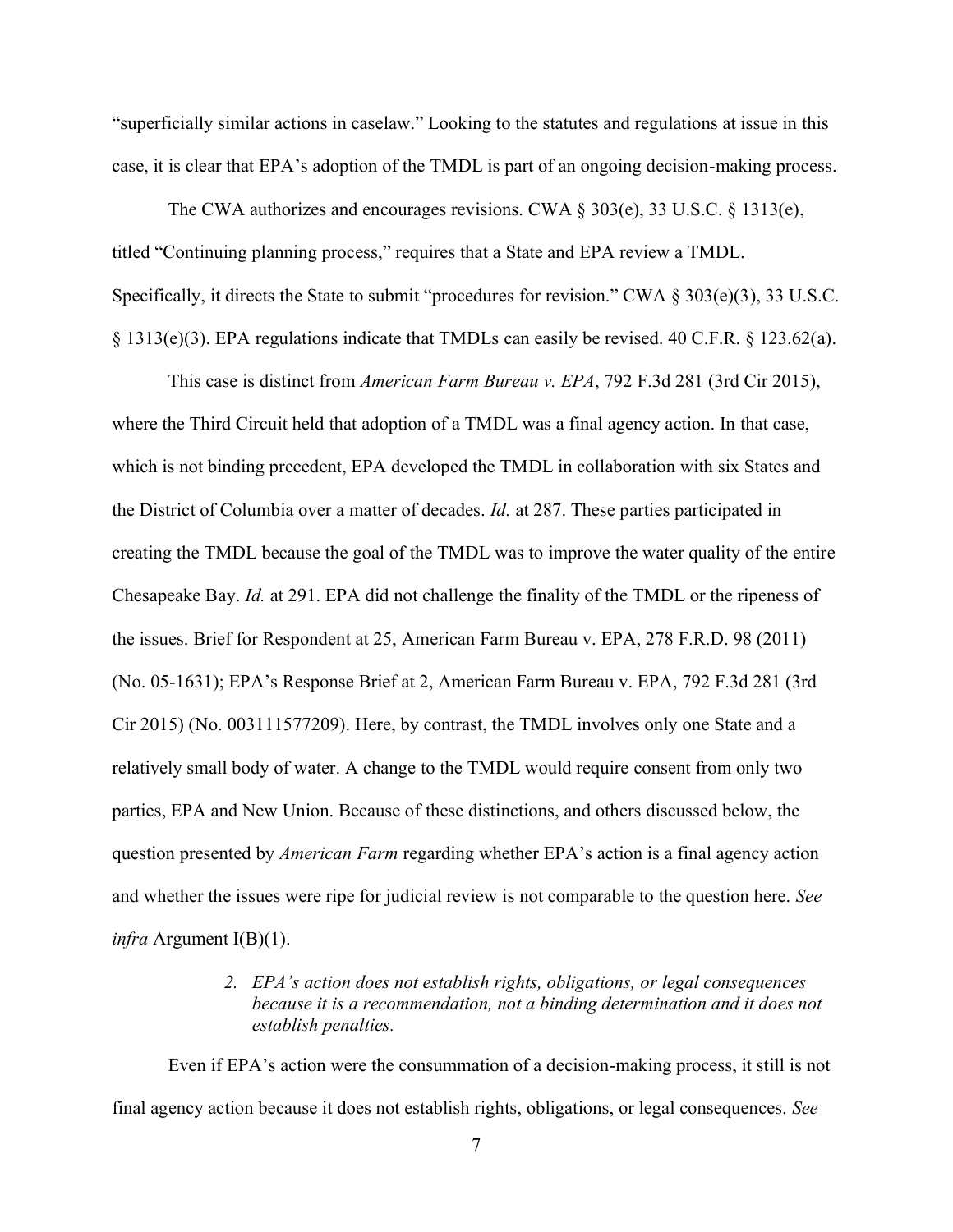*Cal. Communities Against Toxics*, 934 F.3d at 636*.* In *Dalton v. Specter*, 511 U.S. 462, 494 (1994), the Supreme Court held that a census report was not a final agency action because it was "more like a tentative recommendation than a final and binding determination." Additionally, the D.C. Court of Appeals found that an agency action was not final because it did not impose penalties or liability on a state authority that refused to comply. *Cal. Communities Against Toxics*, 934 F.3d at 637*.* 

Likewise, EPA's adoption of the TMDL is a recommendation, not a binding determination because TMDLs established under CWA § 303(d)(1), 33 U.S.C. § 1313(d)(1) are only "informational tools." *Anacostia Riverkeeper, Inc. v. Jackson*, 798 F.Supp.2d 210, 216 (D.D.C. 2011). *See also Alaska Ctr. For the Env't v. Browner*, 20 F.3d 981, 984-85 (9<sup>th</sup> Cir 1994); *Pronsolino v. Nastri*, 291 F.3d 1123, 1129 (9th Cir. 2002). State permitting agencies such as DOFEC can incorporate a TMDL into their continuing planning process in a variety of ways. Any continuing planning process which is adequate to meet the CWA requirements must be approved by EPA. CWA  $\S 303(e)(3)$ , 33 U.S.C.  $\S 1313(e)(3)$  Since a TMDL sets a goal and leaves options open to the state for how the goal will be met, it is a recommendation.

Contrary to the district court's holding, EPA's TMDL would not require New Union to issue new NPDES permits to the point sources. R .at 12. Instead of New Union, EPA may implement the NPDES permits itself through a revision to a State program under 40 C.F.R. § 123.62(a). According to the regulation, "[e]ither EPA or the approved State may initiate program revision." *Id.* Revisions require public notice, the chance for a hearing, and final approval from EPA. 40 C.F.R. § 123.62(b). The revision process does not require EPA to revoke New Union's delegated program, or impose any other penalties or liabilities. 40 C.F.R. § 123.62(a).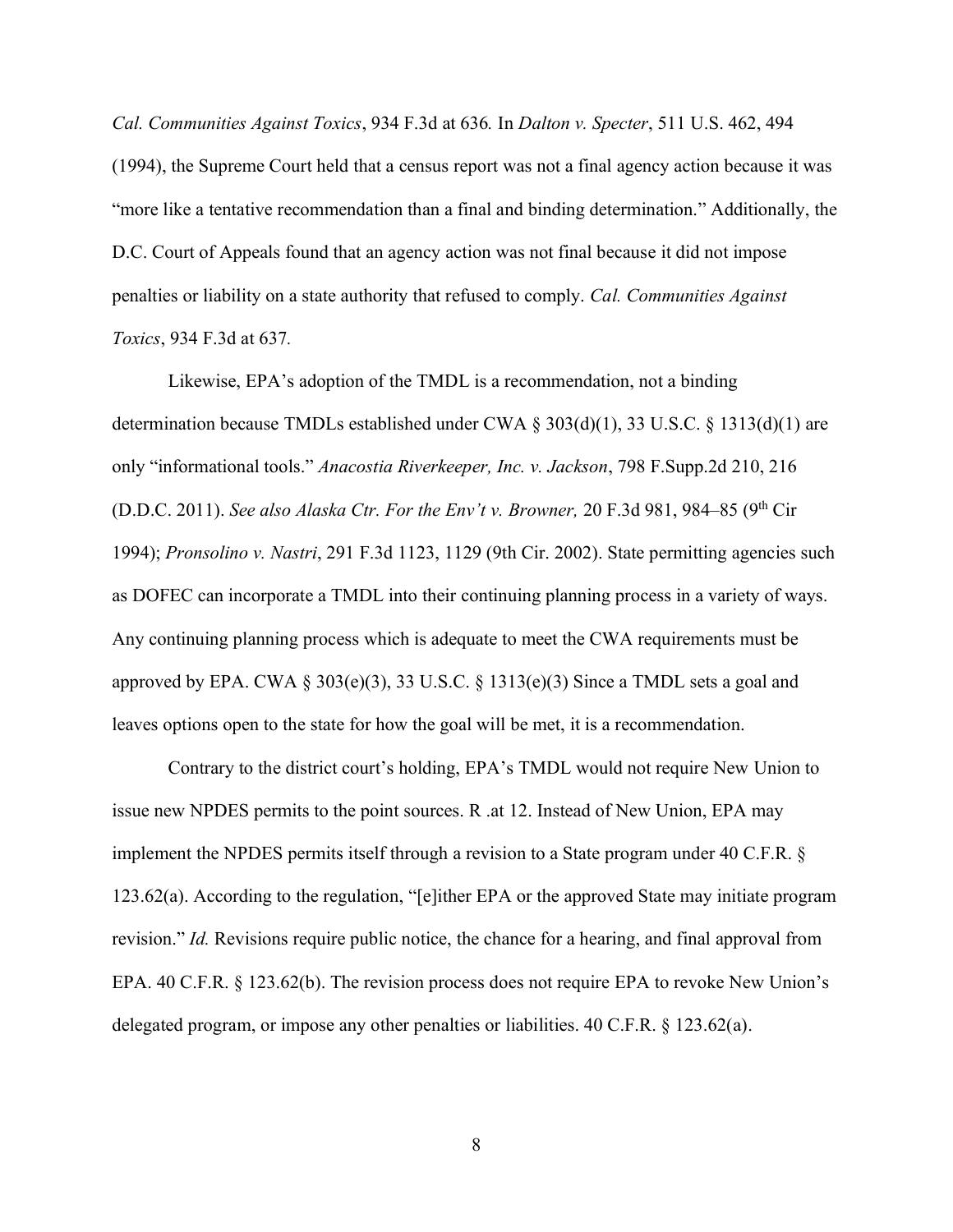Because it is a recommendation rather than a binding determination and because it would not impose penalties on New Union, EPA's adoption of the TMDL does not establish rights, obligations, or other legal consequences.

## <span id="page-16-0"></span>**B.** Even if EPA's action is a "final agency action" under the APA, the issue is not **ripe for judicial review.**

Even if CLW's and New Union's challenges to EPA's action were allowed by the APA, their claims should still be dismissed because the claims are not ripe. *See Toilet Goods Ass'n, Inc. v. Gardner*, 387 U.S. 158, 159–162 (1967). Under the ripeness doctrine, courts refrain from adjudication of inchoate issues and protect agencies from interference until their actions are "felt in a concrete way by the challenging parties." *Abbott Laboratories v. Gardner*, 387 U.S. 136, 148-149 (1967). This is true even if the issues are purely legal. *Toilet Goods*, 387 U.S. at 162-163.

The Supreme Court endorsed three factors to determine ripeness in the specific context of a challenge to an administrative action: "(1) whether delayed review would cause hardship to the plaintiffs; (2) whether judicial intervention would inappropriately interfere with further administrative action; and (3) whether the courts would benefit from further factual development of the issues presented." *Ohio Forestry*, 523 U.S. at 733. A California district court analyzed these factors as they related to the establishment of a TMDL in *City of Arcadia v. EPA*, 265 F.Supp.2d. 1142, 1159 (N.D. Cal. 2003). and found that the claims brought were not ripe for judicial review.

## *1. Delayed review would not cause hardship to the plaintiffs because they are not the ones bound by the NPDES permits, their hardships fall below a minimal level, and the penalties for noncompliance can be promptly challenged.*

<span id="page-16-1"></span>The municipalities in *Arcadia* asserted that delayed review would harm them because the TMDL was already implemented by language in a NPDES permit. *Id* at 1156. The court rejected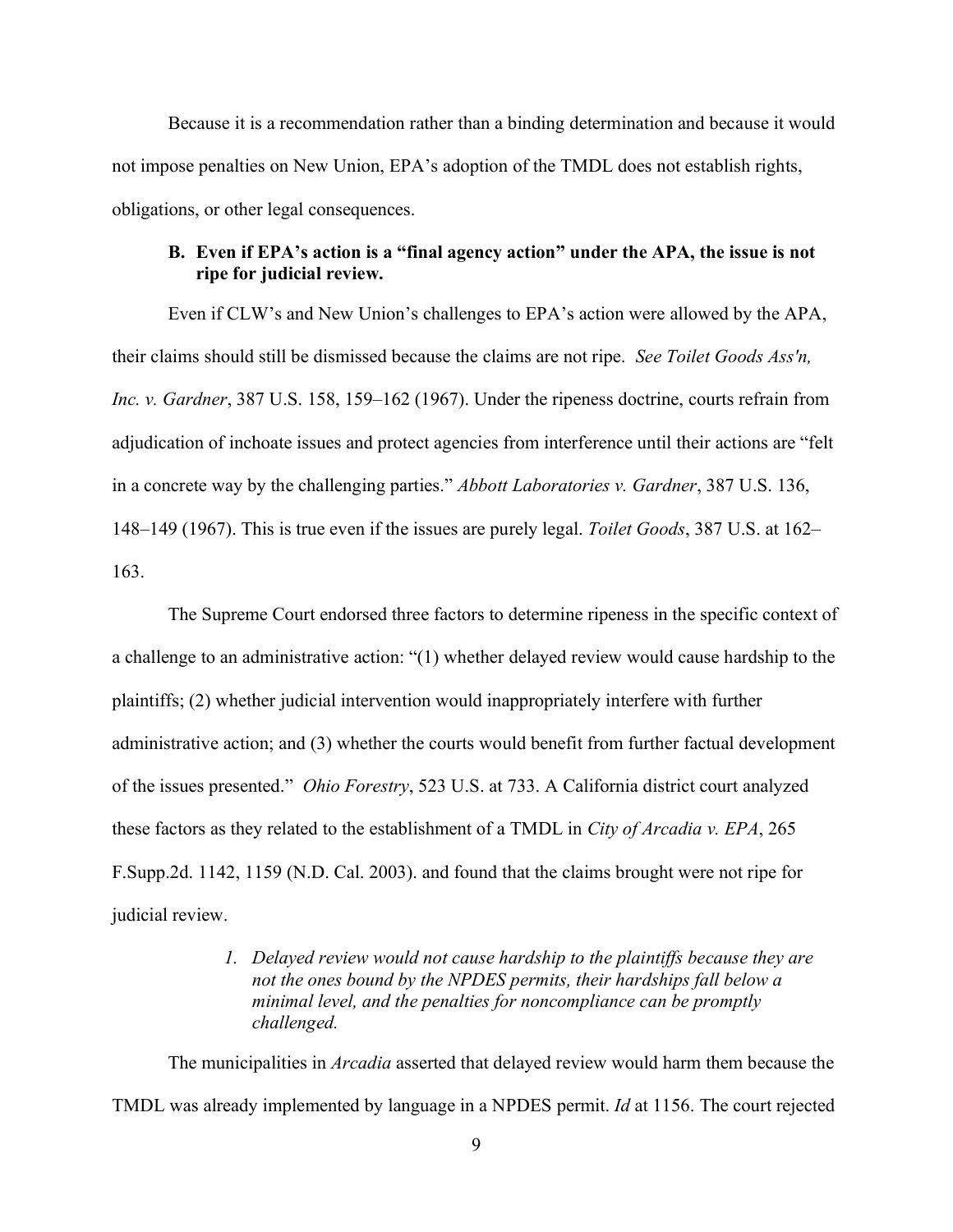this argument because the municipalities were not bound by the NPDES permit in question. *Id*. at 1157. The municipalities also argued that delayed review would harm them because the TMDL was already forcing them to "begin employing strategies" to come into compliance. *Id.* at 1155. The court did not accept this argument because the hardship did not rise above a minimal level. *Id.* at 1157. In *Toilet Goods*, the Supreme Court ruled that a regulation with an immediate penalty for non-compliance did not cause hardship because penalty could be promptly challenged through an administrative procedure and reviewed by a court. 387 U.S. at 165.

Like in *Arcadia*, the NPDES permits in this case would not bind New Union or CLW. The permits would only bind the privately owned slaughterhouse and the STP owned by the City of Chesaplain Mills. R at 7. In this respect, *Arcadia* and the present case are both distinct from *American Farm*, where the agricultural trade associations would be bound by the permits. 792 F.3d at 293. Here, neither New Union nor CLW will ever be forced to limit its discharges by the TMDL, so delayed review will not harm the parties in this way.

New Union may argue that delayed review causes hardship because the TMDL requires New Union to implement NPDES permits to the point sources. However, EPA can administer the NPDES permits itself through a revision process, so this requirement does not exist. *See supra* Argument(I)(B). But even if this requirement did exist, it would still place less than minimal hardship on New Union. In fact, New Union has already largely complied with the requirement simply by proposing modifications to the NPDES permits. R at 10. The hardship in this case would be felt by the privately-owned slaughterhouse and Chesaplain Mills' STP, not New Union or CLW.

If we assume, on top of the assumption that New Union is required to administer the NPDES permits, that it fails to meet this requirement, the penalty for failure would be revocation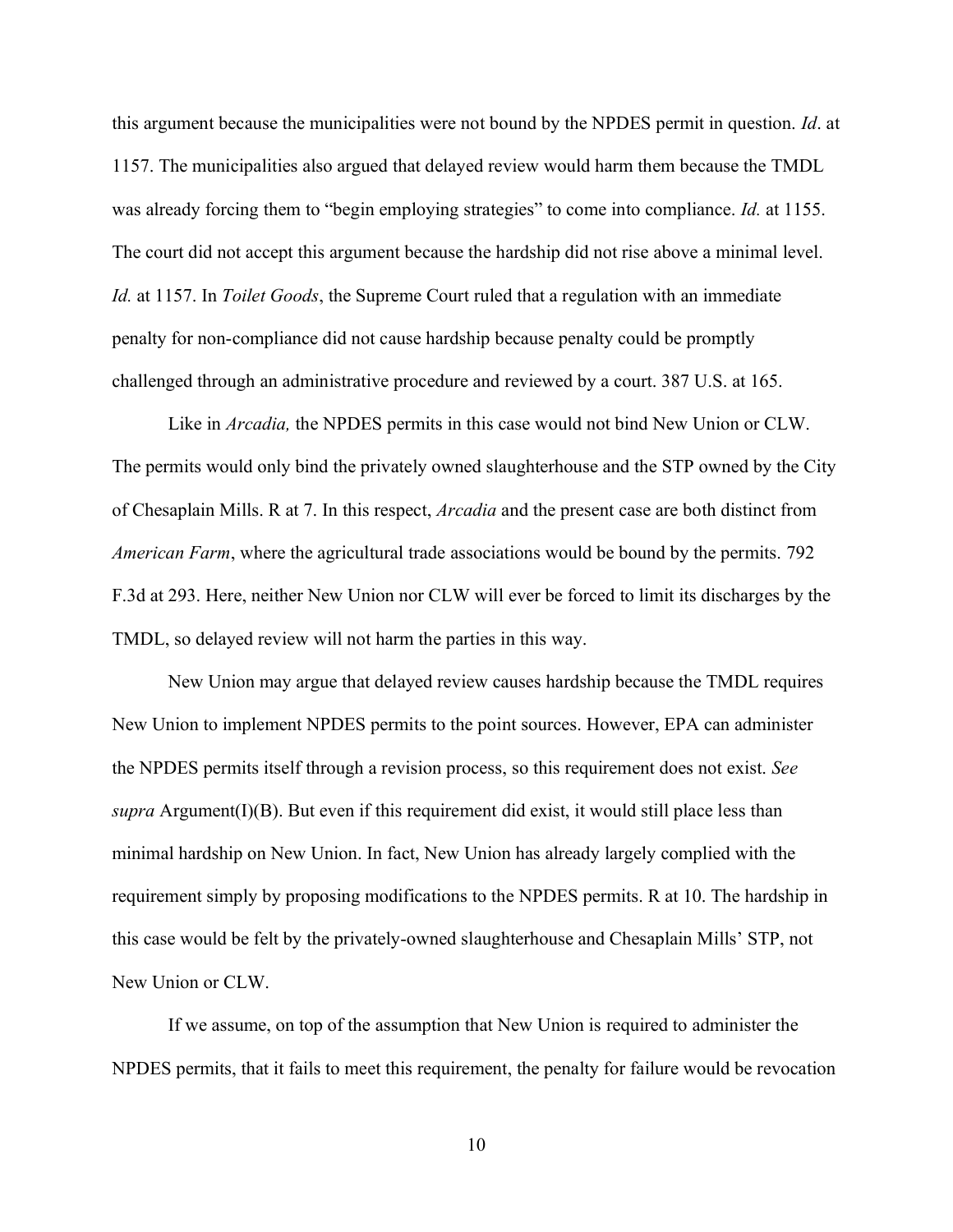of New Union's delegated NPDES program. CWA  $\S$  402(c)(3), 33 U.S.C.  $\S$  1342(c)(3). To revoke New Union's delegated NPDES program, EPA would notice New Union and hold a hearing. 40 C.F.R. § 123.64(b)(1). That hearing would be a forum for New Union to challenge the penalty. If EPA still revoked the NPDES program after the hearing, the revocation would be reviewable by a court as a final agency action under APA § 704, 5 U.S.C. § 704. *See also Lujan v. Nat'l Wildlife Fed'n,* 497 U.S. 871, 894 (1990). Therefore, for the same reasons as in *Toilet Goods*, delayed review would not cause hardship to New Union.

## *2. Judicial intervention would interfere inappropriately with administrative action.*

<span id="page-18-0"></span>In *Ohio Forestry* , the Supreme Court held that a land resource management plan was not ripe for judicial review because immediate review would hinder the agency's efforts to revise its plan, a revision process was outlined in the Federal Register, and revisions could make judicial review unnecessary. 523 U.S. at 735–38.

As noted above, New Union and EPA can revise the TMDL under CWA § 303(d)(2), and the CWA actively encourages revision of a TMDL under CWA § 303(e), 33 U.S.C. § 1313(e). *See supra* Argument(I)(A)–(B). This system of revisions is even more substantial than the discussion of revision cited in *Ohio Forestry* because it was created by Congress, not only the agency. EPA could revise the TMDL to eliminate some or all of the issues which New Union and CLW are asking the court to review, for instance by eliminating staged reduction. CWA § 303(d)(4), 33 U.S.C. § 1313(d)(4). For the same reason as the Supreme Court articulated in *Ohio Forestry,* interfering with EPA's TMDL would be inappropriate at this stage. 523 U.S. at 735–6.

*3. The court would benefit from further factual development of the issue.*

<span id="page-18-1"></span>In *Ohio Forestry* the Supreme Court also found that until an actual logging proposal was presented the case was not ripe, because the agency action in question was too abstract. 523 U.S.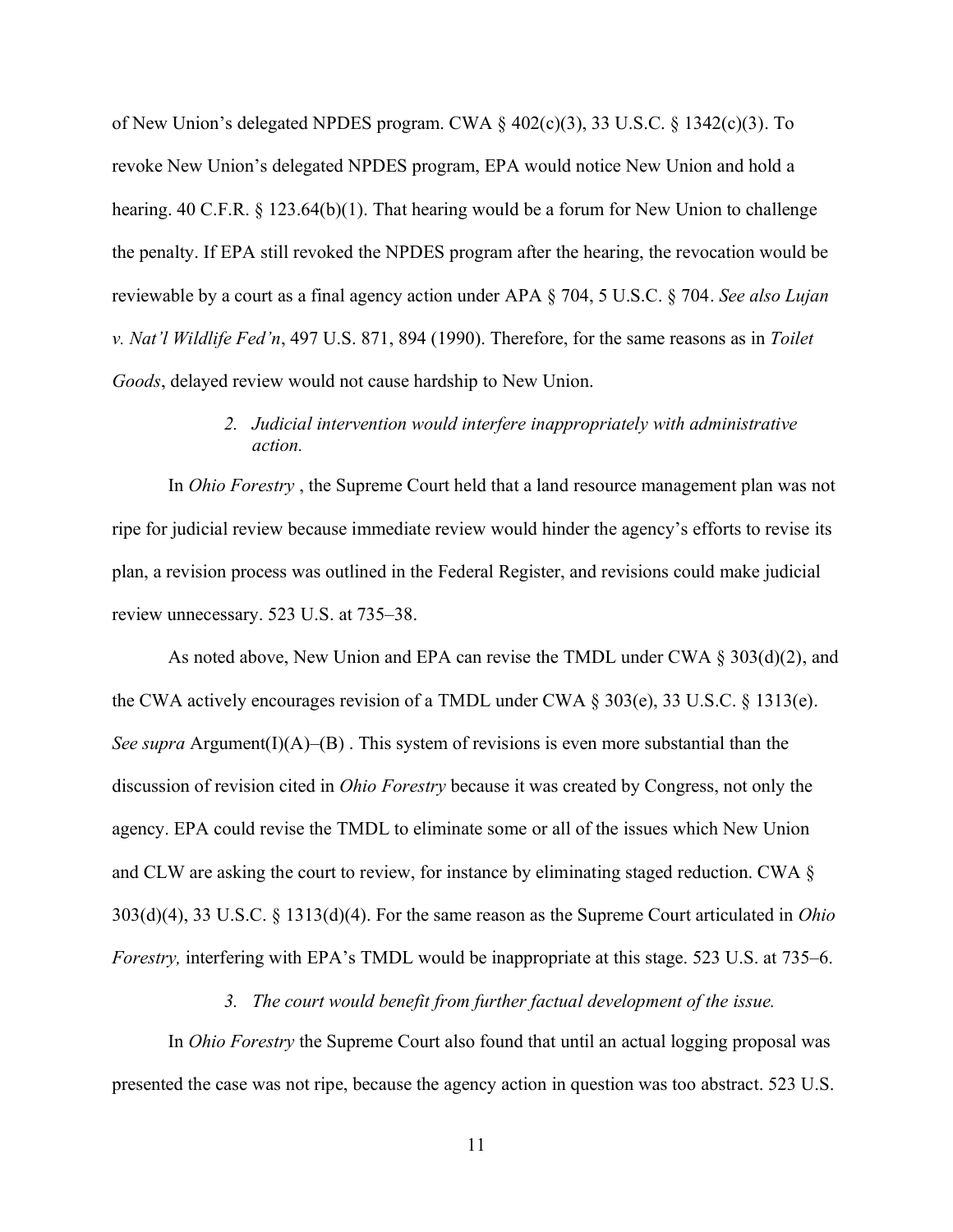at 736. The court also noted that the plan in question was "programmatic in nature" and could not "foresee all effects." *Id.* 

EPA's TMDL sets a goal but does not specify how the goal is to be achieved. See supra Argument(I)(A). EPA cannot foresee all of the TMDL's effects because it can be implemented in numerous ways by EPA or New Union. *See supra* Argument (I)(B). Furthermore, New Union's conduct following EPA's adoption of the TMDL may or may not force EPA to begin a revision process, which is subject to challenge *See supra* Argument (II)(A). Since EPA's action is more programmatic and its results cannot be foreseen, the court would benefit from allowing these uncertainties to resolve themselves.

### <span id="page-19-0"></span>**II. EPA's Decision to Reject DOFEC's Revised TMDL on the Grounds that the TMDL Failed to Include WLAs and LAs Was a Reasonable Exercise of Its Discretion.**

The appropriate framework for judicial review of an agency's construction of a statute was outlined in *Chevron*, 467 U.S. at 842–43. This framework proposes a two-part test. *Chevron* step one is to determine "whether Congress has spoken to the precise question at issue" or has left ambiguity. If Congress has, the inquiry ends there and Congress's "unambiguously expressed intent" must be followed. *Id.* at 842. If Congress is silent or ambiguous to the precise question at issue, then the inquiry continues to step two. *Id* at 843*.* 

At *Chevron* step two, the question for the court to consider is whether the agency's construction of the statute is reasonable. *Id.* Deference is given to the agency at this step because a gap left by Congress is considered an express delegation to the agency. *Id.* The court need not find that the agency's interpretation is the best possible interpretation; so long as the agency's interpretation is reasonable, it is to be accepted by the court. *Id.*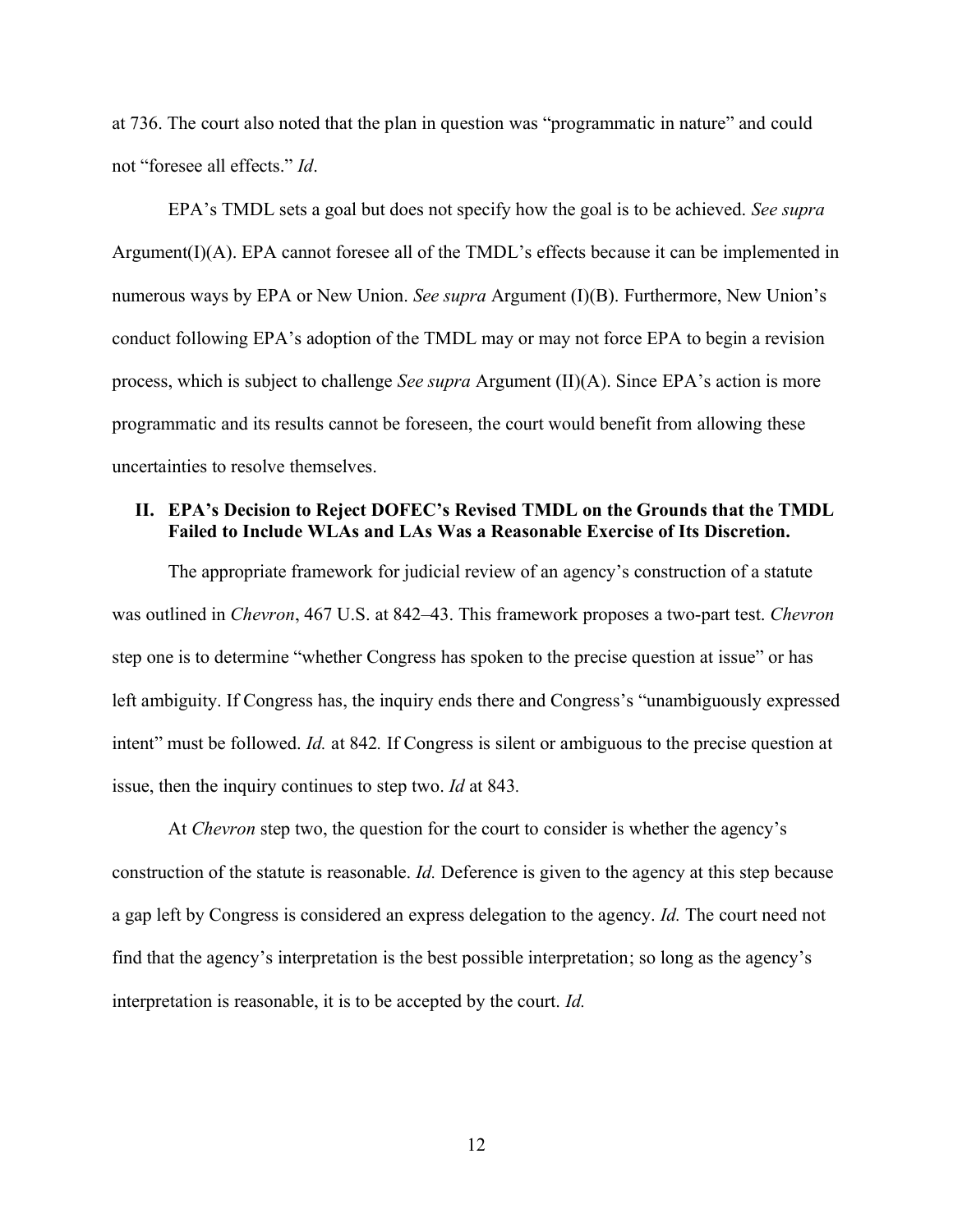*United States v. Mead Corp.*, 533 U.S. 218, 226–27 (2001) introduced a threshold test which restricts *Chevron* deference to agencies acting within their congressionally-delegated authority. To move forward with a *Chevron* analysis, the *Mead* test must first be satisfied.

#### A. **EPA**'s interpretation of the CWA is entitled to Chevron deference.

<span id="page-20-0"></span>According to the *Mead* test, a government agency is entitled to *Chevron* deference in its exercise of Congressionally-delegated authority "to make rules carrying the force of the law." *Id.* The Supreme Court has held that "[g]eneral conferral of rulemaking or adjudicative authority" is sufficient to support *Chevron* deference to the agency in its exercise of that authority. *City of Arlington v. FCC,* 569 U.S. 290, 291 (2013). Delegation of agency authority may be demonstrated by the agency's power to engage in notice-and-comment rulemaking or "by some other indication of a comparable congressional intent." *Mead*, 533 U.S. at 227.

Congress has clearly delegated authority to EPA generally to make rules carrying the force of the law in its interpretation of the CWA. In EPA's organic statute, Congress delegated to the agency all functions previously delegated by the Federal Water Pollution Act to other agencies "or by provisions of law amendatory or supplementary thereof."  $5 \text{ U.S.C. }$  § APP. 1 REORG. PLAN 3 1970. The Federal Water Pollution Act was amended in 1972 to create the CWA. CWA  $\S$  101, 33 U.S.C.  $\S$  1251 et. seq. states "Except as otherwise expressly provided in this chapter, the Administrator of the Environmental Protection Agency (hereinafter in this chapter called "Administrator") shall administer this chapter." CWA  $\S$  101(d), 33 U.S.C.  $\S$  $1251(d)$ .

The CWA delegated to EPA the power to add or remove any pollutant from the list of regulated toxic pollutants, set effluent limitations, review and set WQS for States, review Stateidentified impaired waters, and review TMDLs for such waters in order to meet water quality standards. CWA § 303, 33 U.S.C. § 1313 et seq. In exercise of such authority, EPA has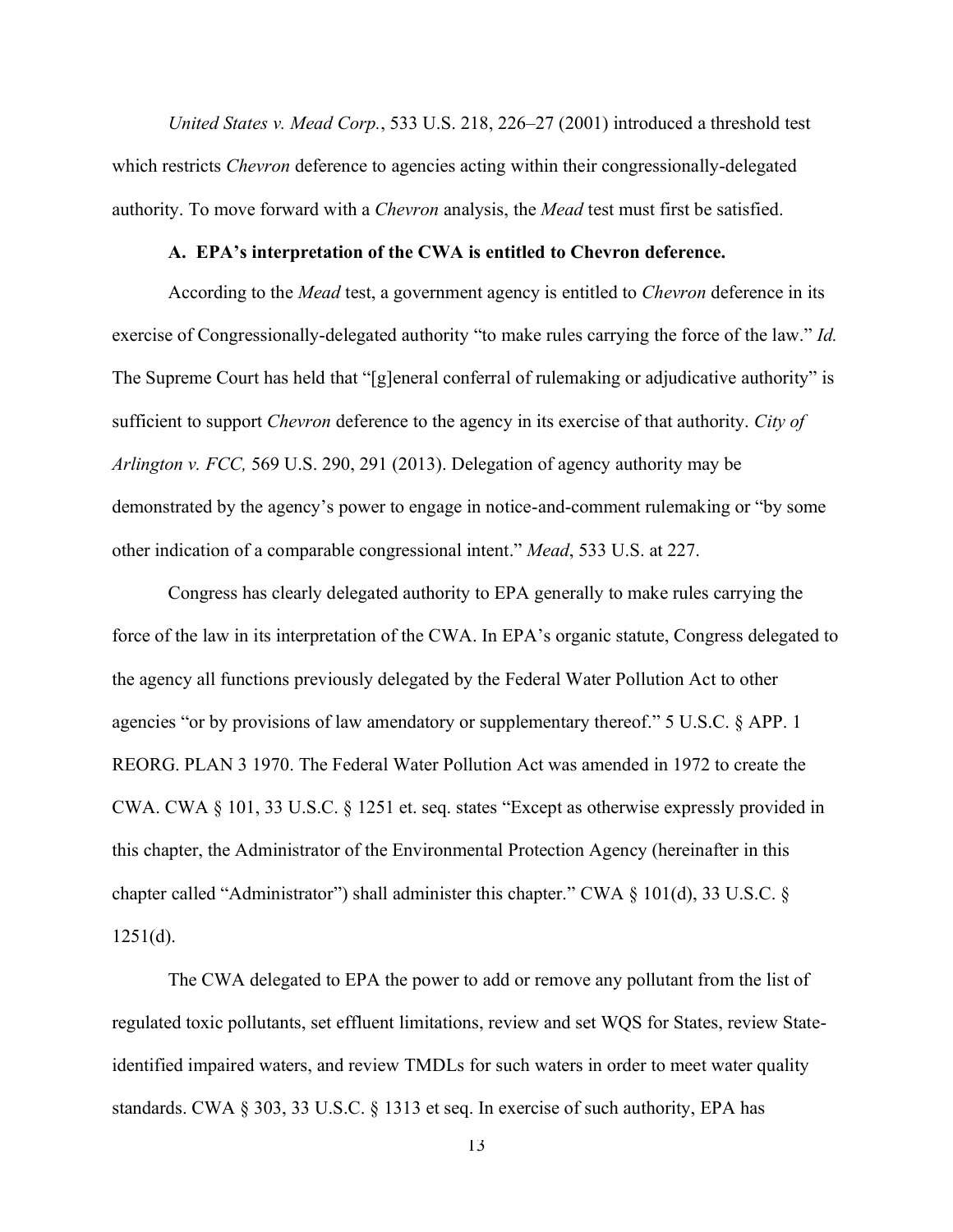promulgated regulations through notice-and-comment rulemaking under CWA § 101(e), 33 U.S.C. § 1251(e). *See* Water Quality Planning and Management, 50 Fed. Reg. 1,774 (Jan. 11, 1985). These regulations, found in 40 C.F.R. § 130, *inter alia,* define TMDLs, clarify requirements of TMDLs, and describe the process of development by the States and approval by EPA. As an agency with rulemaking authority, exercising such authority through the promulgation of regulations subject to public notice-and-comment, EPA is entitled to *Chevron*  deference in its construction of the CWA as it relates to TMDLs.

### <span id="page-21-0"></span>**B.** Chevron step one: Congress is ambiguous as to the meaning of the word "total" in the phrase "total maximum daily load" of the CWA.

Statutory text is ambiguous if Congress has not "directly spoken to the precise question at issue" and made its intent clear. *Chevron*, 467 U.S. at 842. To determine whether or not Congress has spoken to the question at issue, inquiry must begin with the language of the statute. *See, e.g*. *Friends of Earth,* 446 F.3d 140, 144 (D.C. Cir. 2006).

While considering the language, a court must consider a provision in the context of the statutory scheme as a whole, and "not confine itself to examining a particular statutory provision in isolation." Nat'l Ass'n of Home Builders v. Defs. of Wildlife, 551 U.S. 644, 666 (2007) (quoting *F.D.A. v. Brown & Williamson Tobacco Corp.*, 529 U.S, 120, 132 (2000)). The term "total" means "an entire quantity". Total, Merriam-Webster, https://www.merriamwebster.com/dictionary/total (last visited Nov. 17, 2021). New Union would assert that Congress requires the TMDL to be represented by a single number equal to the sum of emissions necessary to meet WQS, with no additional information required. This interpretation would be based on a narrow, literal reading of the word out of context, which is contrary to established practices of statutory interpretation. EPA's interpretation takes "total" to be indicative of Congress's intention that the TMDL must account for all constituent parts of emissions necessary to meet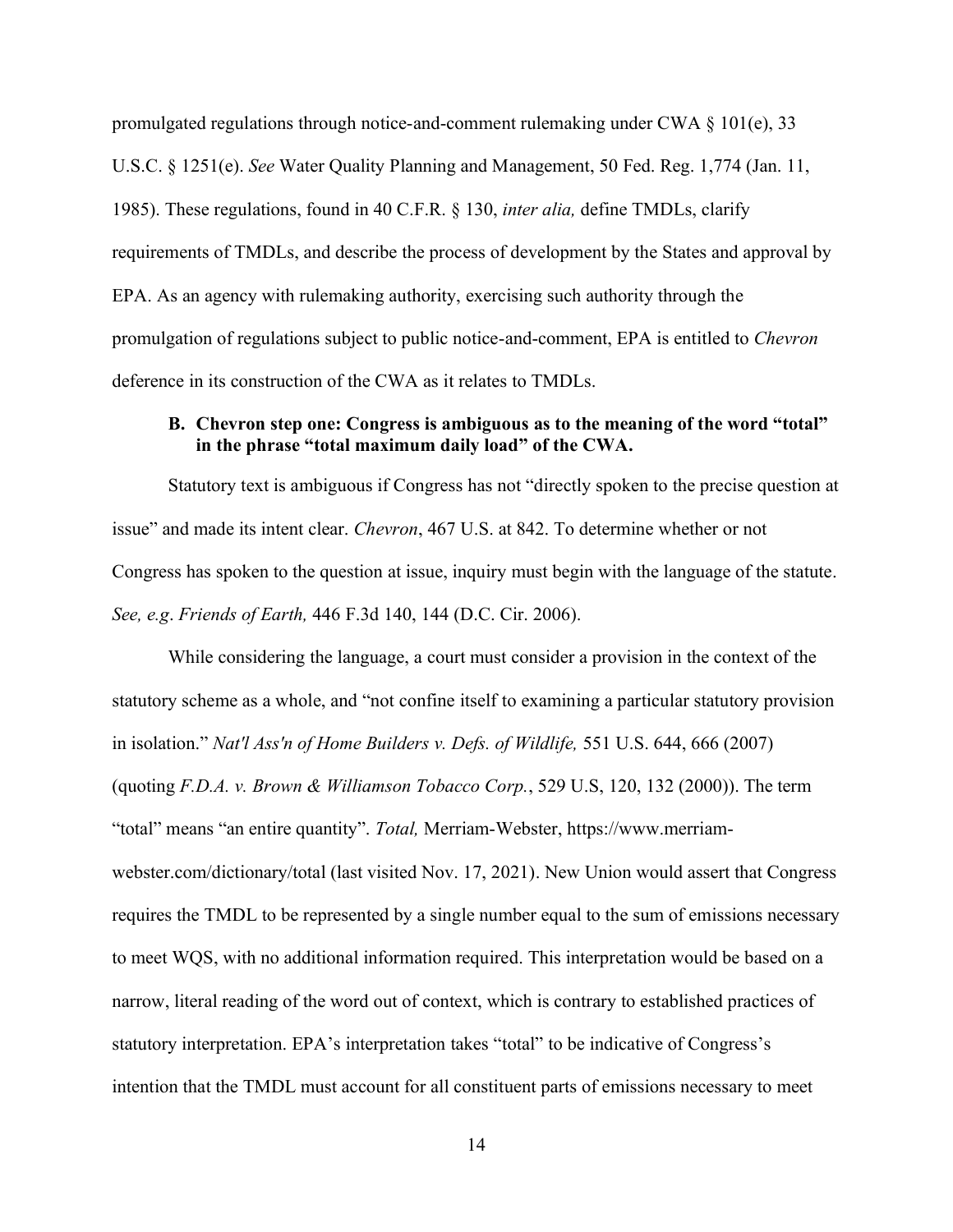WQS. *See American Farm*, 792 F.3d at 297*.* Congress did not speak to the precise meaning of the word "total" in TMDL, but application of the harmonious reading canon and the canon against surplusage illustrates that EPA's interpretation is true to the statute and to the intention of Congress.

Looking at the term in context reveals that interpretation of "total" as limiting a TMDL to a single-number representation is contrary to the CWA. It is accepted that in statutory interpretation, courts must "fit, if possible, all parts into an [sic] harmonious whole."  $FTC$  v. *Mandel Bros., Inc.*, 359 U.S. 385, 389 (1959). New Union's interpretation of "total" disregards the harmonious-reading canon by failing to consider the several requirements of a TMDL described in CWA § 303(d)(1)(C), 33 U.S.C. § 1313 (d)(1)(C). First, the TMDL must be "established at a level necessary to implement the applicable water quality standards." *Id.* Second, it must allow for "seasonal variations." *Id.* Third, it must have a "margin of safety which takes into account any lack of knowledge concerning the relationship between effluent limitations and water quality." *Id.* A mere number will not satisfy all of these requirements and certainly could not provide enough information for EPA to evaluate whether or not the requirements are met. The court asserts in *American Farm,* 792 F.3d at 298, that the several requirements outlined in CWA § 303(d)(1)(C), "taken together, tend to suggest that 'total maximum daily load' is a term of art meant to be fleshed out by regulation, and certainly something more than a number."

The CWA mandates that each State establish "the total maximum daily load...at a level necessary to implement the applicable water quality standards.´*Id.* (emphasis added). A reading of the TMDL as a mere number necessary to meet WQS renders the term "level" superfluous. "Total" in this sense would always be "at a level," and so inclusion of the phrase "at a level"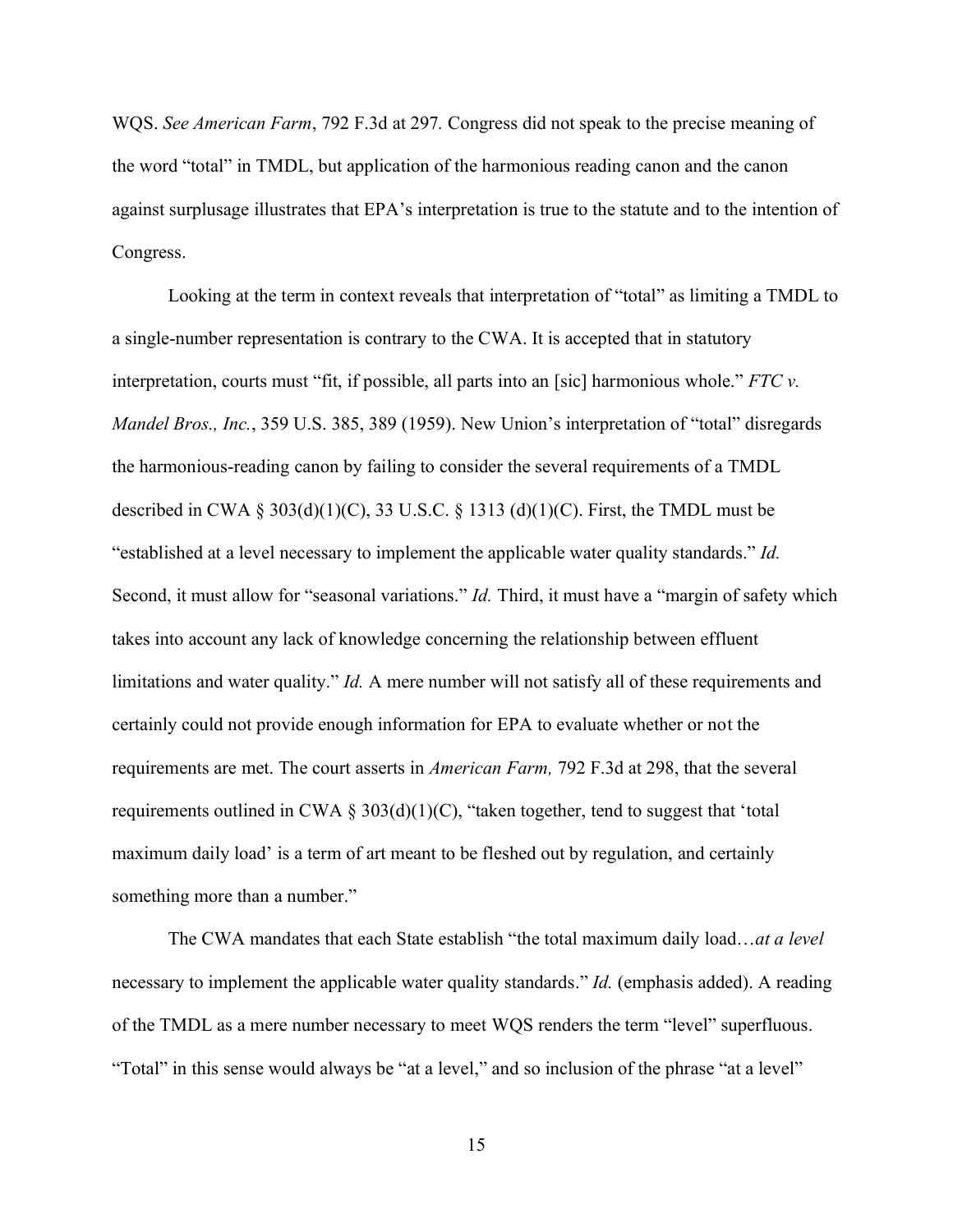adds no meaning to the statute. By contrast, a reading of the TMDL as an account of all constituent parts necessary to meet WQS does afford meaning to the term "level". The "level" is the sum of all emissions contributing to the TMDL. In other words, it is the number that New Union erroneously asserts that the entire TMDL ought to be. This textual concern is given weight by the court in *American Farm,* 792 F.3d at 297. The Supreme Court held that in statutory analysis, a reading of a statute which gives effect to a word or provision is preferable to a reading which causes a word or provision to be inconsequential. *United States v. Menasche*, 348 U.S. 513, 520 (1955); *See also City of Chicago, Illinois v. Fulton*, 141 S. Ct. 585, 591 (2021). The fact that the redundancy occurs in the same provision further strengthens the canon against surplusage here. *See Yates v. United States*, 574 U.S. 528, 543 (2015).

Even if EPA's construction is not the one the Court would have put forth, evidence from the statute proves at the very least that Congress was ambiguous as to the meaning of "total" in TMDL. *Chevron* deference mandates that interpretation must therefore be left to EPA.

### <span id="page-23-0"></span>**C.** *Chevron* step two: EPA's interpretation of the term "total" in the phrase "total maximum daily load" of the CWA is reasonable.

An agency's interpretation of a statute is reasonable under *Chevron* step two if it is "rationally related to the goals of the act."  $AT \& T$  Corp. v. Iowa Utilities Bd., 525 U.S. 366, 388 (1999) (holding that FCC had rulemaking authority to pass regulations related to the Telecommunications Act of 1996.) Numerous Courts of Appeals have held than *Chevron* step two is satisfied when an agency has "offered a reasoned explanation for why it chose that interpretation." *Vill. of Barrington, Ill. v. Surface Transp. Bd.,* 636 F.3d 650, 660 (D.C. Cir. 2011). *See also Good Fortune Shipping SA v. Comm'r of Internal Revenue Serv.*, 897 F.3d 256, 261 (D.C. Cir. 2018) *Catskill Mountains Chapter of Trout Unlimited, Inc. v. Env't Prot. Agency,*  846 F.3d 492, 525 (2d Cir. 2017); *Cal. Communities Against Toxics*, 928 F.3d at 1056. An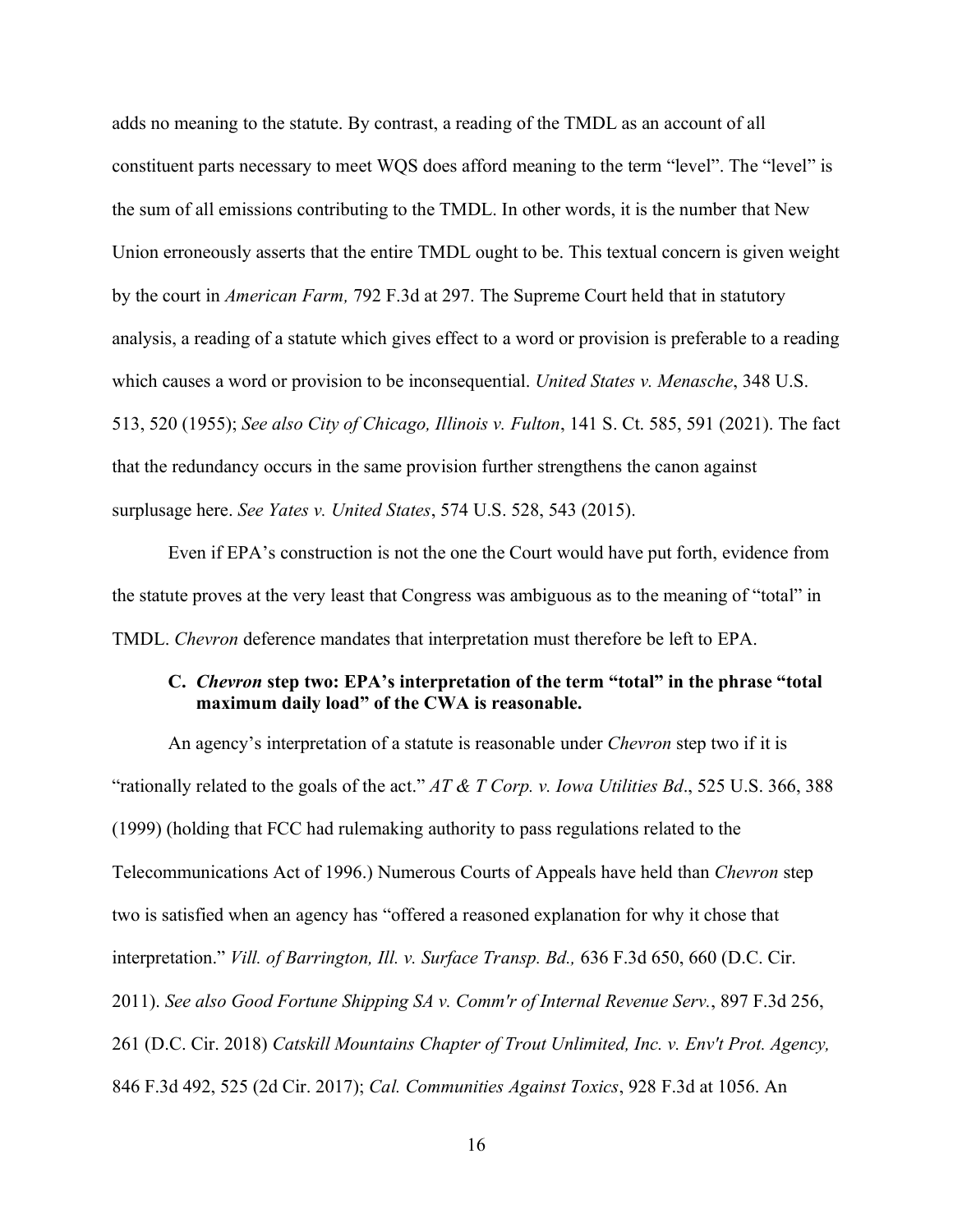agency's interpretation of a statute may be reasonable whether or not it is the same one the court would have made. *Nat'l Cable & Telecomms. Ass'n v. Brand X Internet Servs.*, 545 U.S. 967, 993 (2005).

The Congressional declaration of goals and policy of the CWA state that its objective is to "restore and maintain the chemical, physical, and biological integrity of the Nation's waters" CWA § 101(a), 33 U.S.C. § 1251(a). To that end, Congress delegated to EPA the authority to approve or reject TMDLs. *Id.* § 1313(d)(2). ("The Administrator shall either approve or disapprove such identification and load...") See *supra* Argument II(A). EPA reasonably interpreted the statute as authorizing it to establish a TMDL framework that collected enough information to evaluate proposed TMDLs. The agency explained its framework in Water Quality Planning and Management, 50 Fed. Reg. 1,774 (Jan. 11, 1985):

Although section 303(d)(2) of the Act does not specifically mention either WLAs or LAs, it is impossible to evaluate whether a TMDL is technically sound and whether it will be able to achieve standards without evaluating component WLAs and LAs and how these loads were calculated. Thus, it is necessary for EPA to review and approve or disapprove a TMDL in conjunction with component WLAs and LAs.

Not only is EPA's interpretation rationally related to the goals of the statute and supported by this reasoned explanation from the agency (which alone is sufficient to satisfy part two of the *Chevron* test), it has also been affirmed by legislation and adjudication in the intervening time.

Congress amended the CWA through P.L. 100-4 in 1987, two years after EPA adopted the above framework for TMDLs. The only change Congress made with regard to TMDLs was the addition of CWA § 303(d)(4)(A)–(B), 33 U.S.C. § 1313(d)(4)(A)–(B), limiting revisions states could make to their TMDLs. This amendment referred to TMDLs as "total maximum daily load or other waste load allocation" each of the three times it used the term "total maximum daily load". The term "waste load allocation" appears in EPA's regulation but did not appear in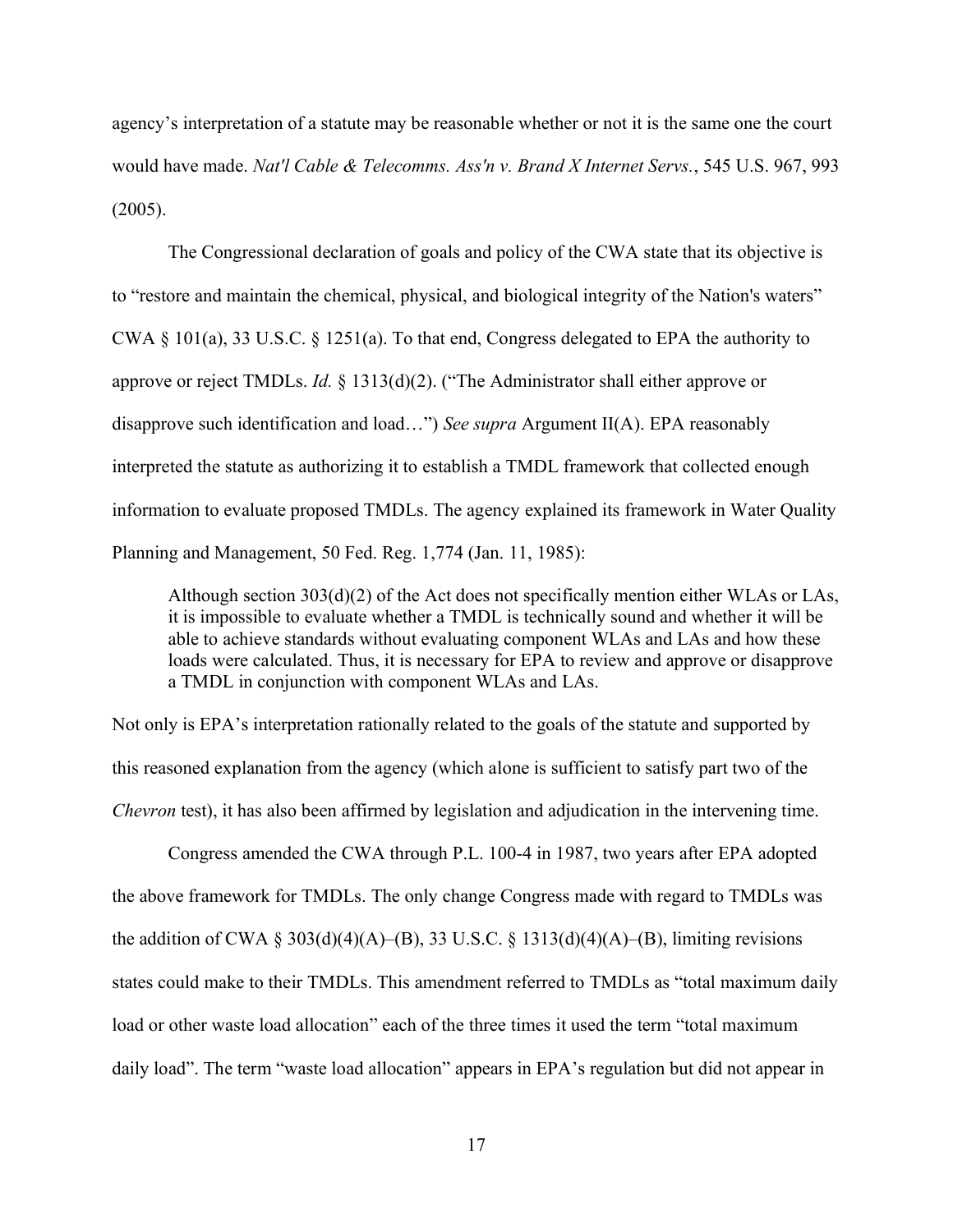the CWA prior to EPA's regulation. Congress affirmed EPA's interpretation of a TMDL as including a WLA by adopting this language. Usage of the word "other" also implies that a TMDL may be a WLA itself. *American Farm*, 792 F.3d at 308.

Previous courts' acceptance of EPA's interpretation of the CWA as permitting TMDLs to include WLAs also supports this construction. *American Farm* directly addresses the question of whether requiring WLAs in a TMDL is a reasonable interpretation of the CWA and the term "total" in TMDL. The court in that case ruled that it was a reasonable interpretation of an ambiguous statute. 792 F.3d at 306–7. Other courts have also acknowledged EPA's longstanding construction of TMDL as requiring WLAs. *See Anacostia,* 798 F.Supp.2d at 216 (holding that, ³[i]n addition to setting a maximum daily level of pollution, EPA regulations require TMDLs to allocate contaminant loads among point and non-point sources of pollution"); *Nat. Res. Def. Council, Inc. v. EPA*, 301 F.Supp.3d 133, 137 (D.D.C. 2018) (holding, "[a] waterbody's TMDL for a particular pollutant is defined as the sum of the individual wasteload allocations for point sources and load allocations for nonpoint sources and natural background.") (internal quotations and brackets omitted); *See also Sierra Club v. Meiburg*, 296 F.3d 1021, 1030 n.9 (11th Cir. 2002).

The clear alignment of Congress's intents and EPA's regulations, EPA's reasoned explanation for its interpretation, Congress's affirmation of EPA's regulations in post-enactment legislation, and courts' general acceptance of EPA's interpretation in decisions regarding TMDLs together show that EPA's interpretation is reasonable. Thus, this Court must not substitute its own interpretation of the statute for EPA's.

## <span id="page-25-0"></span>**III. EPA'S Adoption of a TMDL for the Lake Chesaplain Watershed Consisting of an Annual Pollution Reduction to Be Staged In Over Five Years Was Not Contrary to Law.**

EPA's adoption of an annual, staged TMDL for the Lake Chesaplain Watershed relies on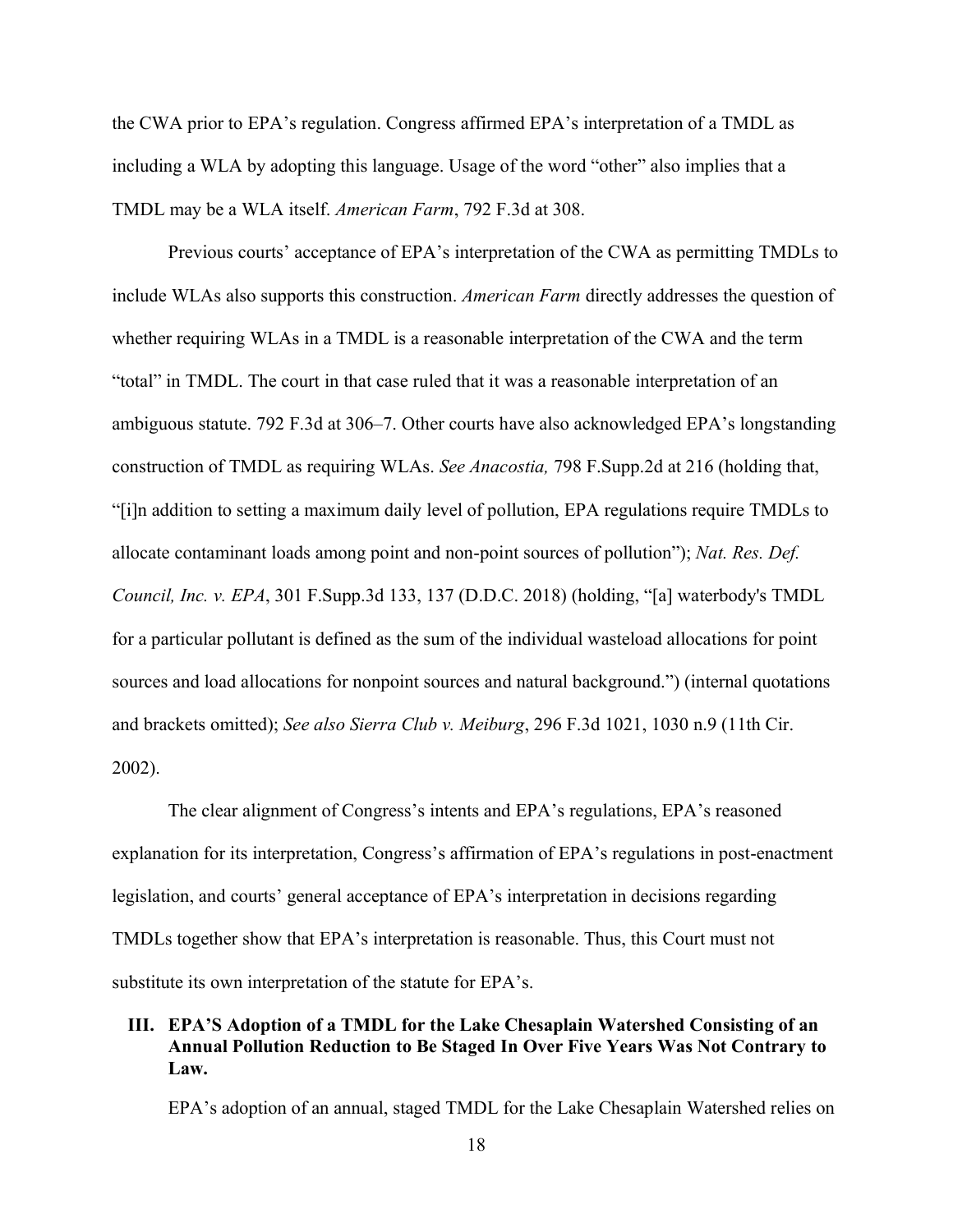the agency's interpretation of two aspects of a TMDL from the CWA. First is EPA's interpretation of the CWA as permitting TMDLs to be expressed over a time period other than daily. Second is EPA's interpretation of the CWA as permitting staged TMDLs. Once again, both of these interpretations are promulgated by an agency with congressionally-delegated rulemaking authority, exercising such authority. The *Chevron* deference regime is therefore still appropriate to analyze both interpretations *See supra* Argument II(A).

It is important to note a small but consequential inaccuracy in the terminology used by the district court. The court referred to the TMDL which EPA approved for New Union as a "phased" TMDL. R. at 14–15. However, this TMDL is more accurately described as "staged," based on descriptions put forth in a memorandum from EPA, entitled "Clarification Regarding 'Phased' Total Maximum Daily Load" to all regional Water Division Directors, 5 (Aug. 2, 2006) (on file with author)[hereinafter *Clarification Memo*]. A "staged" TMDL "anticipates implementation in several distinct stages." *Id.* A "phased" TMDL, on the other hand, is established with the intention to revise in the near future due to lack of adequate information at the time that the original TMDL is made. *Id.* at 3. The TMDL in question sets out an implementation plan where emissions are reduced in five stages. R. at 9. This TMDL falls into EPA's definition of a "staged" TMDL and should be referred to accordingly.

## <span id="page-26-0"></span>A. **EPA's approval of a TMDL with an annual LA** was a reasonable exercise of its **discretion.**

### *1. Chevron Part One: Congress was ambiguous as to the meaning of the term*  "*daily*" in the phrase "total maximum daily load" of the CWA.

<span id="page-26-1"></span>As noted, statutory meaning is ambiguous under *Chevron* step one when Congress has not made its intent clear by addressing the precise issue at hand. *See supra* Argument II(B). To determine whether Congress has done so, the text of the statute must be examined in context and the canons of statutory interpretation must be applied.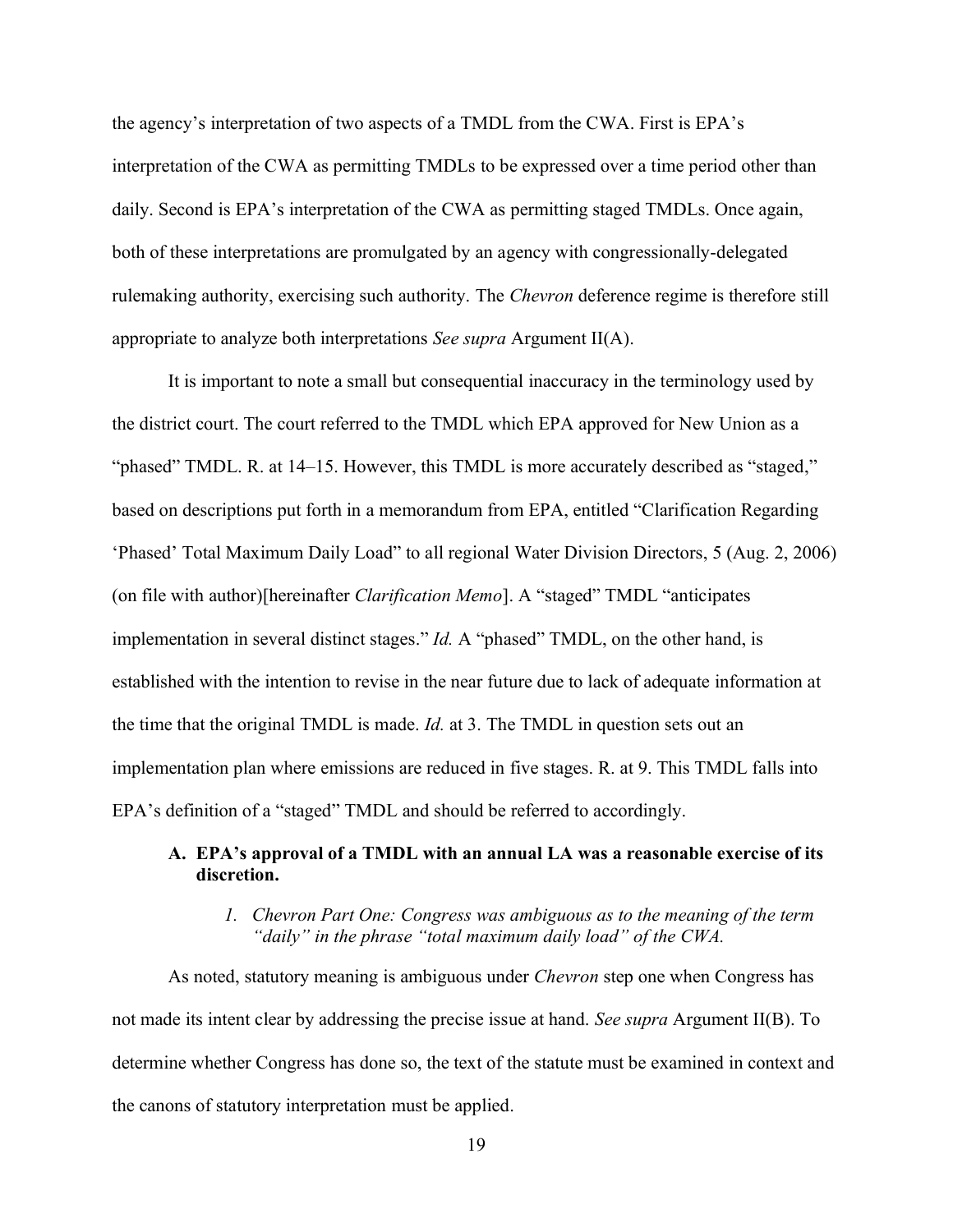Congress does not state that an allocation is mandatorily calculated on a daily basis anywhere in the CWA, and this silence is an ambiguity to be filled by  $EPA$ . "TMDL" is a term of art meant to be fleshed out by regulation rather than a finished, detailed framework. *See supra*  Argument II(B). Of course, Congress's use of the term "daily" in TMDL cannot be ignored. See *Friends of Earth,* 446 F.3d at 144 (holding that the use of the term "daily" mandates that TMDLs may only use daily LAs). However, EPA interprets "daily" as the default timeframe, to be used except where inappropriate or impracticable.

CWA § 303(d)(1)(C), 33 U.S.C. § 1313(d)(1)(C), and CWA § 303(d)(4)(A)–(B), 33 U.S.C. § 1313(d)(4)(A)–(B), together task EPA with oversight of TMDLs for "hundreds of pollutants in thousands of different waterbodies". Nat. Res. Def. Council, Inc. v. Muszynski, 268 F.3d 91, 98–99 (2d Cir. 2001). A TMDL based on a daily load is suitable for control of many pollutants because conventional pollutants, such as toxic metals, cause dangerous effects when their levels are above a certain standard for even a very short period of time. Thus, those substances must be limited on a daily basis. Phosphorus, on the other hand, is regulated in order to prevent eutrophication. Memorandum from EPA on Annual Permit Limits for Nitrogen and Phosphorus for Permits Designed to Protect Chesapeake Bay and its tidal tributaries from Excess Nutrient Loading under the National Pollutant Discharge Elimination System to Region 3 Water Permits Division Director and all Water Management Division Directors, 4 (on file with Author)[hereinafter *Chesapeake Memo*]*.*Eutrophication is caused by elevated levels of a nutrient over a period of many months to several years, and a momentary peak will have little impact on the trophic state. In fact, waterbodies show "little response to monthly variations [in response to phosphorus] within an annual load." *Id.* It is the long-term elevation of chemicals such as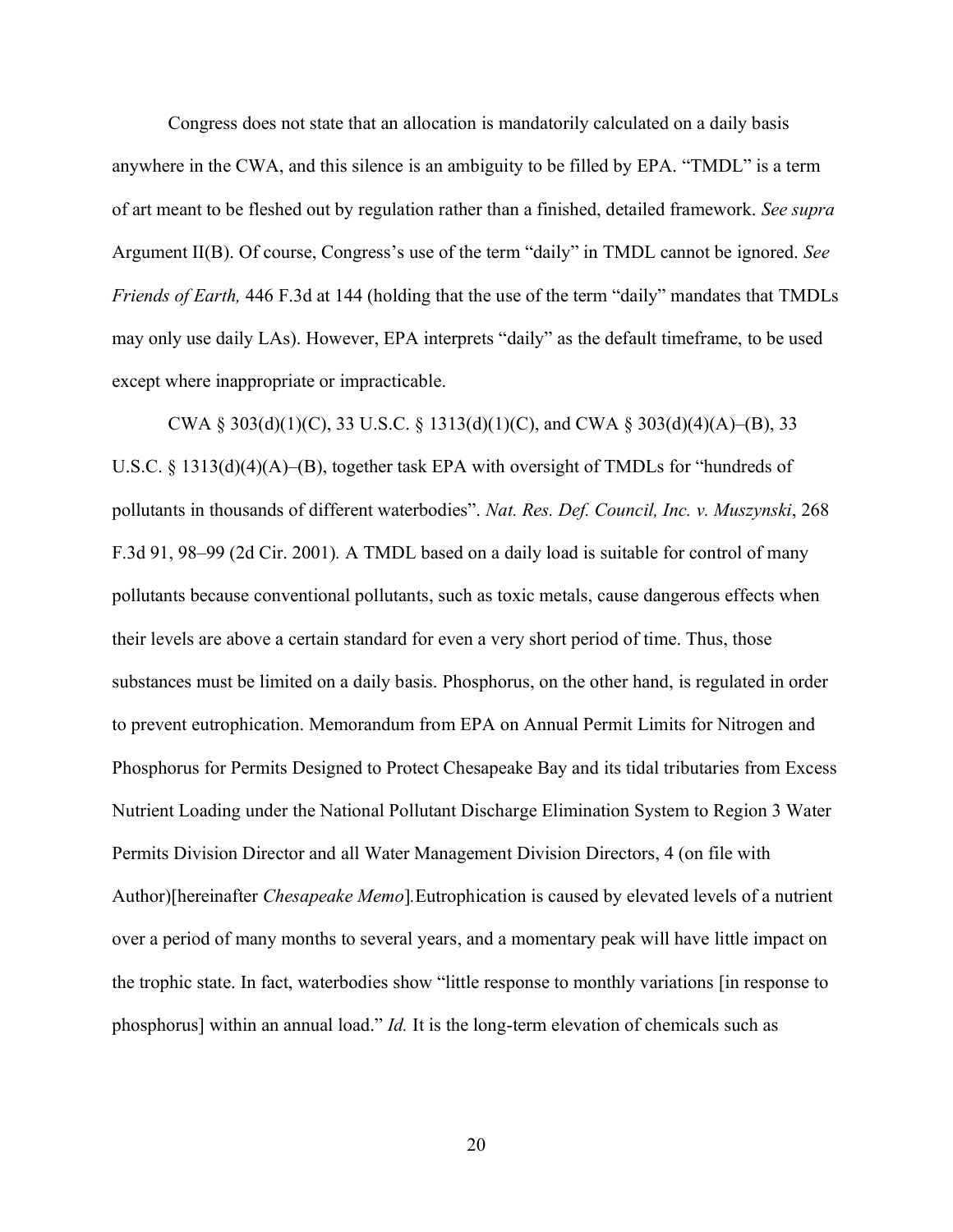phosphorus over the course of years that is of concern to EPA and Congress. *Id. See also Muszynski* at 98–99.

The amount of phosphorus entering a waterway is subject to huge variation based on weather patterns. High rainfall increases phosphorus loadings from nonpoint sources by washing organic matter into waterways and from point sources by causing wastewater to move faster into waterways. See N.Y. Dep't of Env't Conservation, Total Maximum Daily Load for Phosphorus in Chautauqua Lake (November 2012) ; EPA, Advanced Wastewater Treatment to Achieve Low Concentration of Phosphorus (April 2007). *.* This means that even if a polluter were to discharge phosphorus at a constant rate throughout the year, factors beyond human control would result in loadings that vary drastically by season. If a daily TMDL were calculated based on acceptable loadings in the springtime, when rainfall is high, and that load remained constant throughout the year, then phosphorus would reach harmful concentrations in the waterbody. If a daily TMDL were calculated based on a safe maximum annual load divided by 365, then violations would occur frequently and predictably.

A TMDL created to be broken is not a useful tool for States or EPA and is surely not what Congress intended. The district court asserted that an annual limit "does not allow for seasonal variations." R. 14–15. On the contrary, only a TMDL based on a longer measure of time would ensure that pollutants do not build up to a harmful level, but still accounts for storm events, biological activity, and events which naturally increase the level of phosphorus entering the waterbodies. *See Muszynski*, 268 F.3d at 99.

The court in *Friends of Earth,* 446 F.3d at 146, suggested that, since phosphorus is so poorly suited to TMDLs calculated on a daily basis, EPA could remove the pollutant from its list of toxic chemicals and forego a TMDL for it altogether. But phosphorus is harmful when it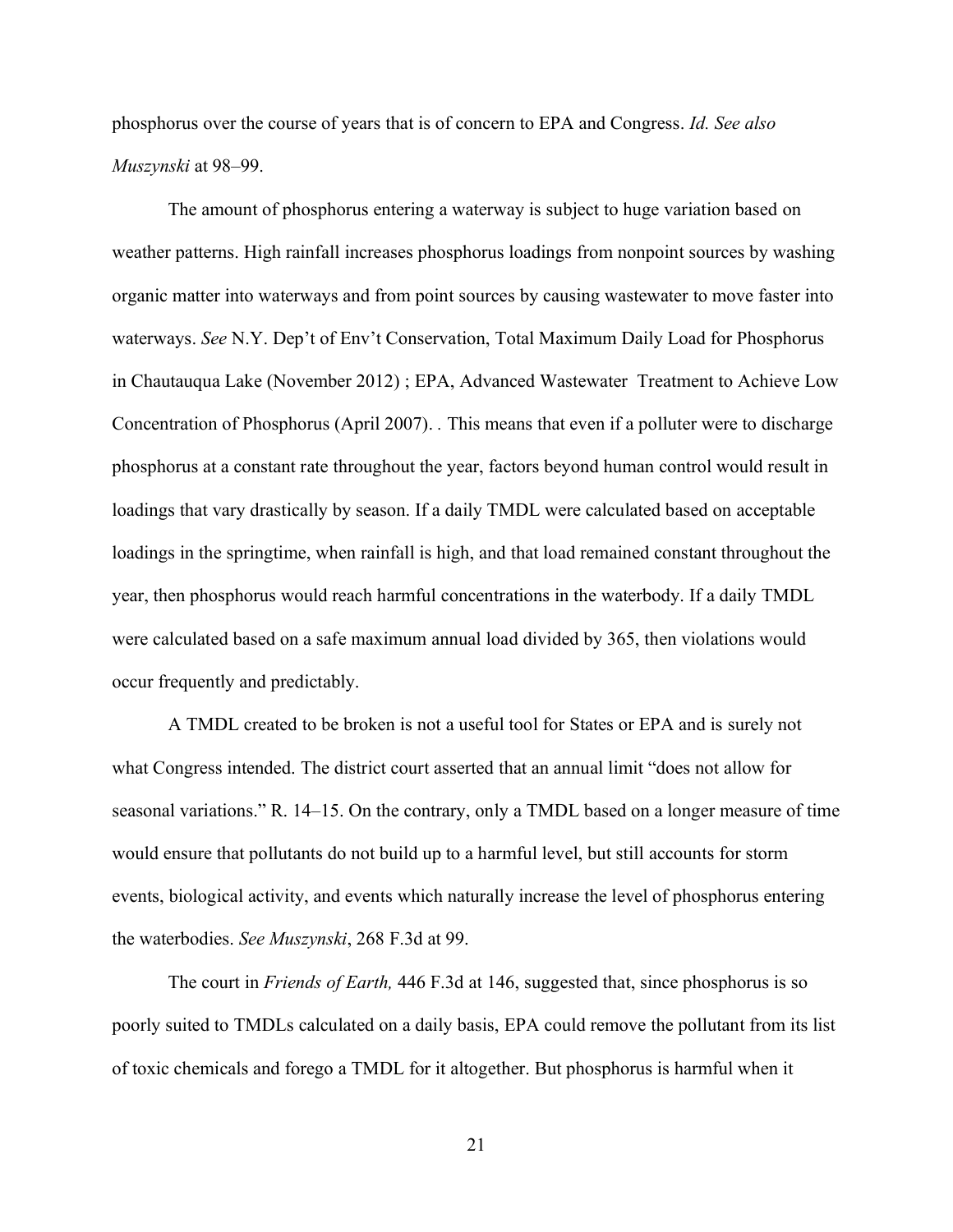accumulates over time, and the CWA contains no back-up framework for regulating chemicals in this situation. Congress almost surely could not have meant for TMDLs to be interpreted to simply exclude chemicals that are badly suited to daily load limits. Invoking the absurdity doctrine, an interpretation which leads to a reasonable outcome should be permitted even if it departs from the literal meaning of the statute, if the alternative would be a result that Congress almost certainly could not have meant. *Griffin v. Oceanic Contractors, Inc.*, 458 U.S. 564, 571 (1982). The court in *Muszynski*, 268 F.3d at 98–99 concurs: "We are not prepared to say Congress intended that such far-ranging agency expertise be narrowly confined in application to regulation of pollutant loads on a strictly daily basis. Such a reading strikes us as absurd..."

Congress left numerous gaps in its description of TMDLs and delegated to EPA the power to fill them. Acceptable timeframe allocation for TMDLs is one such gap. It is within the authority of EPA to use its scientific expertise to create guidelines for TMDLs that honor Congress's intent.

### *2. Chevron Part Two: EPA's interpretation of the term "daily" in the phrase* "*total maximum daily load*" is reasonable.

<span id="page-29-0"></span>An interpretation is to be considered reasonable if the agency has given a reasoned explanation for it and it is rationally related to the goals of the statute. *See supra* Argument I(C).

EPA's interpretation that "daily" refers to the standard measure of time for TMDLs, not the exclusive measure of time, enables EPA to remain true to the intention of Congress in enacting the CWA: to prevent harmful buildup of pollutants in waterways, even for pollutants not well-suited to a daily LA.

The goal of the CWA is to "restore and maintain the chemical, physical, and biological integrity of the Nation's waters." CWA  $\S$  101(a), 33 U.S.C.  $\S$  1251(a). In the case of pollutants such as phosphorus where daily allocations for TMDLs are unsuitable, Congress's intentions are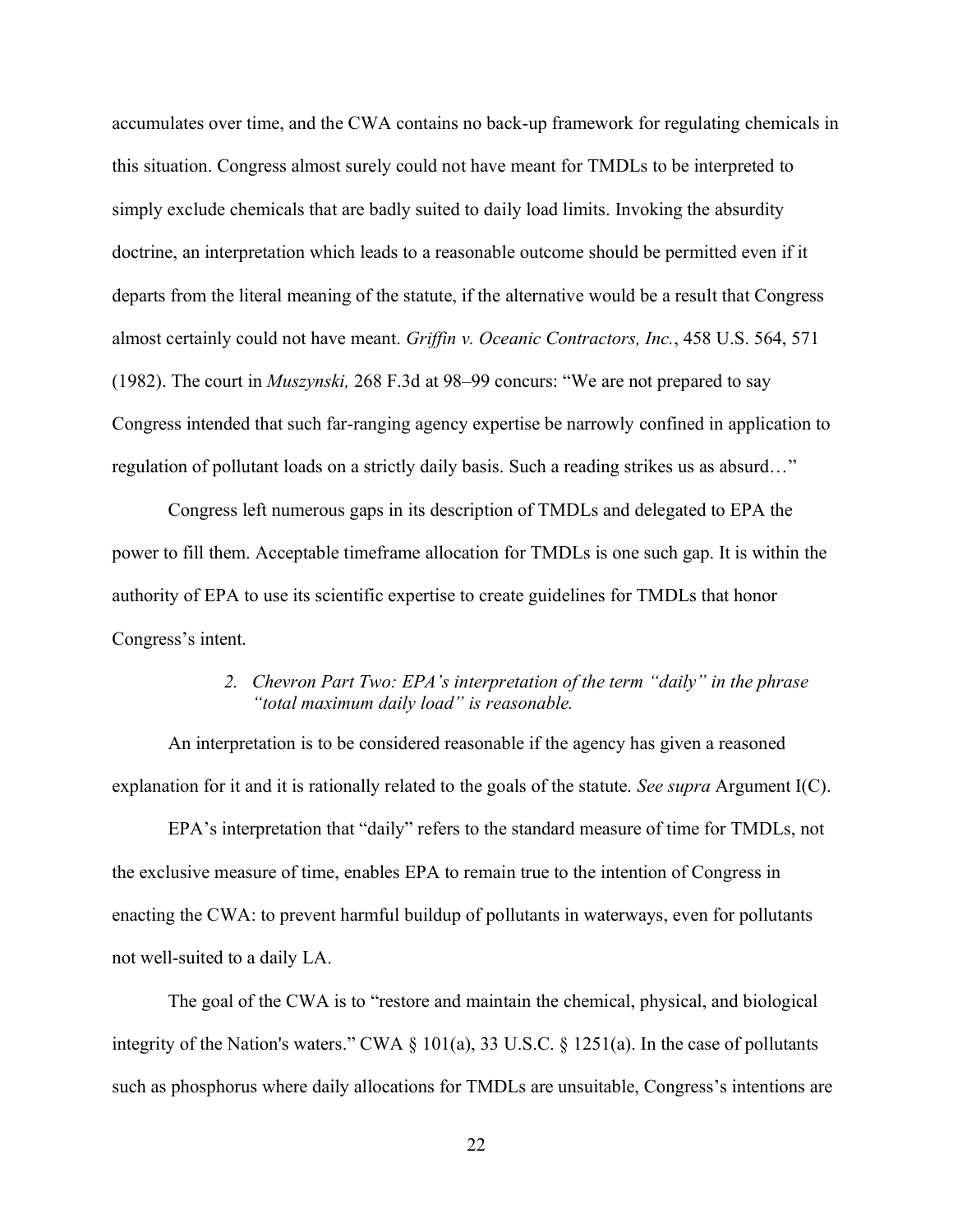best served by using an alternate measure of time. EPA explained in its final rule following notice-and comment that since daily TMDLs are not feasible for all pollutants, "TMDLs and water quality-based effluent limitations may be expressed in terms of an appropriate averaging period.  $\therefore$  50 Fed. Reg. 1,774), 1,776). EPA has elaborated on the need for annual measurements for chemicals like phosphorus. *See supra* Argument II(B)(1). *See also Chesapeake Memo* at 5*.*

Once again, EPA's interpretation has been affirmed by Congress and the courts in the years since it set forth the above regulation and reasoning. Congress's amendments to the CWA in P.L. 100-4 affirm EPA's construction of the CWA. See supra Argument II(C). Congress had the opportunity to evaluate EPA's reasoning for permitting time measurements other than daily in TMDLs and chose not to fill this gap in its post-enactment legislation.

Several Federal Appellate Courts which have heard the issue of TMDLs based on a measurement other than daily approve of this interpretation as well. *See, e.g., Muszynski*, 268 F.3d at 99 ("... we agree with EPA that a 'total maximum daily load' may be expressed by another measure of mass per time"); *Anacostia*, 798 F.Supp.2d at 245 ("there is nothing incongruous about establishing daily pollutant load limits to meet water quality criteria expressed as another timeframe") (considering whether a TMDL may establish daily load limits, but require them to be met over a seasonal average); *San Joaquin River Exch. Contractors Water Auth.* v. *State Water Res. Control Bd.*, 183 Cal. App. 4th 1110,1123 (2010), as modified (May 5, 2010) ruling that a monthly mean load could be an appropriate substitute for daily load because technological limitations make daily measurements impractical).

Permitting a TMDL that uses an annual timeframe supports the stated objectives of the CWA. EPA has justified its interpretation in notice-and-comment rulemaking and memoranda.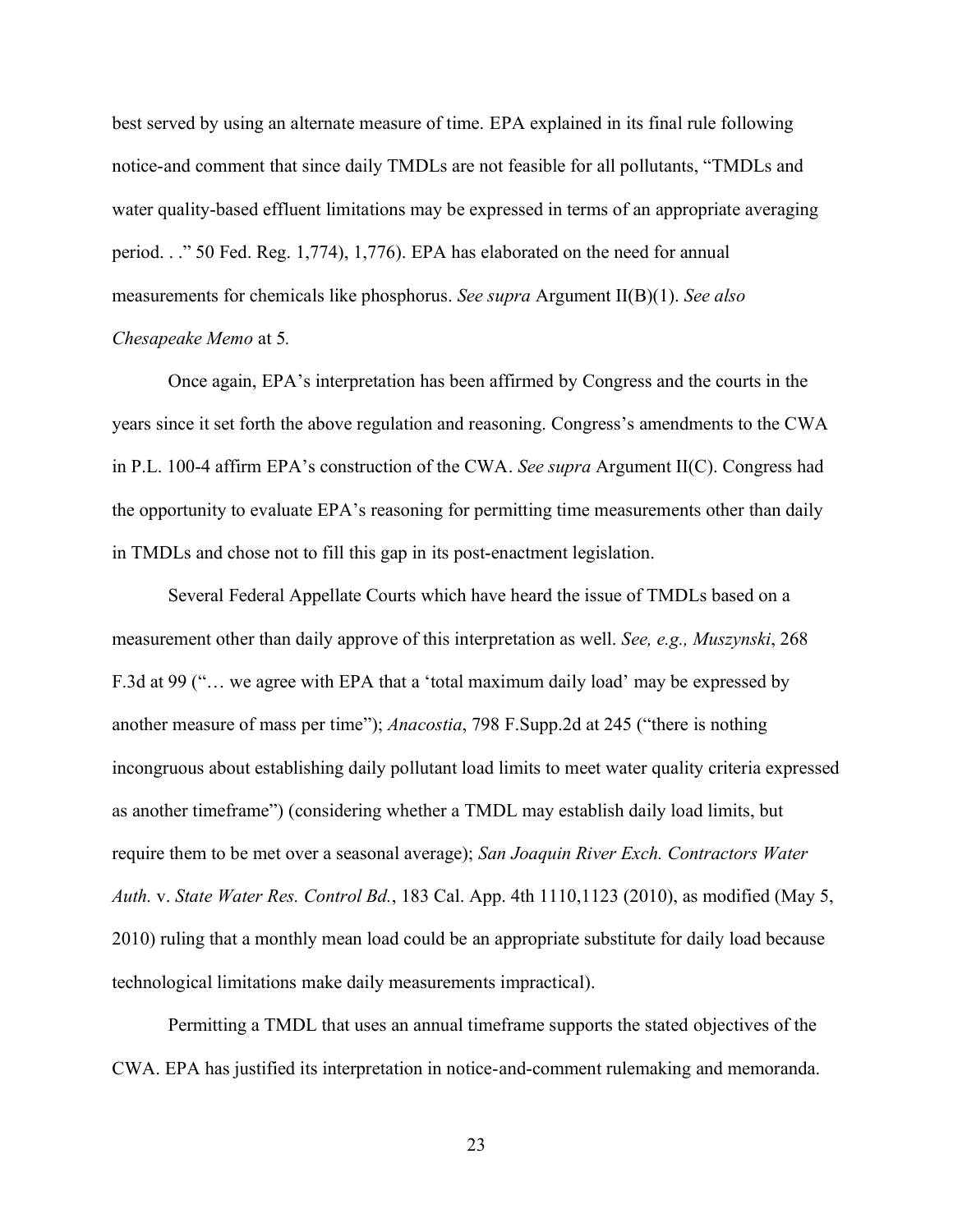Since the justification is reasonable and rationally related to the goals of the CWA, it is entitled to judicial deference.

### <span id="page-31-1"></span><span id="page-31-0"></span>**B. EPA's approval of a staged implementation <b>TMDL** to achieve WQS was a **reasonable exercise of its discretion.**

*1. Chevron Part 1: Congress was ambiguous as to whether TMDLs must be sufficiently stringent so as to meet WQS immediately from the moment they are implemented.* 

As already noted, *see supra* Section I(B), Congress is ambiguous if it has not "directly spoken to the specific question at issue." *Chevron*, 467 U.S at 842. Again, the analysis must begin with the plain text of the statute in context, applying canons of statutory interpretation where needed.

Congress addresses timetables for achievement of the CWA's objectives in CWA  $\S$ 301(b), 33 U.S.C. § 1311(b)(1)(C) (emphasis added): "In order to carry out the objective of this chapter there shall be achieved...not later than July 1, 1977, any more stringent limitation, including those necessary to meet water quality standards, treatment standards, *or* schedules of compliance, established pursuant to any State law or regulations.´

The district court held that the date indicated "is a hard deadline that may not be extended by administrative action." R. 15. The district court further contended that, since this deadline has passed, all TMDLs established must set limitations sufficient to meet WQS immediately. The court's interpretation, however, is far more restrictive than the plain text of the statute.

Assuming the court is justified in its assertion that EPA may not adapt the deadline to the needs of a given State or waterbody, EPA is still acting within its discretion by approving a staged-implementation TMDL. The statute does not say that WQS must be met by July 1, 1977; it says that "any more stringent limitation...necessary to meet water quality standards" must be achieved by that date. : The CWA's deadline is for achieving *more stringent limitations*, not for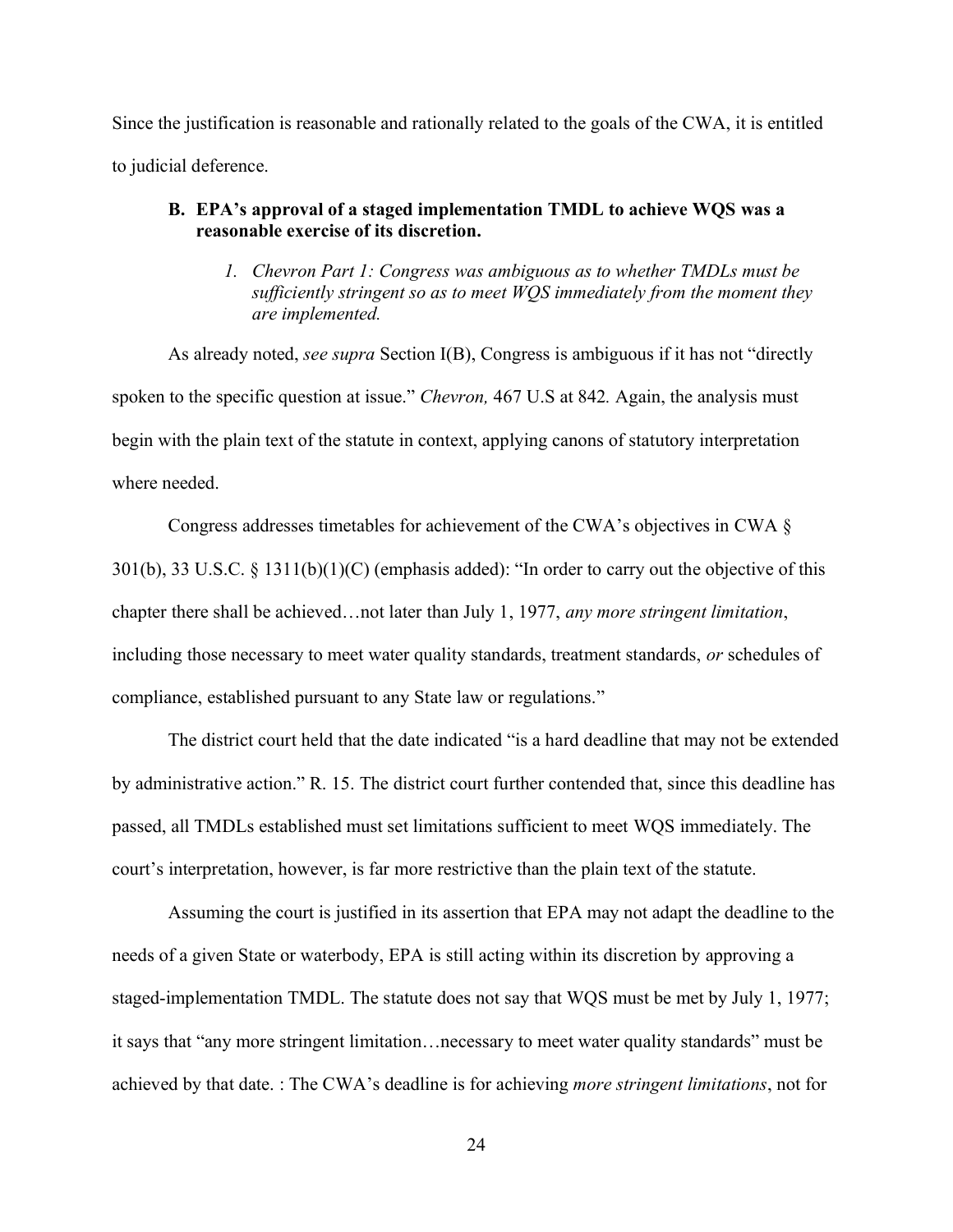achieving WQS. EPA's staged-implementation TMDL *is* a more stringent limitation, necessary to meet WQS; the standards will simply be met in five years, rather than immediately.

The CWA states, "there shall be achieved... not later than July 1, 1977, any more stringent limitation, including those necessary to meet arm." Congress did not say that more stringent limitations must be achieved necessary to *immediately* meet WQS. To construe the statute in this way is not only more restrictive than the statute, it is also impractical. TMDLs by nature cannot meet WQS immediately. Even if a TMDL reduced all emissions to zero for a given watershed, if one were to test the water immediately after its implementation, WQS would not yet be achieved because it takes time for the levels of a given pollutant to decrease after pollution is reduced.

As established by the surplusage canon, every word of a statute should be given meaning wherever possible. The CWA uses the disjunctive "or". *Id.* "Or" suggests that where one item of a list is inappropriate, a more appropriate item from the list should be applied instead. " $[A]$ ny more stringent limitation necessary to meet water quality standards" is only one item on the list. Assuming *arguendo* that this Court finds that Congress unambiguously required TMDLs to include limitations which would meet WQS immediately, it is appropriate to turn to the other items on the list before declaring that EPA's TMDL fails on account of this provision.

The third item on the list is "schedules of compliance." EPA's TMDL outlines a decrease in phosphorus emissions by 7% in the first year, followed by an additional 7% reduction from the baseline in each subsequent year until it reaches a  $35\%$  total reduction. R at 9. EPA's TMDL would therefore immediately impose the more stringent limitations necessary to meet a schedule of compliance, satisfying one of the alternative elements in the disjunctive list.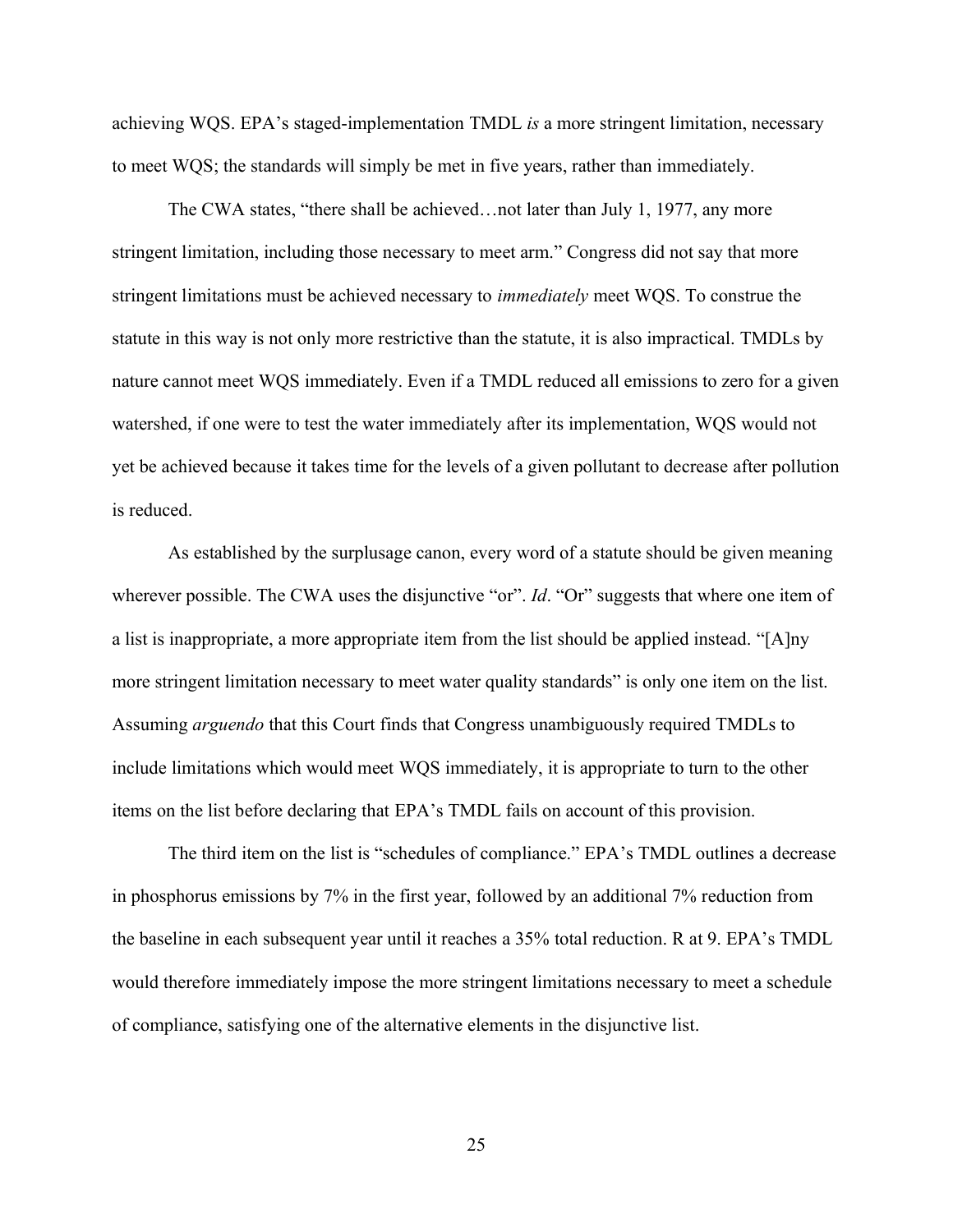The CWA does not preclude EPA from adopting staged TMDLs. The CWA's deadline is the date by which Congress intended more stringent limitations to be adopted, not the date by which Congress intended WQS to be met. Moreover, EPA's TMDL need not be a "more" stringent limitation" because it satisfies the alternative requirement of the provision "schedule of compliance."

## 2. *Chevron Part 2: EPA's interpretation of the CWA as permitting stagedimplementation TMDLs was reasonable.*

<span id="page-33-0"></span>Once more, whether an agency's interpretation passes *Chevron* step two depends on whether the agency has set forth a reasoned explanation that shows how its interpretation is rationally related to the goals of the statute. *See supra* Argument I(C).

EPA did set forth such an explanation in a memorandum which recognized that "some TMDLs will require 'staged implementation' to a degree, particularly if they include nonpoint sources, and that in many of these cases the staging will be significant." Clarification Memo at 5. EPA has also published materials showing that "staged/phased implementation" is one of the most common positive factors contributing to success of a TMDL. Benham, Brian, et.al., *TMDL Implementation: Lessons Learned* (2007) (on file with EPA).

Case law is extremely limited on the subject of whether a staged TMDL, such as EPA's, reflects a reasonable interpretation of the CWA. However, several district courts have ruled that EPA's permitting *phased* TMDLs is a reasonable construction of the CWA. *See, e.g. Assateague Coastkeeper v. Maryland Dep't of Env't,* 200 Md. App. 665, 693 A.3d 178 (2011); *Minnesota Ctr. for Env't Advoc. v. EPA,* No. CIV03-5450(DWF/SRN), 2005 WL 1490331 (D. Minn. June 23, 2005); *S. Appalachian Mountain Stewards v. Red River Coal Co.,* No. 2:14CV00024, 2015 WL 1647965 (W.D. Va. Apr. 14, 2015). A staged TMDL is very similar in effect to a phased TMDL, in that they both meet WQS at a date later than when the TMDL is implemented and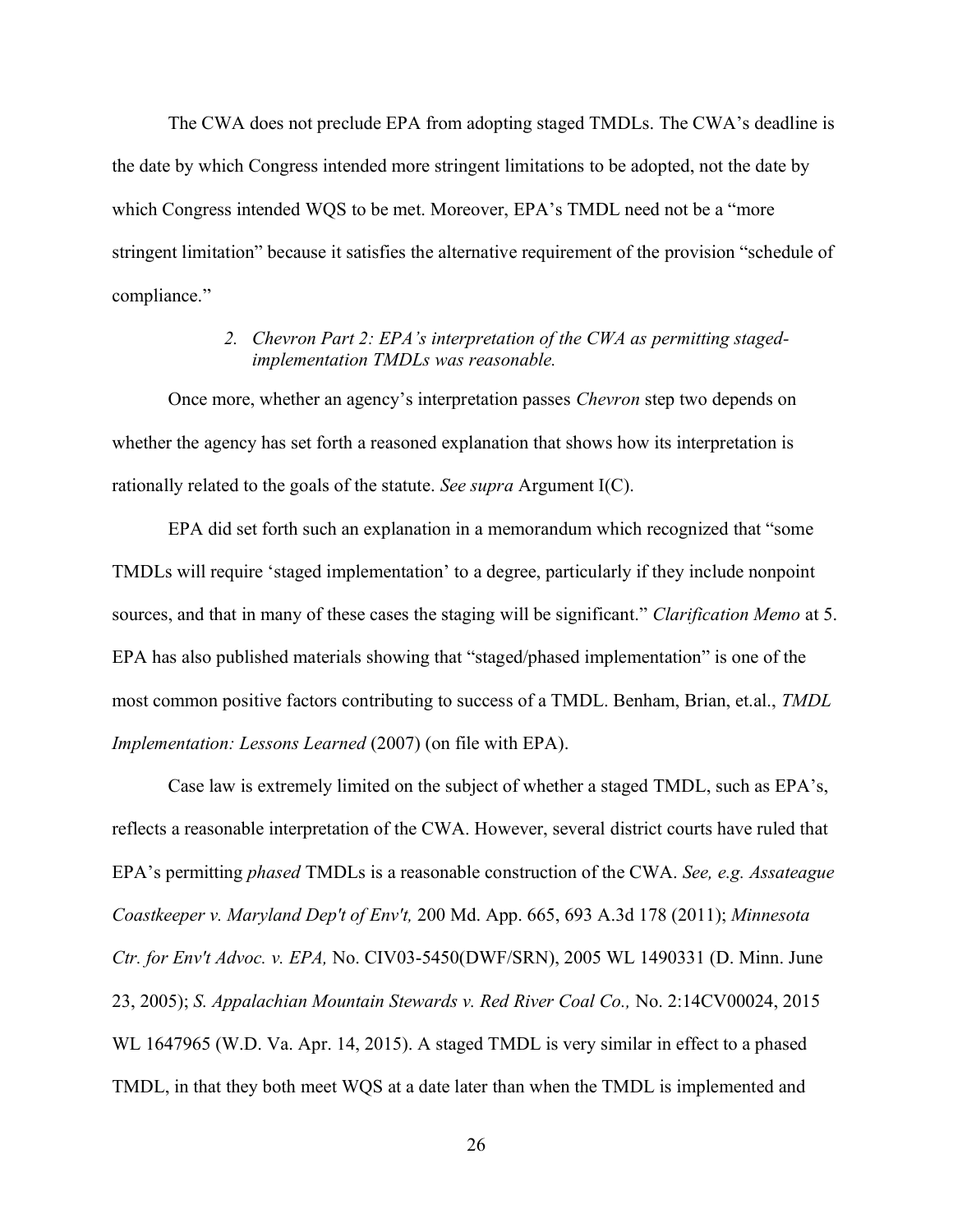allow for regulation of pollutants not well-suited for daily load limitation. They differ mainly in that a staged TMDL does not require subsequent revision and approval.

Given that the goal of the CWA is "to restore and maintain the chemical, physical, and biological integrity of the Nation's waters" and EPA has released statements explaining that staged implementation is sometimes necessary and has a positive impact on success of a TMDL, EPA has satisfied the requirements of a reasonable interpretation of an ambiguous statute. CWA § 101(a), 33 U.S.C. § 1251(a).

## <span id="page-34-0"></span>IV. EPA'S DECISION TO ADOPT A CREDIT IN ITS TMDL FOR ANTICIPATED **BMP POLLUTION REDUCTIONS BY NONPOINT SOURCES WAS NOT ARBITRARY, CAPRICIOUS, OR AN ABUSE OF DISCRETION.**

Courts must hold unlawful and set aside any final agency action found to be "arbitrary, capricious, an abuse of discretion or otherwise not in accordance with law." APA  $\S$  706(2)(a), 5 U.S.C. § 706(2)(a). Assuming *arguendo* that EPA's action is final, which EPA contests, see  $supra$  Argument I(A), EPA's action was not arbitrary, capricious, or an abuse of discretion. Additionally, EPA is not subject to the "reasonable assurance" standard that CLW proposes.

## <span id="page-34-1"></span>A. **EPA's decision was not arbitrary, capricious, or an abuse of discretion under the relevant standard of judicial review.**

The Supreme Court articulated the "arbitrary and capricious" standard of review in

*Citizens to Preserve Overton Park, Inc. v. Volpe*, 401 U.S. 402, 416 (1971). Courts must

examine whether an agency's decision considered "the relevant factors and whether there has been a clear error of judgment." *Id*. While this inquiry should be "searching and careful," the FRIDDOM COULD THAY THE COULD THAY THE COULD THAY THE COULD THAY THE COULD THAY THE COULD THE COULD THE COULD THE "whole record" before the agency at the time of its decision. APA  $\S$  706, 5 U.S.C.  $\S$  706. As the

district court noted below, this standard of review is "highly deferential." R. at 15.

In *Motor Vehicle Mfrs. Ass'n of U.S., Inc. v. State Farm Mut. Auto. Ins. Co.*, 463 U.S. 29,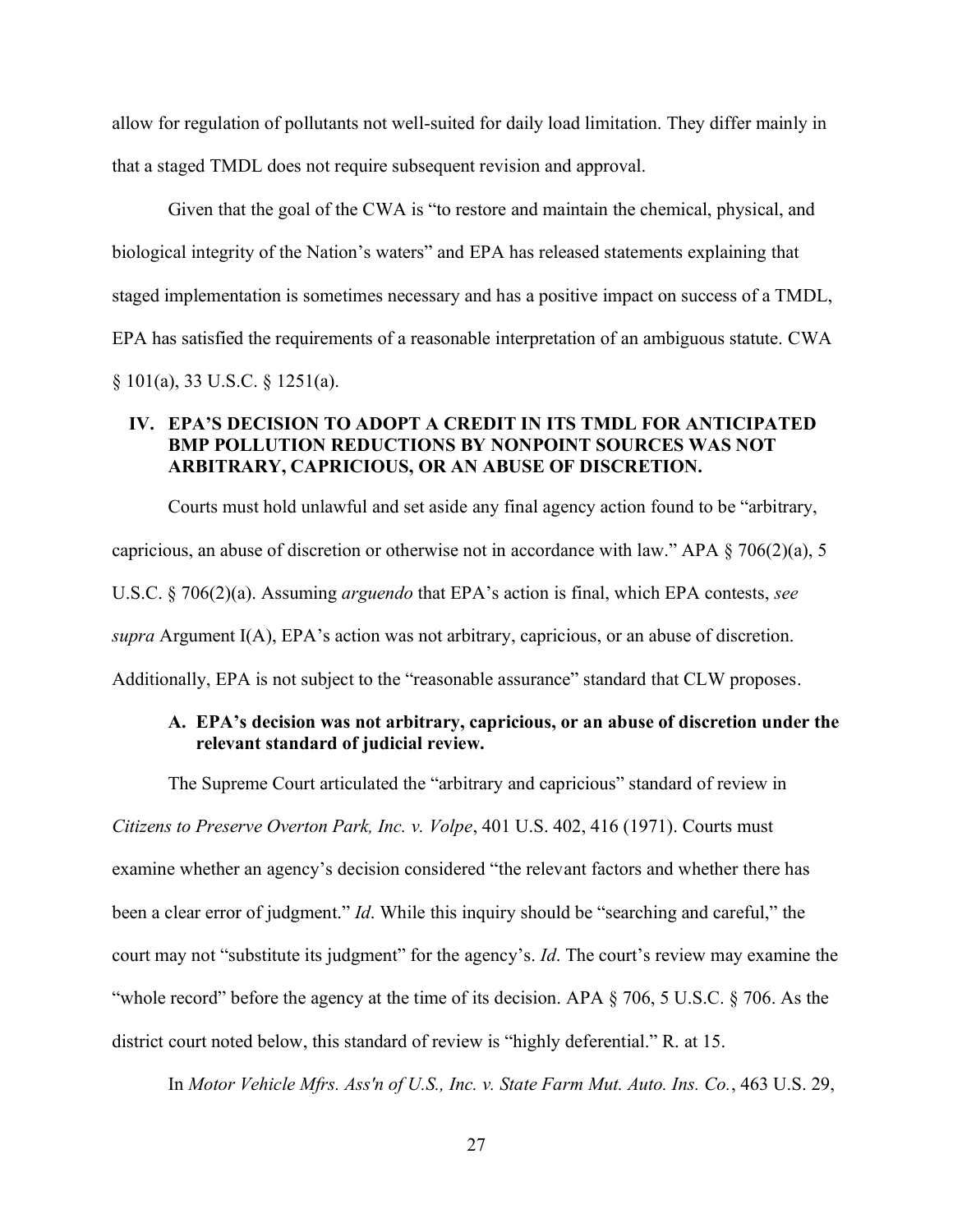43 (1983), the Supreme Court refined *Overton*'s framework, holding that courts may determine whether an agency's action is arbitrary or capricious by examining whether the agency: 1) relied on factors that Congress did not intend for it to consider; 2) failed to consider an important aspect of the problem; or 3) offered an explanation for its decision that runs counter to the evidence before it, or is so implausible that it cannot be the result of a different viewpoint or agency expertise in the area.

> *1. EPA relied only on factors that Congress intended for it consider, including scientific data regarding point and nonpoint source pollution and information regarding how such pollution might be reduced.*

<span id="page-35-0"></span>In CWA § 303(d), Congress identifies the factors that a State (and, in this case, EPA) should consider in identifying waterbodies with insufficient controls to meet WQS, including "the severity of the pollution" affecting an impaired waterbody. 33 U.S.C.  $\S$  1313(d)(1)(A)). This information provides a basis for the calculation of a TMDL, which must "be established at a level necessary" to implement WQS "with seasonal variations and a margin of safety" for any lack of knowledge regarding the effect of effluents on water quality. CWA  $\S 303(d)(1)(C)$ , 33 U.S.C.  $\S$  1313(d)(1)(C). This evaluation obviously depends on scientific data regarding such pollutants; there is no other way to determine pollution severity or the maximum pollutant level to implement WQS.

In formulating its TMDL, EPA relied on DOFEC's original TMDL proposal and incorporated the record of scientific reports and public comments before DOFEC into EPA's own administrative record. R. at 10. In particular, the Commission's 2016 report, which formed the basis for EPA's TMDL, is clearly the type of scientific data that Congress intended to be considered by an agency under CWA § 303(d).

While EPA does not have authority to regulate nonpoint sources directly, it accounts for nonpoint source pollution in formulating a TMDL, an interpretation of the CWA which Congress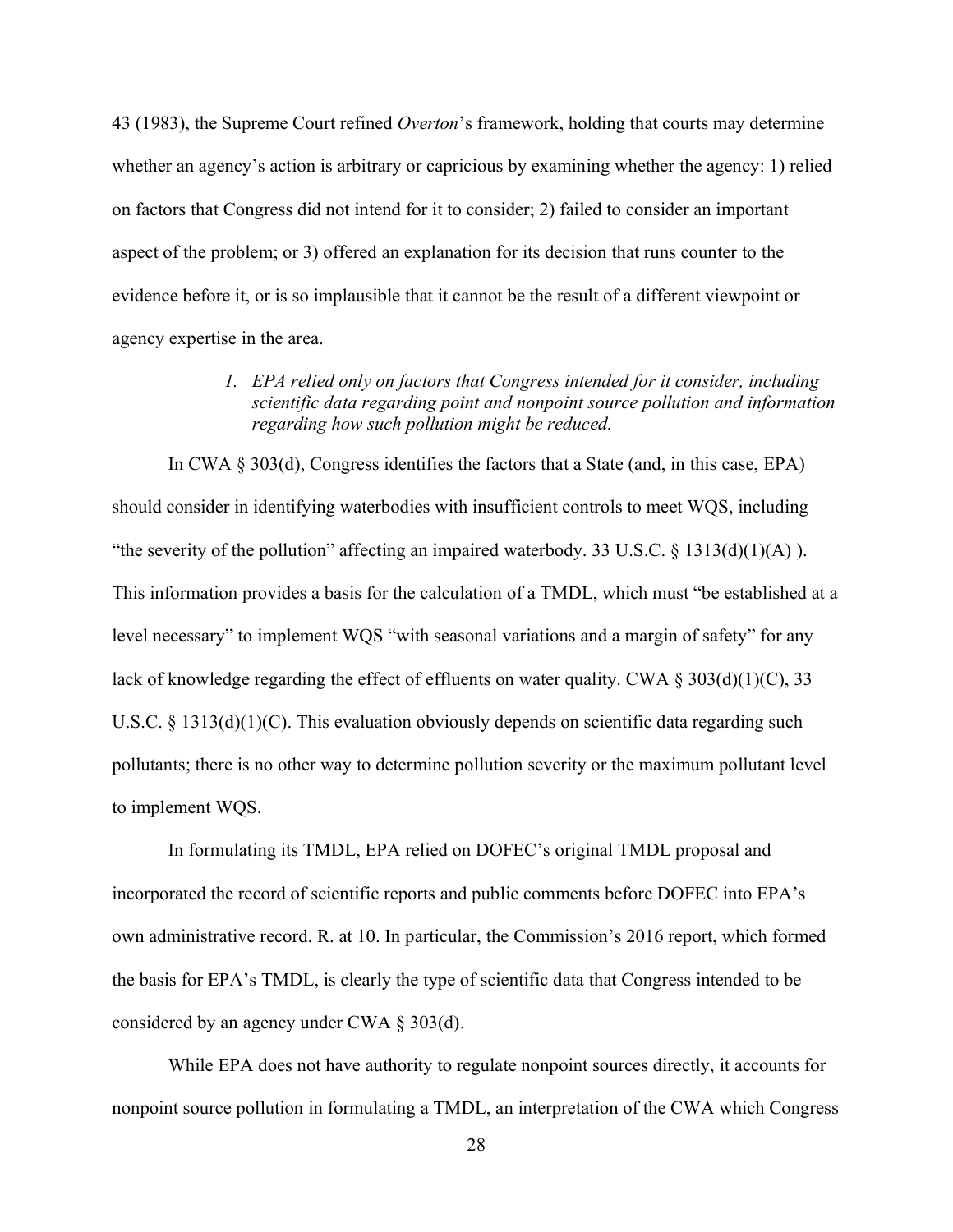approved through its post-enactment legislation. *See supra* Argument II(C). The Court of Appeals for the Ninth Circuit has also repeatedly ruled that TMDLs may include nonpoint source allocations. *See, e.g., Pronsolino*, 291 F.3d at 1137 (finding that CWA § 303(d) applies to waters polluted *only* by nonpoint sources); *Dioxin/Organochlorine Ctr. v. Clarke*, 57 F.3d 1517, 1520 (9th Cir. 1995) (finding that a TMDL includes allocations for nonpoint sources); *Alaska Ctr. for Env't*, 20 F.3d at 985 (finding that Congress and EPA have determined that a TMDL is "an effective tool for achieving water quality standards in waters impacted by non-point source pollution").

However, TMDLs do not regulate point or nonpoint sources directly. They are "not selfimplementing instruments," but rather "informational tools utilized by EPA and the States to coordinate necessary responses to excessive pollution in order to meet water quality standards." *Anacostia*, 798 F.Supp.2d at 216.

The Commission's 2016 report recommended the BMP programs at issue. EPA's TMDL incorporates these nonpoint source BMPs because nonpoint sources contribute significant phosphorus pollution to Lake Chesaplain, and nonpoint source pollution control is critical to achieving WQS. Given EPA's inability to regulate nonpoint sources directly, nonpoint source BMPs may be New Union's best method of controlling nonpoint source pollution so that Lake Chesaplain meets its WQS. The credits for nonpoint source BMPs are based on information that increases the usefulness of EPA's TMDL to New Union as an informational tool.

EPA did not rely on factors that Congress did not intend for it to consider, because its TMDL is based on scientific data regarding point source and nonpoint source pollution and on relevant information regarding methods for achieving WQS.

*2. EPA did not fail to consider an important aspect of the problem.*

<span id="page-36-0"></span>EPA considered all important aspects of the problem in reaching its decision, including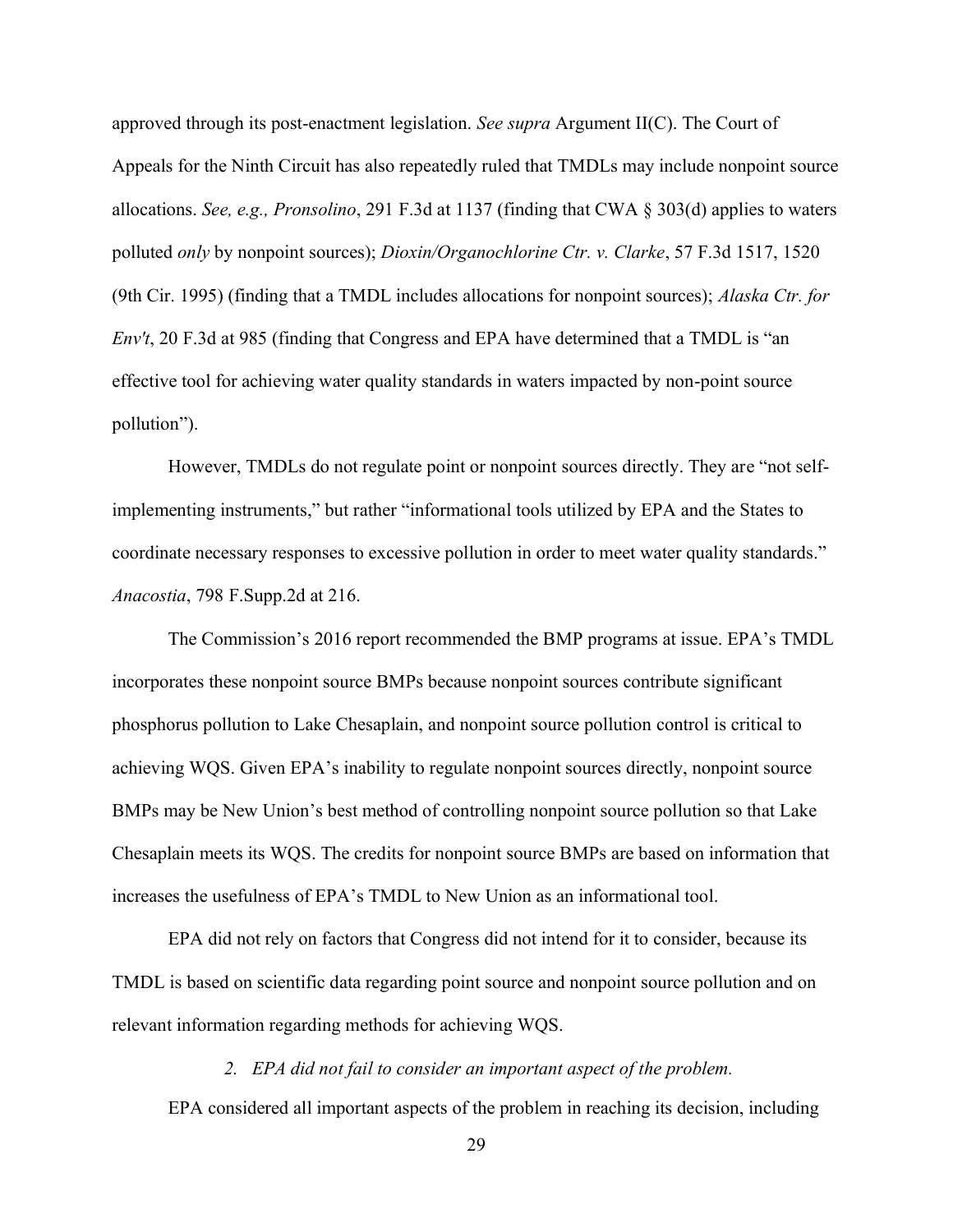the likelihood of nonpoint source BMP implementation. CLW argues that the lack of assurance of BMP implementation should invalidate EPA's TMDL. However, the likelihood of implementation cannot be properly evaluated until New Union incorporates EPA's TMDL into its "continuing planning process" under CWA  $\S$  303(e), 33 U.S.C.  $\S$  1313(e). Further, implementation need not be absolutely assured for EPA to incorporate BMPs into its TMDL.

The CWA is based on the principle of "cooperative federalism." *See* R. at 5. Cooperative federalism is exhibited by any program in which Congress allows States to either regulate an activity under federal standards or else have "state law pre-empted by federal regulation." New *York v. United States*, 505 U.S. 144, 145 (1992). *New York* explicitly names the CWA as a program that operates under cooperative federalism. *Id*. at 167. In keeping with this structure, CWA § 303(d)(2) provides that if a federal agency rejects a State's submitted identification and load, the agency may identify waters and establish loads, and "upon such identification and establishment *the State shall incorporate them into its current plan* under subsection (e) of this section." 33 U.S.C.  $\S$  1313(d)(2) (emphasis added). This language is mandatory: a State must incorporate the federal agency's TMDL into its continuing planning process.

CLW's argument misconstrues where the burden rests to determine how to implement nonpoint source BMPs. New Union, not EPA, is responsible for evaluating how nonpoint source BMPs might be implemented. EPA's TMDL is not a self-implementing instrument, but rather an informational tool to assist in the development of a continuing planning process under CWA § 303(e). *See Anacostia*, 798 F.Supp.2d at 216. In *Ohio Valley Env't Coal. v. Horinko*, 279 F.Supp.2d 732, 763 (S.D.W. Va. 2003) the court found that EPA's conclusion that if BMPs are "installed and maintained, then... [BMPs] will be achieved." However, in the case at hand the likelihood of nonpoint source BMP implementation cannot be determined until after New Union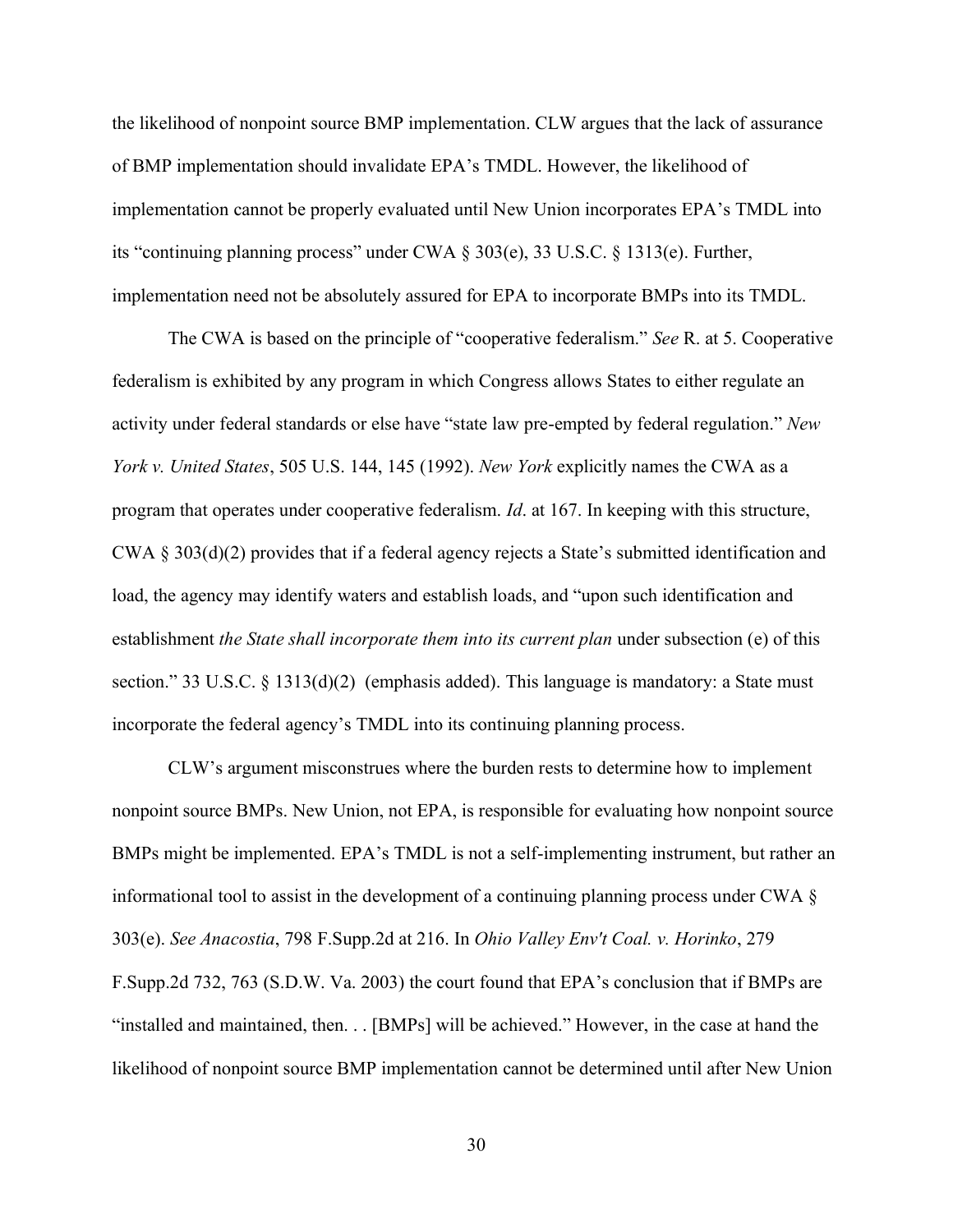incorporates EPA's TMDL into a continuing planning process under CWA  $\S 303(e)$ , as required by CWA  $\S 303(d)(2)$ .

There are a variety of ways New Union might cause nonpoint sources to adopt BMPs. The New Union Agricultural Commission could modify the Hog CAFOs' permits to require adoption of BMPs. *See* R. at 7. New Union could also offer nonpoint sources tax incentives to encourage BMP implementation. In fact, CWA § 319 provides a system through which States may apply to EPA for grants to assist in implementing "management programs," including BMPs, an opportunity which New Union has not taken advantage of according to the record. *See*  33 U.S.C. §§ 1329(b), 1329(h) . However, New Union, not EPA, is equipped to evaluate and determine through what method nonpoint source BMPs can most effectively be implemented.

Additionally, case law in other jurisdictions indicates that, on the path towards attaining WQS, neither gradual nor incomplete implementation of BMPs violates the CWA. *See, e.g., Ctr. For Native Ecosystems v. Cables*, 509 F.3d 1310, 1333 (10th Cir. 2007) (holding that U.S. Forest Service did not act arbitrarily or capriciously in implementing State's nonpoint source BMPs, which State acknowledged might not prevent nonpoint sources from causing waterbody to fail to achieve WQS); *Oregon Wild v. U.S. Forest Serv.*, 193 F.Supp.3d 1156, 1170–71 (D. Or. 2016) (holding that U.S. Forest Service complied with CWA requirements by implementing State's BMPs for nonpoint sources, where State acknowledged "violations may occur while the Forest Service works to achieve long-term goals"). Cf. Anacostia, 798 F.Supp.2d at 246–47 (holding that EPA can reasonably assume periodic violations of WQS when creating a TMDL). If temporary violations of Lake Chesaplain's WQS occur due to delayed or ineffective implementation of the nonpoint source BMPs, EPA's TMDL is not automatically invalidated.

Finally, under 40 C.F.R. § 130.6(4)(i), "[e]conomic, institutional, and technical factors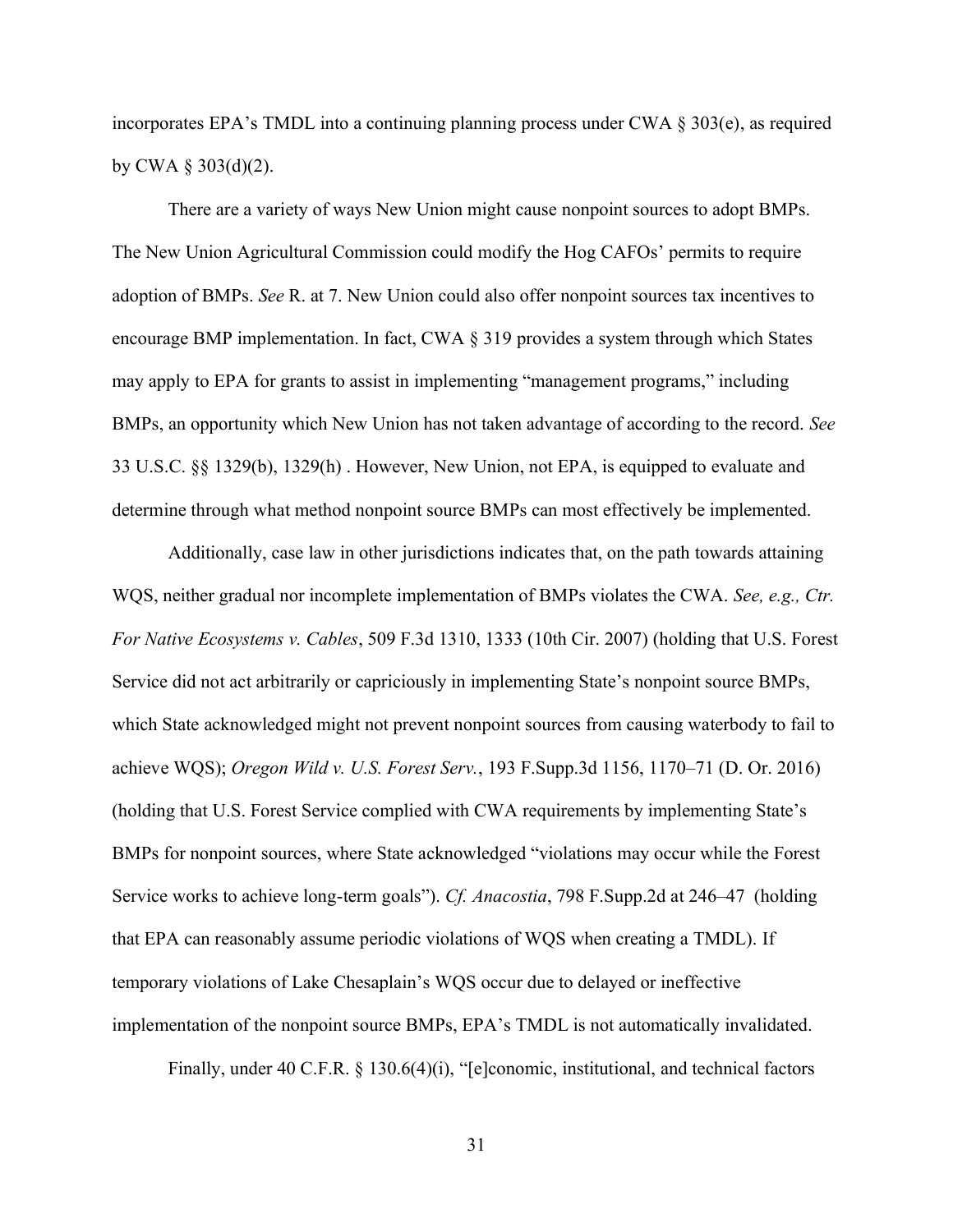shall be considered in a continuing process of identifying control needs and evaluating and modifying the BMPs as necessary to achieve water quality goals." This regulation ensures that the credit for nonpoint source BMPs remains responsive to developments, so that if implementation proves to be overly burdensome or otherwise impractical, the TMDL and continuing planning process can be revised in order to ensure that WQS are achieved.

EPA considered all the important aspects of the problem in reaching its decision to include a credit for nonpoint source BMPs, including the likelihood of BMP implementation.

## *3. EPA did not offer an explanation that runs counter to the evidence or is implausible.*

<span id="page-39-0"></span>Federal agencies must "articulate a satisfactory explanation" for their actions. *State Farm*, 463 U.S. at 30. However, courts will uphold an agency's decision of "less than ideal clarity" if the agency's "path" can be discerned. *Bowman Transp., Inc. v. Arkansas-Best Freight Sys.*, Inc., 419 U.S. 281, 286 (1974). Courts have repeatedly applied *Bowman* when reviewing EPA's actions under the "arbitrary and capricious" standard. See, e.g., *Alaska Dep't of Env't Conservation v. EPA*, 540 U.S. 461, 497 (2004) (holding that although EPA's explanations were unclear, its path could be discerned); *Greenbaum v. U.S. E.P.A.*, 370 F.3d 527, 541–42 (6th Cir. 2004) (holding that EPA's path could be discerned based on the administrative record); *United States Sugar Corp. v. EPA*, 830 F.3d 579 (D.C. Cir.), *on reh'g en banc*, 671 F. App'x 822 (D.C. Cir. 2016), and *on reh'g en banc in part*,  $671$  F. App'x 824 (D.C. Cir. 2016) (finding that EPA's "lack of an explicit statement" did not invalidate its rule, where its justification could be discerned from the administrative record).

EPA's justification for its decision is clearly indicated by its incorporation of the scientific reports and public comments before DOFEC into its administrative record. R. at 10. While EPA did not offer an explicit explanation for its decision to include a credit for nonpoint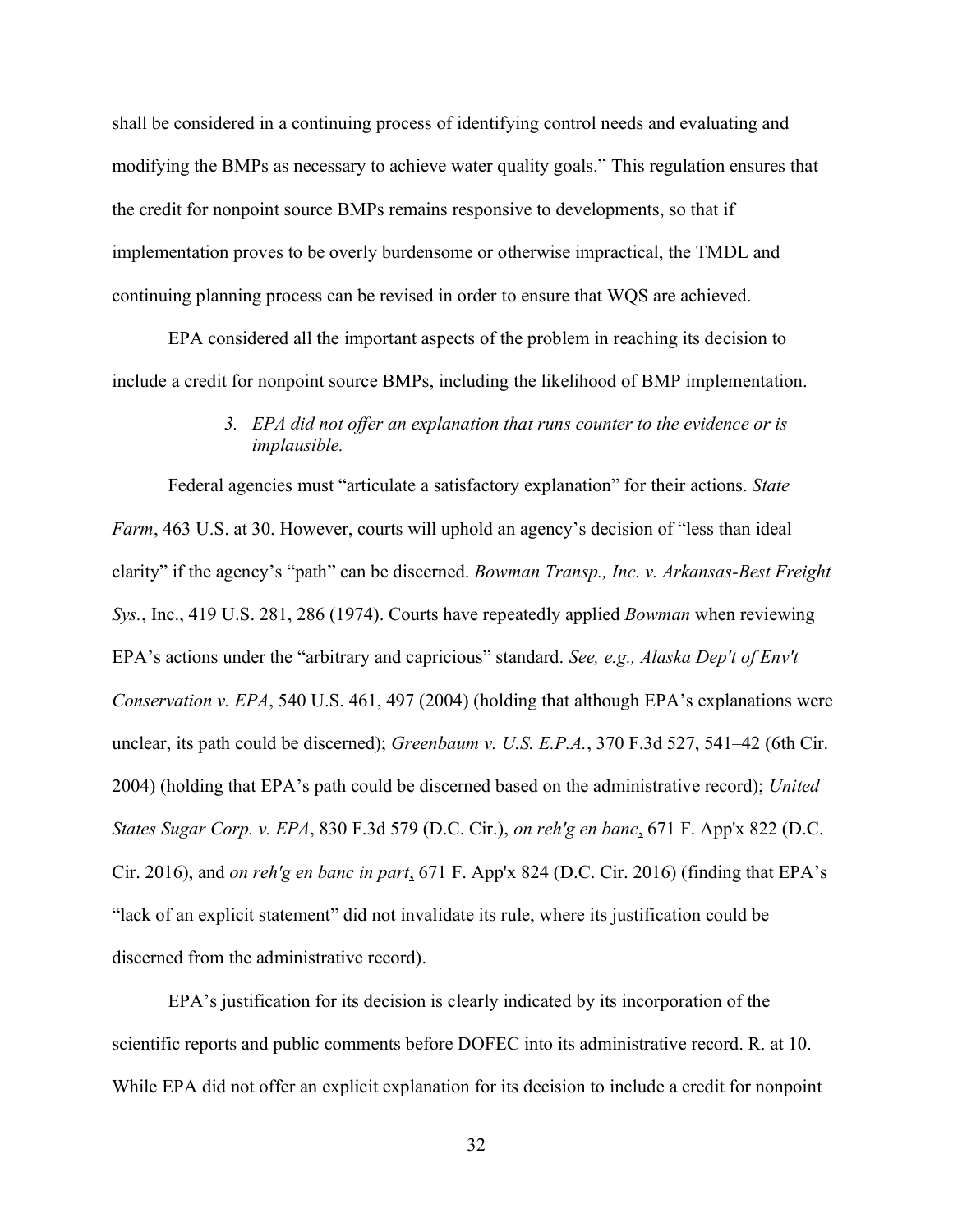source BMPs in its TMDL, its rationale can be easily determined.

The Chesaplain Commission's 2016 Report determined that nonpoint sources contributed significant phosphorus loadings to Lake Chesaplain. R. at 8–9. Specifically, the Hog CAFOs were the most significant contributors of phosphorus pollution to Lake Chesaplain, in addition to smaller but significant phosphorus loadings from other agricultural sources and the lakefront homes' septic tanks. *Id*. EPA therefore concluded, as did DOFEC in its original TMDL, that it was crucial that nonpoint sources reduce their loadings in order for Lake Chesaplain to achieve its WOS. In creating its TMDL, EPA relied on New Union's ability to incentivize nonpoint sources to adopt BMPs, the same basis for the nonpoint source BMPs which DOFEC relied on in its original TMDL. While the clarity of EPA's expression of its rationale may be less than ideal, the justification for its decision is plainly evidenced by its administrative record.

EPA did not rely on factors Congress did not intend for it to consider, fail to consider an important aspect of the problem, or offer an explanation that runs counter to the evidence. Under the *State Farm* test, its action was therefore not arbitrary, capricious, or an abuse of its discretion.

#### **B. EPA's decision is not subject to a "reasonable assurance" standard.**

<span id="page-40-0"></span>CLW erroneously assumes that EPA must meet a "reasonable assurance" standard, even though CLW's claims arise under the APA and are therefore subject to the more deferential "arbitrary and capricious" standard under APA  $\S$  706(2)(a), 5 U.S.C.  $\S$  706(2)(a). *See* R. at 15.

CLW argues that EPA's action should be held unlawful and set aside because "EPA has no authority to require implementation of these BMPs" and therefore there is "no reasonable assurance" that the BMPs will be implemented, citing an EPA document for support. R. at 15. The document cited states that "in order to allocate loads among both nonpoint and point sources, there must be reasonable assurances that nonpoint source reduction will in fact be achieved." EPA, Guidance for Water Quality Based Decisions: The TMDL Process (April 1991).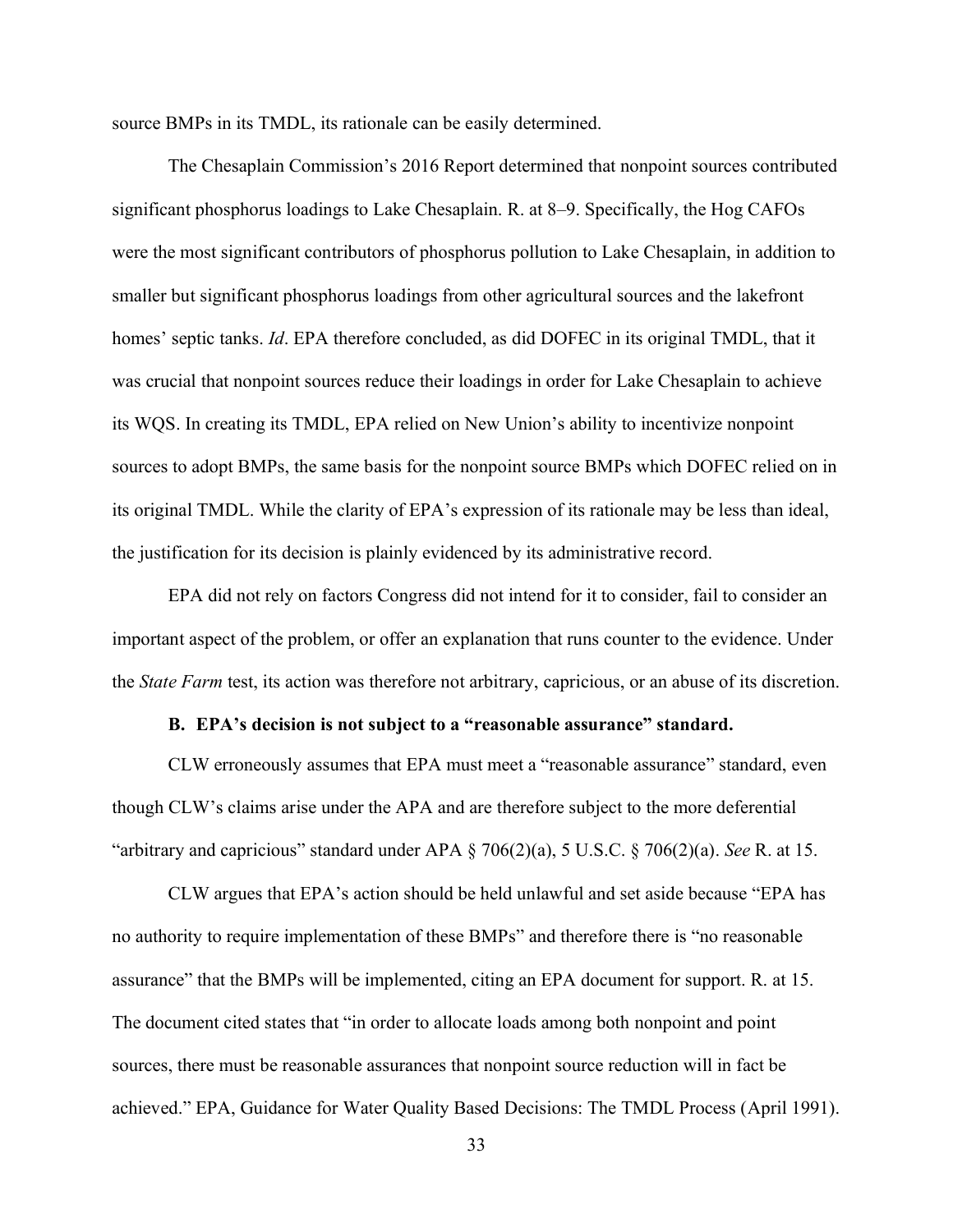This document provides an interpretive rule, and EPA may change its interpretive rules without creating a new regulation. Generally, under APA § 553(b), agencies are required to publish notice of proposed rule making. 5 U.S.C. § 553(b). However, they are exempt from this requirement with respect to "interpretative rules." *Id.* § 553(b)(3)(A). In *Perez v. Mortg. Bankers Ass'n*, 575 U.S. 92, 96–97 (2015), the Supreme Court held that agencies have no notice-andcomment obligations with respect to interpretative or "interpretive" rules, and that interpretive rules "do not have the force and effect of law and are not accorded that weight in the adjudicatory process" (quoting *Shalala v. Guernsey Mem'l Hosp.*, 514 U.S. 87, 88 (1995)).]

EPA may therefore change its interpretive rules regarding its regulatory definitions without providing notice-and-comment, and these interpretive rules should not be accorded the weight of law with respect to judicial review. EPA's regulatory definition of TMDLs specifies that if nonpoint source BMPs "make more stringent load allocations practicable, then wasteload allocations can be made less stringent."  $40$  C.F.R. § 130.2(i). EPA defines BMPs themselves as "[m]ethods, measures or practices selected by an agency to meet its nonpoint source control needs," including but not limited to "structural and nonstructural controls and operation and maintenance procedures. . . BMPs can be applied before, during and after pollution-producing activities to reduce or eliminate the introduction of pollutants into receiving waters."  $40$  C.F.R. §  $130.2(m)$ .

Under APA § 553(b), 5 U.S.C. § 553(b), EPA may change its interpretation of these regulations without providing notice-and-comment. Therefore, EPA is not limited to the interpretation provided in the thirty-year-old document that CLW cites, and may interpret these regulations as permitting credits for nonpoint source BMPs with or without "reasonable assurance" of implementation.